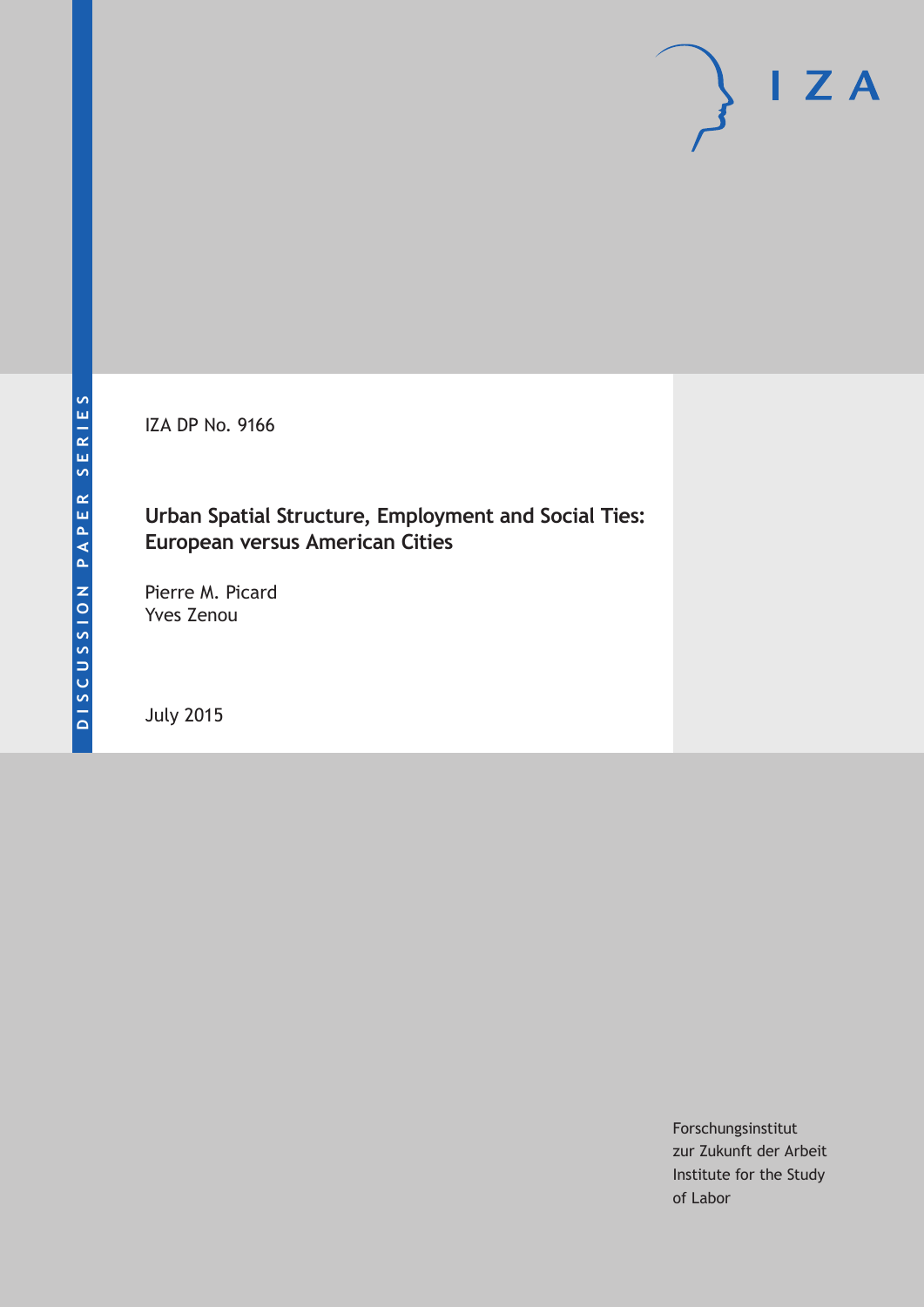# **Urban Spatial Structure, Employment and Social Ties: European versus American Cities**

# **Pierre M. Picard**

*CREA, University of Luxemburg, CORE, Université Catholique de Louvain and IZA*

## **Yves Zenou**

*Stockholm University, IFN, CEPR and IZA*

## Discussion Paper No. 9166 July 2015

IZA

P.O. Box 7240 53072 Bonn Germany

Phone: +49-228-3894-0 Fax: +49-228-3894-180 E-mail: iza@iza.org

Any opinions expressed here are those of the author(s) and not those of IZA. Research published in this series may include views on policy, but the institute itself takes no institutional policy positions. The IZA research network is committed to the IZA Guiding Principles of Research Integrity.

The Institute for the Study of Labor (IZA) in Bonn is a local and virtual international research center and a place of communication between science, politics and business. IZA is an independent nonprofit organization supported by Deutsche Post Foundation. The center is associated with the University of Bonn and offers a stimulating research environment through its international network, workshops and conferences, data service, project support, research visits and doctoral program. IZA engages in (i) original and internationally competitive research in all fields of labor economics, (ii) development of policy concepts, and (iii) dissemination of research results and concepts to the interested public.

<span id="page-1-0"></span>IZA Discussion Papers often represent preliminary work and are circulated to encourage discussion. Citation of such a paper should account for its provisional character. A revised version may be available directly from the author.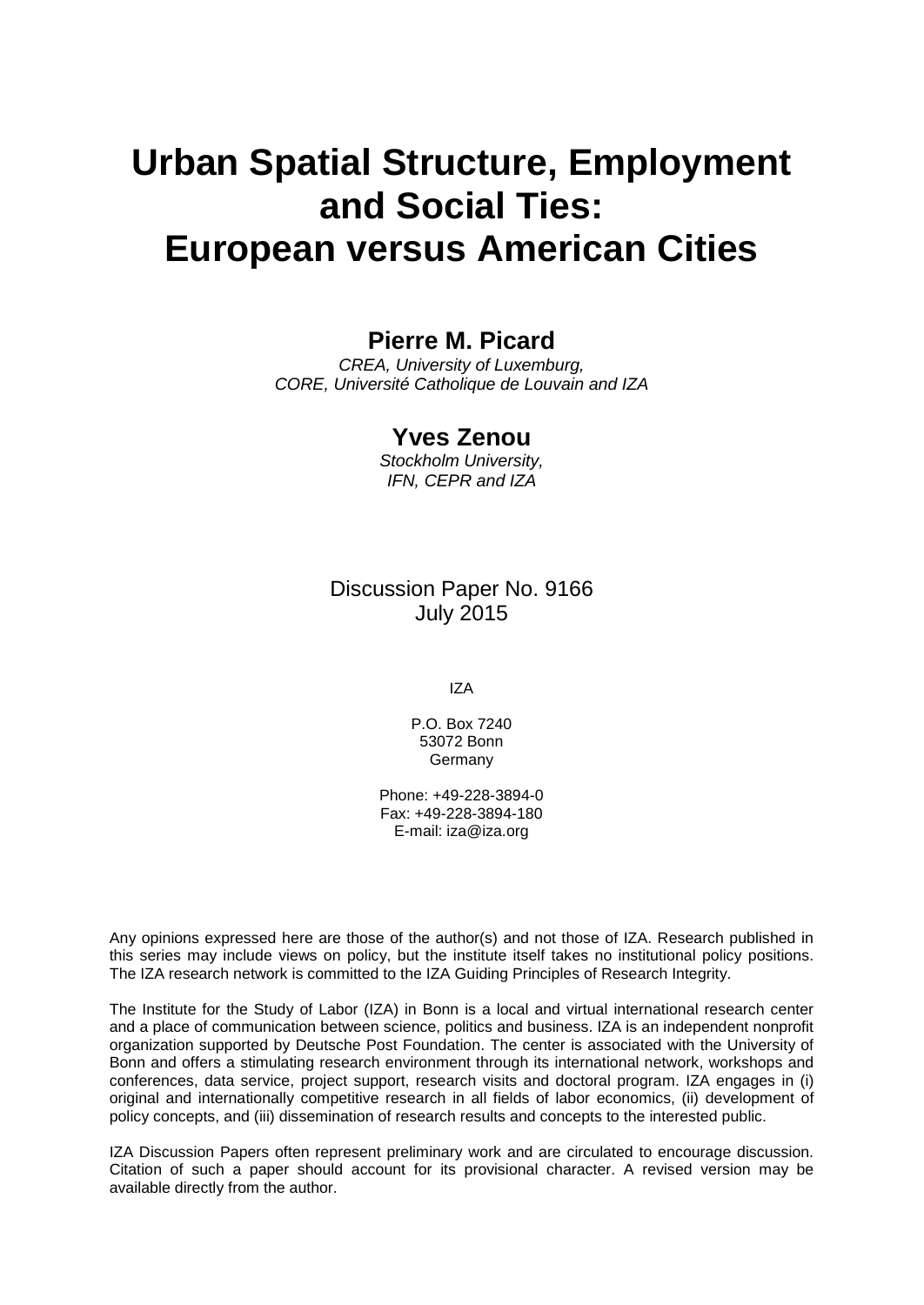IZA Discussion Paper No. 9166 July 2015

# **ABSTRACT**

# **Urban Spatial Structure, Employment and Social Ties: European versus American Cities[\\*](#page-1-0)**

We develop a model where workers both choose their residential location (geographical space) and their social interactions (social space). In equilibrium, we show under which condition some individuals reside close to the job center while others live far away from it. Even though the two populations have the same characteristics and no group experiences any discrimination, we show that the majority group always has a lower unemployment rate than the minority group both when ethnic minorities reside close and far away from the citycenter where jobs are located. This is because they have a larger and better-quality social network. This result is quite unique as it can explain the high unemployment rates of ethnic minorities both in European and American cities.

JEL Classification: A14, J15, R14, Z13

Keywords: social interactions, segregation, labor market, spatial mismatch, network size

Corresponding author:

Yves Zenou Stockholm University Department of Economics 106 91 Stockholm Sweden E-mail: [yves.zenou@ne.su.se](mailto:yves.zenou@ne.su.se)

Yves Zenou gratefully acknowledges the financial support from the French National Research Agency grant ANR-2011-BSH1-014-01.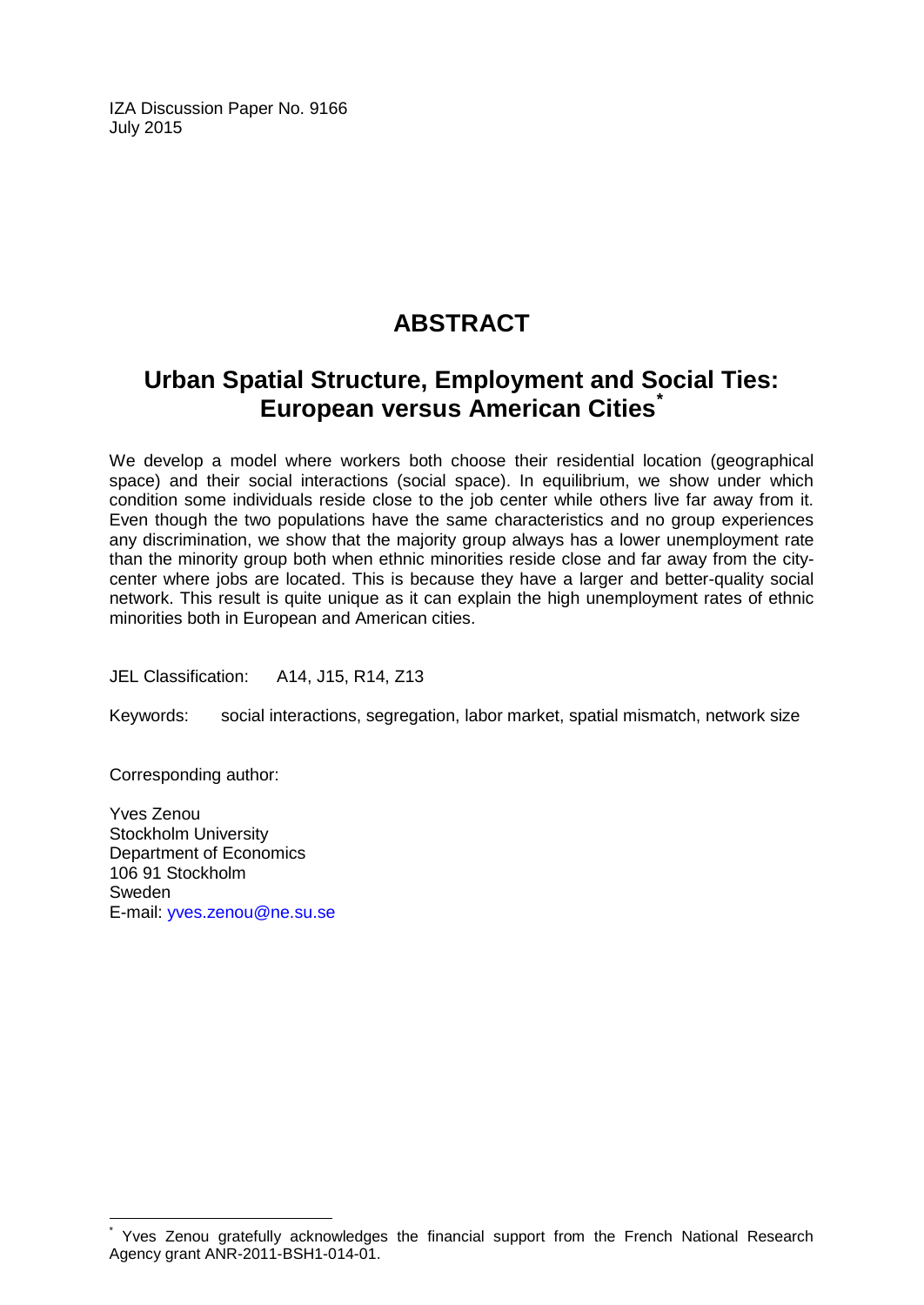#### 1 Introduction

Economists have long been interested in how the socio-economic outcomes of individuals are shaped by their interactions with those around them. This question is especially important in urban areas where cities provide the homes, workplaces, and social environments for most individuals and families and present a substantial stratification across ethnic groups.

The aim of this paper is to analyze the relationship between workers' social interactions and their labor-market outcomes in an urban spatial framework and analyze how minority and majority workers are differently affected.

To be more precise, we develop a simple model where there are frictions in the labor market and where, in order to find a job, workers need to interact with each other. They have to decide on how much time they want to spend with other workers. For each social interaction, the worker needs to commute to the location of the other worker. There is therefore a trade off since the more time they spend with other workers, the higher is their chance of finding a job but the more costly it is. We consider a closed and linear city where all jobs are located in the job center -or Central Business District (CBD). In the homogenous population case, we show that workers residing farther away from the job center end up searching less for a job and are less likely to be employed because they tend to interact less with other workers. This is because it is more costly to socially interact with other workers the farther away a worker lives from the CBD.

We then consider the case of two populations, say the majority and the minority group. We analyze two types of equilibria that can be characterized as follows. In the first equilibrium, the majority group chooses to live close to the job center while the minority group prefers to reside far away from it. This is the *European equilibrium*, which is typical of European cities (such as Paris, London, Rome, Stockholm, etc.) where ethnic minorities tend to reside in the suburbs far away from jobs while the white majority group tend to live close to the CBD.<sup>1</sup> In the second equilibrium, the opposite occurs so that the minority group resides close to the CBD while the majority group live at the outskirts of the city. This is the American equilibrium, which is typical of American cities (such as Los Angeles, Atlanta, Houston, etc.) where ethnic minorities (blacks and Hispanics) tend to reside close to the CBD while the white majority group tend to live at the periphery of the city.2 In the European equilibrium, ethnic minorities face both geographical segregation or spatial mismatch because they are physically separated from jobs and racial segregation or racial mismatch because they are separated from white workers and do not benefit from their social networks. In the American equilibrium, ethnic minorities "only" face racial segregation since they reside close to jobs.

We show that the majority group experiences a lower unemployment rate than the minority

<sup>&</sup>lt;sup>1</sup>See e.g. Fieldhouse (1999), Åslund et al. (2010), Gobillon et al. (2011), Boeri et al. (2015).

<sup>&</sup>lt;sup>2</sup>See e.g. Cutler and Glaeser (1997), Borjas (1998), Ross (1998), Cutler et al. (1999), Card and Rothstein (2007), Glaeser et al. (2008), Hellerstein et al. (2008).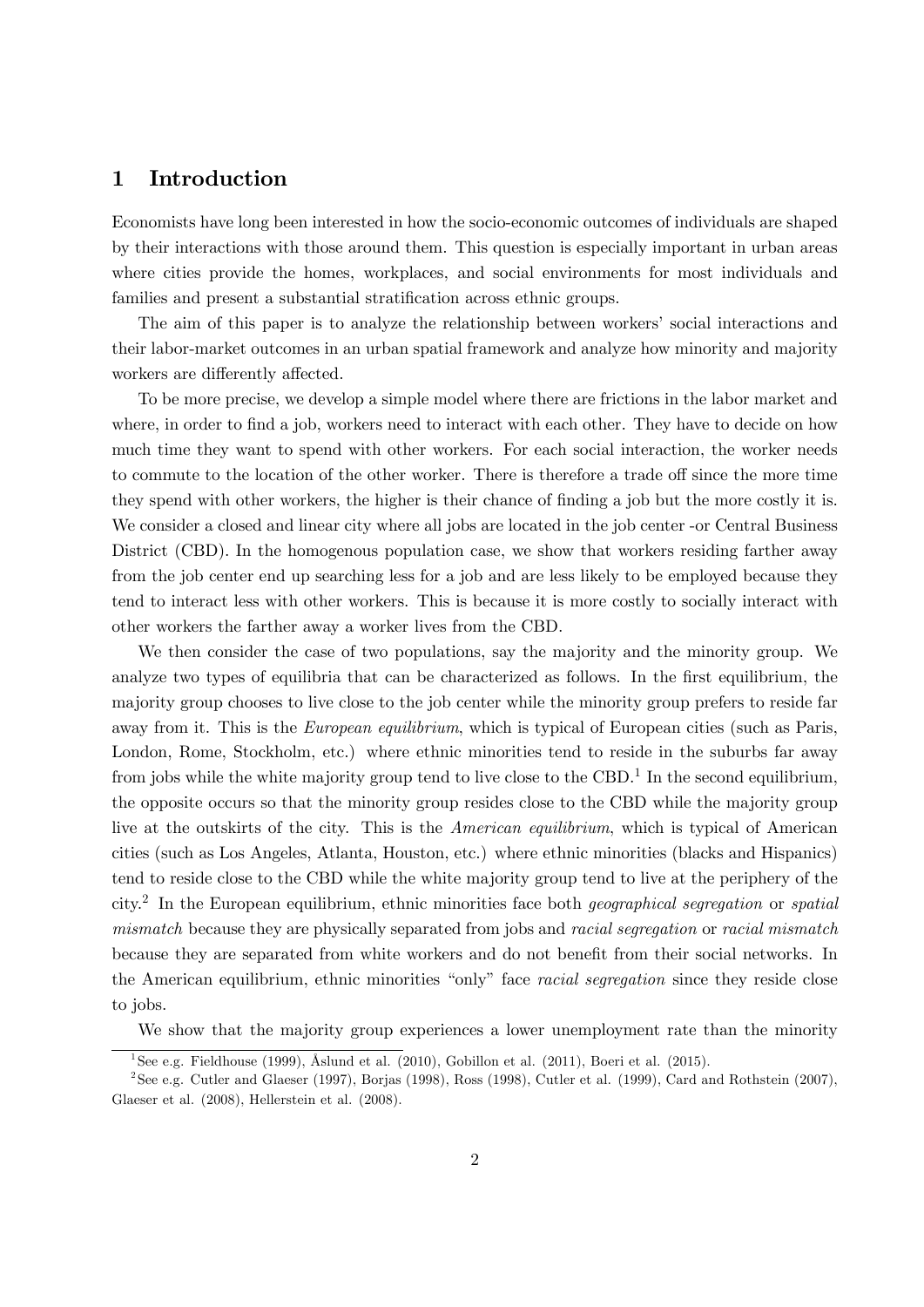group in any of these equilibria. This is one of our key results, which shows that, even if the majority population (i.e. the white population) resides far away from jobs, they can still experience a higher employment rate than the minority population (i.e. the black population) who resides closer to jobs as long as the population size of the majority group is large enough. In our model, this is because there is a trade off between residing far way from jobs, which implies higher costs of interacting with peers and thus lower search activities, and a large population size, which increases the network-size effects and thus increases search activities. In other words, whites can compensate their disadvantage in terms of location because of a bigger population, which gives them access to a larger network, inducing them to search more intensively for jobs than black workers, leading, in turn, to a better-quality network (i.e. more employed workers in the majority social network). This is not the case for ethnic minorities when they reside far away from the CBD since their network cannot compensate for their location disadvantage.

This result is quite unique as it can explain the *low employment rates of ethnic minorities both* in European and American cities. As stated above, the main reason for this result is the fact that the social network of the white majority group is large and of high-quality while the opposite is true for the etnic-minority network. We believe that this is the first theoretical model that can explain both the European and the American situations of minority workers in an unified framework.

We then extend our model in two different directions. First, we allow workers from one group to socially interact with workers from the other group. We show under which conditions there exist spatial equilibria for which the two groups choose not to interact with each other. In other words, we show how *racial segregation* endogeneously emerges in equilibrium. Second, we allow workers to direct their search so that they can decide with whom they want to socially interact more. We show that, under some conditions, the majority group still experiences a lower unemployment rate, even when they reside far away from jobs. Indeed, even though the two populations are *identical* in terms of characteristics and no group experiences any discrimination, we can demonstrate under which conditions ethnic minorities always experience higher unemployment rates, socially interact only with people from their own group and social interact less with them compared to the majority group.

The paper unfolds as follows. The next section highlights our contribution with respect to the literature. Section 3 presents the benchmark model where we determine the employment rate, workers' search activities and location decisions. Section 4 discusses the urban equilibrium for an homogenous population. Section 5 analyzes the urban equilibria with two populations. Section 6 extends the analysis to the case when workers choose the intensity of ties to each member of their own population (directed search). Finally, Section 7 concludes. All proofs of the propositions can be found in the Appendix at the end of the paper.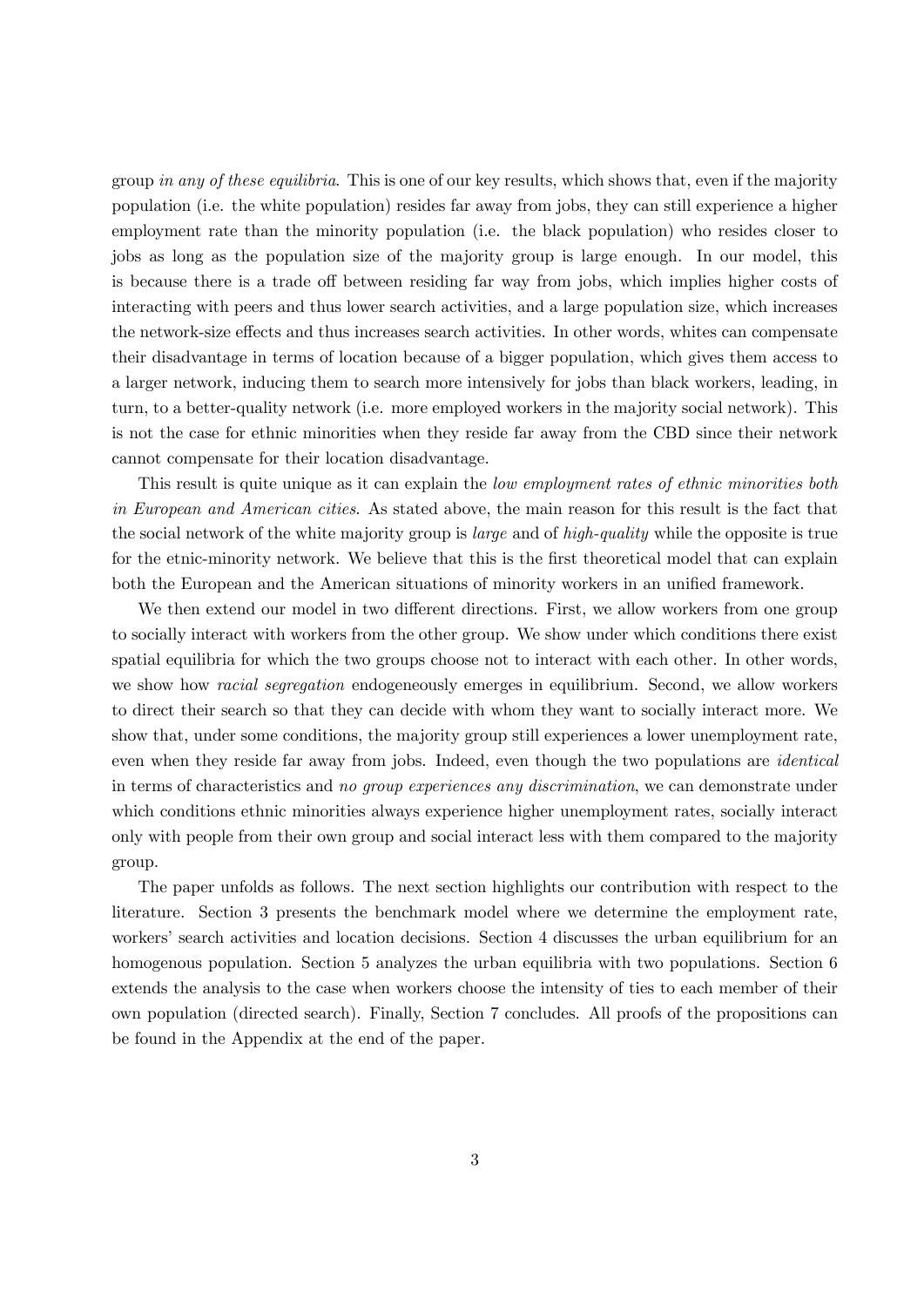#### 2 Related literature

Our paper contributes to the literature on "social interactions and cities", which is a small but growing field.

Urban economics and economics of agglomeration There is an important literature in urban economics looking at how interactions between agents create agglomeration and city centers.3 It is usually assumed that the level of the externality that is available to a particular firm or worker depends on its location relative to the source of the external effect – the spillover is assumed to attenuate with distance — and on the spatial arrangement of economic activity. This literature (whose keystones include Beckmann, 1976; Fujita and Ogawa, 1980; and Lucas and Rossi-Hansberg, 2002; Helsley and Strange, 2014; Behrens et al., 2015) examines how such spatial externalities influence the location of firms and households, urban density patterns, and productivity. For example, Glaeser (1999) develops a model in which random contacts influence skill acquisition, while Helsley and Strange (2004) consider a model in which randomly matched agents choose whether and how to exchange knowledge. Similarly, Berliant et al. (2002) show the emergence of a unique centre in the case of production externalities while Berliant and Wang (2008) demonstrate that asymmetric urban structures with centres and subcenters of different sizes can emerge in equilibrium. More recently, Mossay and Picard (2011, 2013) propose interesting models in which each agent visits other agents so as to benefit from face-to-face communication (social interactions) and each trip involves a cost which is proportional to distance. These models provide an interesting discussion of spatial issues in terms of use of residential space and formation of neighborhoods and show under which condition different types of city structure emerge. All these models are different from ours since the labor market is not explicitly modeled and therefore the impact of social interactions on the labor-market outcomes is not analyzed.

Peer effects, social networks and urbanization There is a growing interest in theoretical models of peer effects and social networks (see e.g. Akerlof, 1997; Glaeser et al., 1996; Ballester et al., 2006; Calvó-Armengol et al., 2009; Jackson, 2008; Jackson and Zenou, 2015). However, there are very few papers that explicitly consider the interaction between the social and the geographical space.<sup>4</sup> Brueckner et al. (2002), Helsley and Strange (2007), Brueckner and Largey (2008), Zenou (2013) and Helsley and Zenou (2014) are exceptions but, in all these models either the labor market is not included or social interactions are exogenous. Sato and Zenou (2015) is the only paper that has both aspects but the focus is totally different since it mainly analyzes on the role of

 $3$ See Fujita and Thisse (2013) for a literature review.

<sup>&</sup>lt;sup>4</sup>Recent empirical researches have shown that the link between these two spaces is quite strong, especially within community groups (see e.g. Topa, 2001; Bayer et al., 2008; Ioannides and Topa, 2010; Hellerstein et al., 2011; Patacchini and Zenou, 2012; Del Bello et al., 2015). See also Ioannides (2012, Chap. 5), Ross (2012) and Topa and Zenou (2015) who review the literature on social interactions and urban economics.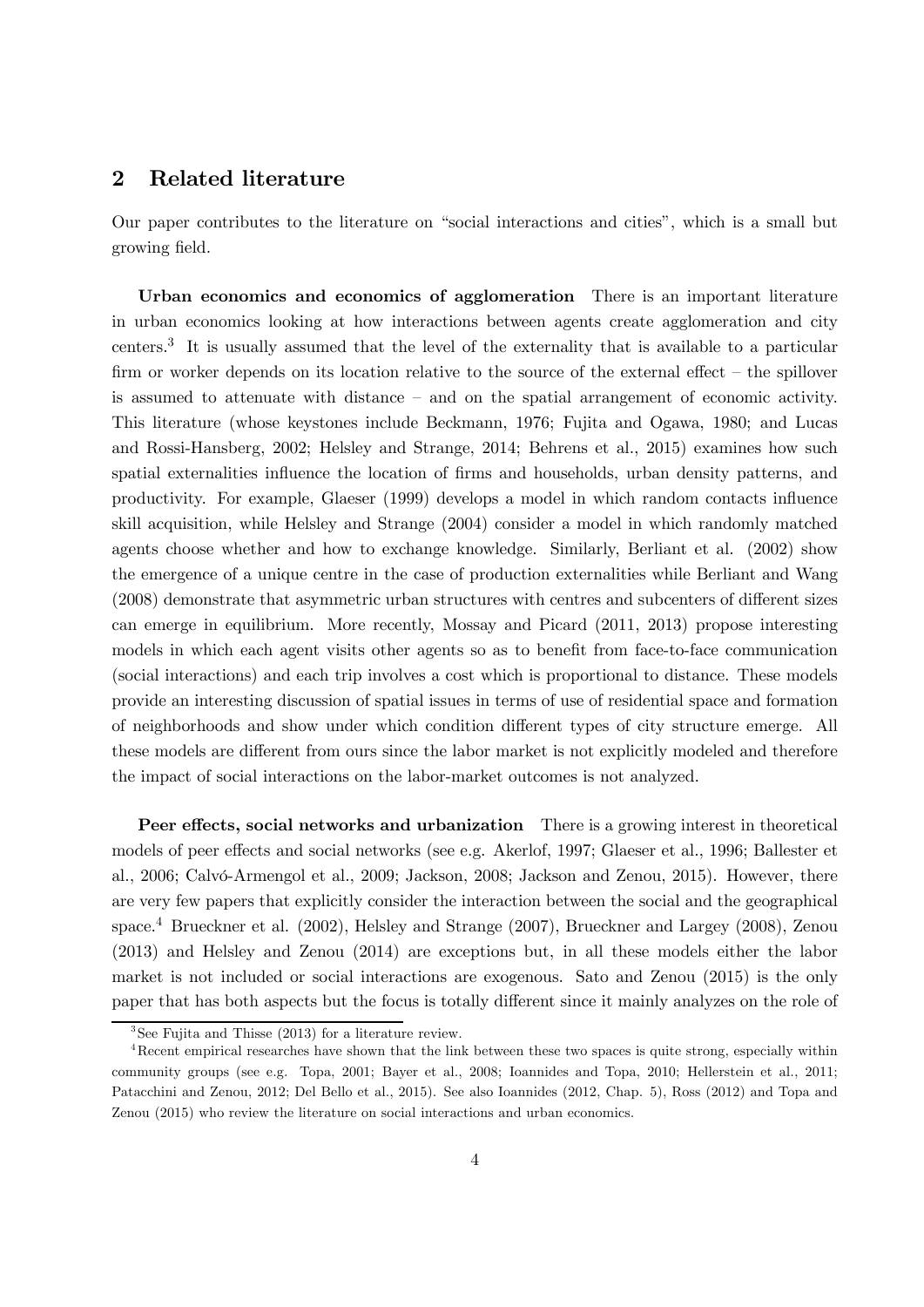weak and strong ties in the labor market and explains why, in denser areas, individuals choose to interact with more people and meet more random encounters (weak ties) than in sparsely populated areas. Finally, Schelling (1971) is clearly a seminal reference when discussing social preferences and location. Shelling's model shows that, even a mild preference for interacting with people from the same community can lead to large differences in terms of location decision. Indeed, his results suggest that total segregation persists even if most of the population is tolerant about heterogeneous neighborhood composition.<sup>5</sup> Our model is very different from models a la Schelling since we focus on the interaction between the labor market and social interactions.

To the best of our knowledge, our paper is the first one to provide a model that shows how the urban spatial structure of a city affects both social interactions and the labor-market outcomes of workers.

Spatial mismatch There is ample evidence showing that distance to jobs is harmful to workers, in particular, ethnic minorities. This is known as the "spatial mismatch hypothesis". Indeed, first formulated by Kain (1968), the spatial mismatch hypothesis states that, residing in urban segregated areas distant from and poorly connected to major centres of employment growth, black workers face strong geographic barriers to finding and keeping well-paid jobs. There are, however, very few theoretical models explaining these stylized facts (for a survey see Gobillon et al. 2007, and Zenou, 2009). The standard approach is to use a search model to show that distant workers tend to search less (due to lack of information about jobs or less opportunities to find a job) and thus stay longer unemployed (Coulson et al., 2001; Wasmer and Zenou, 2002).<sup>6</sup> The only paper that explains the spatial mismatch of the minority workers uses a social-interaction approach is that of Zenou (2013). He shows that if workers only find jobs through weak and strong ties (social networks), then minority workers may experience adverse labor outcomes because, by living far away from jobs, they will mainly interact with other minority workers who are themselves more likely to be unemployed. In this literature, all models have to assume some discrimination against minority workers (usually in the housing market) to obtain the different outcomes for minority and majority workers.

Our main contribution to this literature is twofold. First, we propose a model where, without any form of discrimination in the labor and housing markets, segregation in the urban and social space arises endogenously in equilibrium. Second, we are able to explain why ex ante identical workers can end up with very different labor-market outcomes and different locations in the city. In particular, we are able to show that whether ethnic minorities reside close to jobs (as in American

<sup>&</sup>lt;sup>5</sup>This framework has been modified and extended in different directions, exploring, in particular, the stability and robustness of this extreme outcome (see, for example, Zhang, 2004 or Grauwin et al., 2012).

<sup>&</sup>lt;sup>6</sup>See also Brueckner and Zenou (2003) for a model of spatial mismatch but without an explicit search model. In an efficiency wage model where, in equilibrium, no worker shirks, they show that housing discrimination can lead to adverse labor-market outcomes for black workers.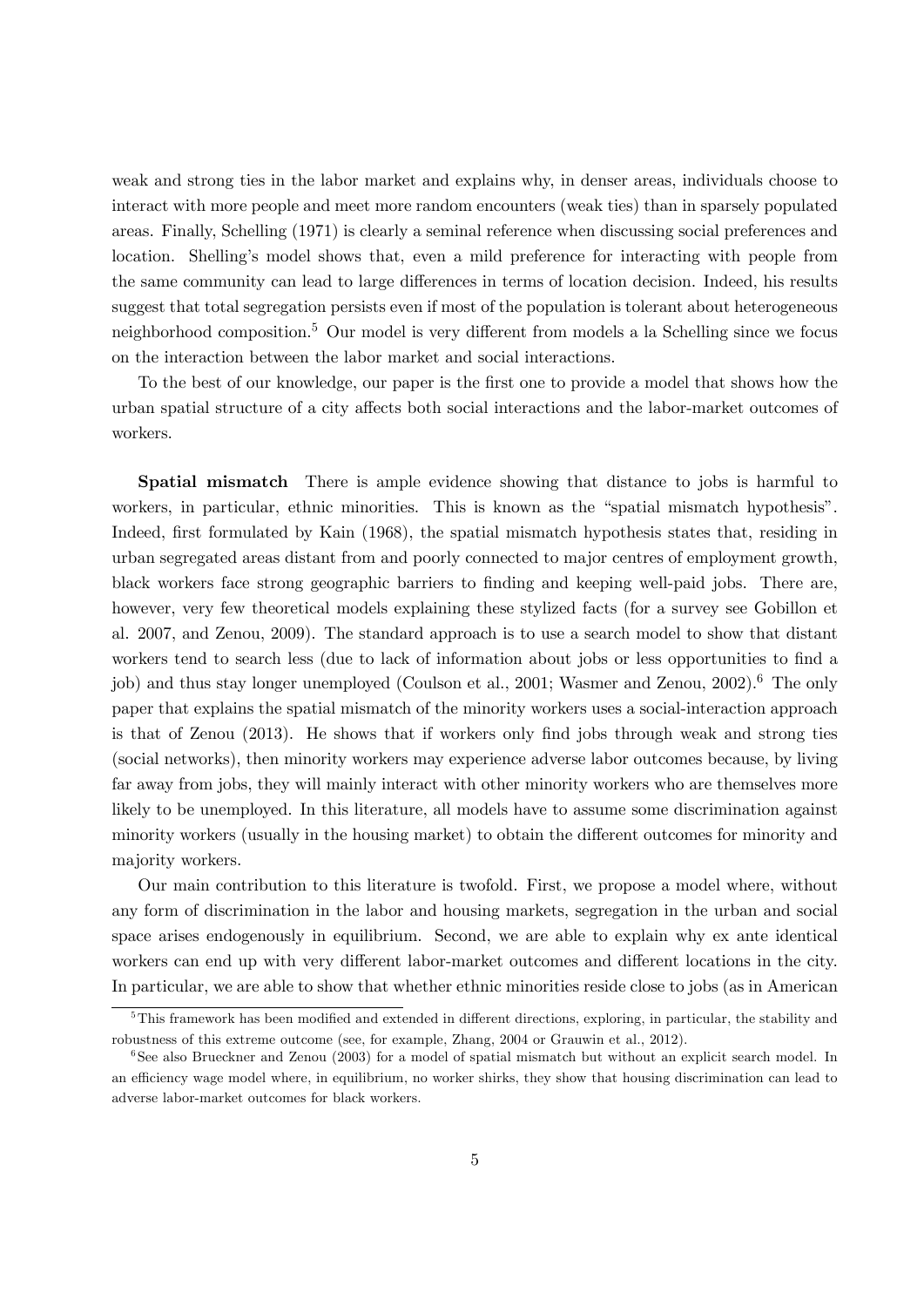cities) or far away from jobs (as in European cities), they always experience a higher unemployment rate than the white majority group because of smaller and worse-quality networks.

### 3 The benchmark model

#### 3.1 Employment

We assume a linear city with unit width, two working populations of exogenous size  $P_i$  each, and a geographical support (set)  $D_i \subset \mathbb{R}$ ,  $i = 1, 2$ , for these two populations. All workers (belonging to population 1 or 2) work in the Central Business District (CBD), located at  $x = 0$ . The workers of these two populations have exactly the same characteristics: they have the same productivity, the same wage  $w<sub>i</sub>$ <sup>7</sup> the same unit use of residential space and the same linear commuting costs t (per unit of distance) to commute to the CBD.

Each individual of type i (i.e. belonging to population  $i = 1, 2$ ) located at a distance x from the CBD can have social interactions with the members of her own population and decides with how often she wants to interact with them. Each social interaction implies a travel cost  $\tau$  (per unit of distance) and allows the individual to acquire a piece of job information.<sup>8</sup> Individuals only interact with individuals from the same population because of cultural differences and/or language barriers. There is also strong evidence that ethnic minorities use extensively their social networks in finding a job (Battu et al., 2011) and that the majority and minority groups, for example blacks and whites in the United States, do not interact much with each other (Sigelman et al., 1996; Topa, 2001). For example, in 1995, to the question: "What race are your close friends?", 87 percent of whites and 76 percent of blacks answered either "mostly my race", or "almost all my race", or "all my race" (Tuch et al., 1999). Using data of students in US schools, both Quillian and Campbell (2003) and Patacchini and Zenou (2015) found that blacks are less likely to have white friends, especially in more segregated neighborhoods and schools. Also, using data from Toronto, Fong and Isajiw (2000) found that low-income minority workers are less likely to develop friendship ties with the majority group. Another way to justify this assumption is that, even at the same skill level, blacks and whites (in the US) typically do not compete for the same jobs, so that their labor markets tend to be separated (or segmented). Indeed, evidence suggests that blacks are much likely to be employed at some types of firms than at others (Holzer and Reaser, 2000).<sup>9</sup> In Section 5.4 below,

<sup>&</sup>lt;sup>7</sup>In the presence of an unemployment benefit B, the wage w should be replaced by  $w - B$ , i.e. the gain over the unemployment benefit. For simplicity, we normalize  $B$  so that  $B=0$ .

<sup>&</sup>lt;sup>8</sup>There is strong evidence that many jobs are found through social interactions and networks. See, in particular, Calvó-Armengol and Jackson (2004), Ioannides and Loury (2004), Galenianos (2014) and Zenou (2015).

<sup>9</sup>For instance, federal contractors are more likely to employ blacks than are non-contractors (Leonard, 1990); larger firms are more likely to employ blacks than small firms (Holzer, 1998); and firms having more black customers are more likely to employ blacks than others (Holzer and Ihlanfeldt, 1998). Also, the employment of blacks in manufacturing has declined dramatically in the recent years and recent evidence suggests that most low-educated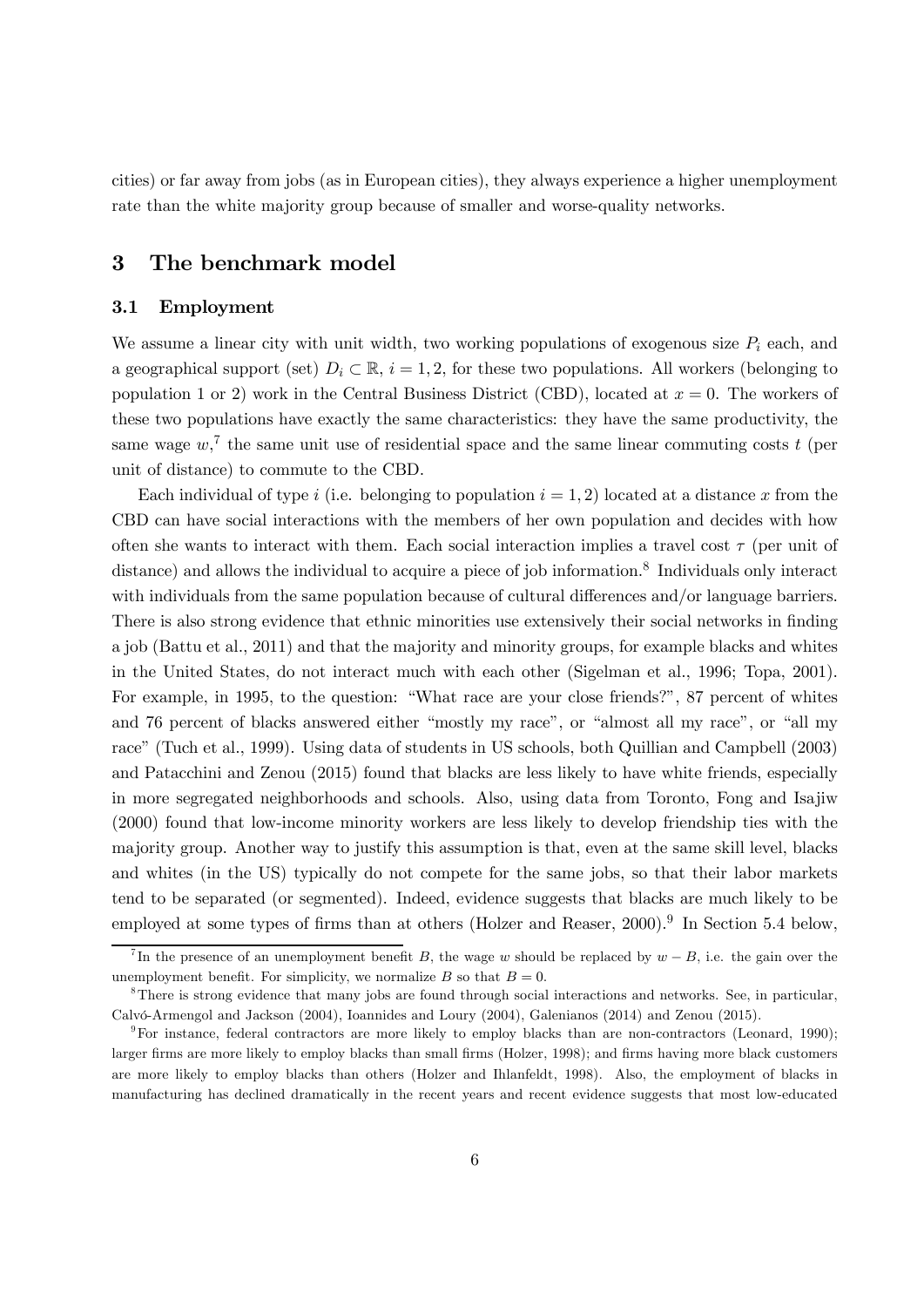we will relax this assumption and discuss realistic conditions under which individuals optimally choose not to interact with people from the other group.

In this paper, we assume that social interactions are the main channel for finding employment.<sup>10</sup> As in Zenou (2006, 2009), we also assume perfect capital markets with a zero interest rate.<sup>11</sup> As a result, workers engage in income smoothing as they cycle in and out of unemployment. Thus, workers save while employed and draw down their savings when out of work, with their consumption expenditure reflecting average income. This means that all workers have identical disposable incomes, equal to the average income over the job cycle. As a result, individuals choose their residence given their expected income and utility. This fits the recent US labor market with low long term unemployment. It also fits the case where moving costs are important so that workers are unlikely to change location during their unemployment spells. In this context, the expected utility of an individual of type *i* (i.e. belonging to population  $i = 1, 2$ ) residing at location x is given by:

$$
U_i(x) = e_i(x) (w - t |x|) - C_i(x) - R(x)
$$
\n(1)

where  $e_i(x)$  is the individual's employment probability,  $C_i(x)$  is the total travel cost at a distance x due to social interactions (which will be determined below) and  $R(x)$  is the land rent at a distance  $x$  from the CBD. In this expression, all workers from the same group, employed and unemployed, socially interact with each other. Given the unit city width and the individuals' unit use of residential space, the total number of workers for each population i is given by  $P_i =$  $\int_{D_i} \lambda_i(y) dy$  where  $\lambda_i(y)$  denotes the number of individuals at location y. The employment for population  $i$  is equal to:

$$
E_i = \int_{D_i} \lambda_i(y) e_i(y) \, dy
$$

while the number of unemployed workers is simply:

$$
\int_{D_i} \lambda_i(y) \left[1 - e_i(y)\right] dy = P_i - E_i
$$

blacks work in services, like e.g. business and consumer services (Bound and Holzer, 1993). Another way to justify the fact that blacks and whites do not compete for the same jobs is that unskilled jobs are usually performed in teams. Thus, employers prefer to have teams composed of either blacks or whites but not mixed. Finally, it has also been argued that blacks and whites do not specialise in the same type of jobs because of cultural differences (Wilson, 1996).

 $10$ There is strong evidence that firms mainly rely on referral recruitment (Bartram et al. 1995; Barber et al., 1999; Mencken and Winfield, 1998; Pellizzari, 2010) and it is even common and encouraged strategy for firms to pay bonuses to employees who refer candidates who are successfully recruited to the firm (Berthiaume and Parsons, 2006). It is also well documented that workers use a lot their social networks to find a job (Holzer, 1987, 1988; Ioannides and Loury, 2004).

<sup>&</sup>lt;sup>11</sup>When there is a zero interest rate, workers have no intrinsic preference for the present so that they only care about the fraction of time they spend employed and unemployed. Therefore, the expected utilities are not state dependent.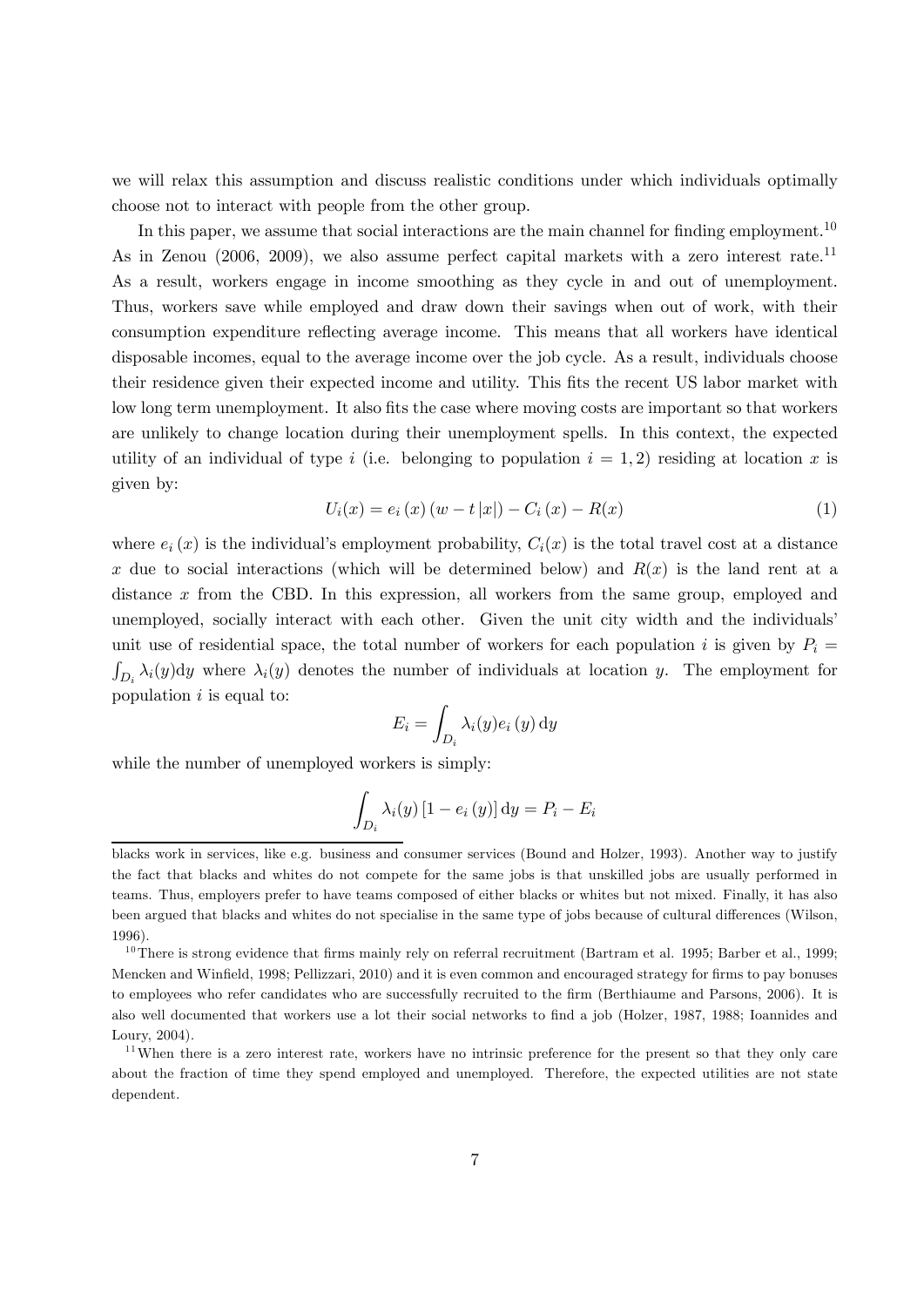Workers are either employed or unemployed. When working, they may lose their job with an exogenous probability  $\beta$  (firm bankruptcy, restructuring, etc.). When they are unemployed, workers residing at location x search for a job with a success probability of  $\pi_i(x)$ . In a steady-state equilibrium, flows in and out unemployment must be equal so that  $\beta e_i(x) = \pi_i(x) [1 - e_i(x)]$ . This yields the following employment rate:

$$
e_i(x) = \frac{\pi_i(x)}{\pi_i(x) + \beta} \tag{2}
$$

In this paper, we focus on the relationship between social interactions and employment. The benefits of social interactions are through the information flows workers obtain about employment opportunities. We assume that each social interaction with an employed individual is associated to a probability of finding a job in the CBD.

We initially assume that individuals choose the number of interactions entertained with their own population mates whom they *randomly* meet (*random search*). Specifically, each individual of type *i* residing at x chooses to meet  $n_i(x)$  persons from her own population to socially interact with them. This set-up has both deterministic and probabilistic interpretations about the individuals' social networks. Firstly, we can consider that each individual meets  $n_i(x)$  times all her population mates in a deterministic way during the period considered in the model. In this case, the model discusses the social interactions during the individual's life time in the city. Secondly, we can consider that each individual chooses her residence location and then build up a permanent social network of random ties after her arrival in the city. Finally, we can interpret this set-up as a repetition of time periods where each individual meet  $n_i(x)$  different individuals whose identities are randomly drawn within her population in the city. In that case,  $n_i(x)$  is the expected number of people individuals of type *i* meet over their lifetime. In all these interpretations,  $n_i(x)$  corresponds to the concept of weak ties introduced by Granovetter (1973) in which weak ties are generated through professional meetings, casual acquaintances, encounters in sport events, etc. The important part of the assumption of random search is that individuals do not choose their frequency of interaction according to the residential location of their interaction partners. This assumption is made for analytical tractability and is relaxed in Section 6.

Given the employment rate for workers of type i,  $E_i/P_i$ , the individual probability of finding a job for a worker of type  $i$  residing at  $x$  is equal to:

$$
\pi_i(x) = \alpha_i n_i(x) \frac{E_i}{P_i} \tag{3}
$$

where  $\alpha_i \equiv \alpha(P_i)$  is an increasing function of  $P_i$  (i.e.  $\alpha(P_i) > 0$ ,  $\alpha'(P_i) \geq 0$ ) and captures the population size or network size effect of employment. Indeed, as discussed in Granovetter (1973), larger population size permits stronger diversity in professional activities and therefore improve job information and the likelihood of finding a job. When there are no network size effects, then  $\alpha_i = \alpha > 0$  and is just a positive constant. Equation (3) captures the fact that each individual i located at x chooses to meet a number  $n_i(x)$  of workers from her own population but only those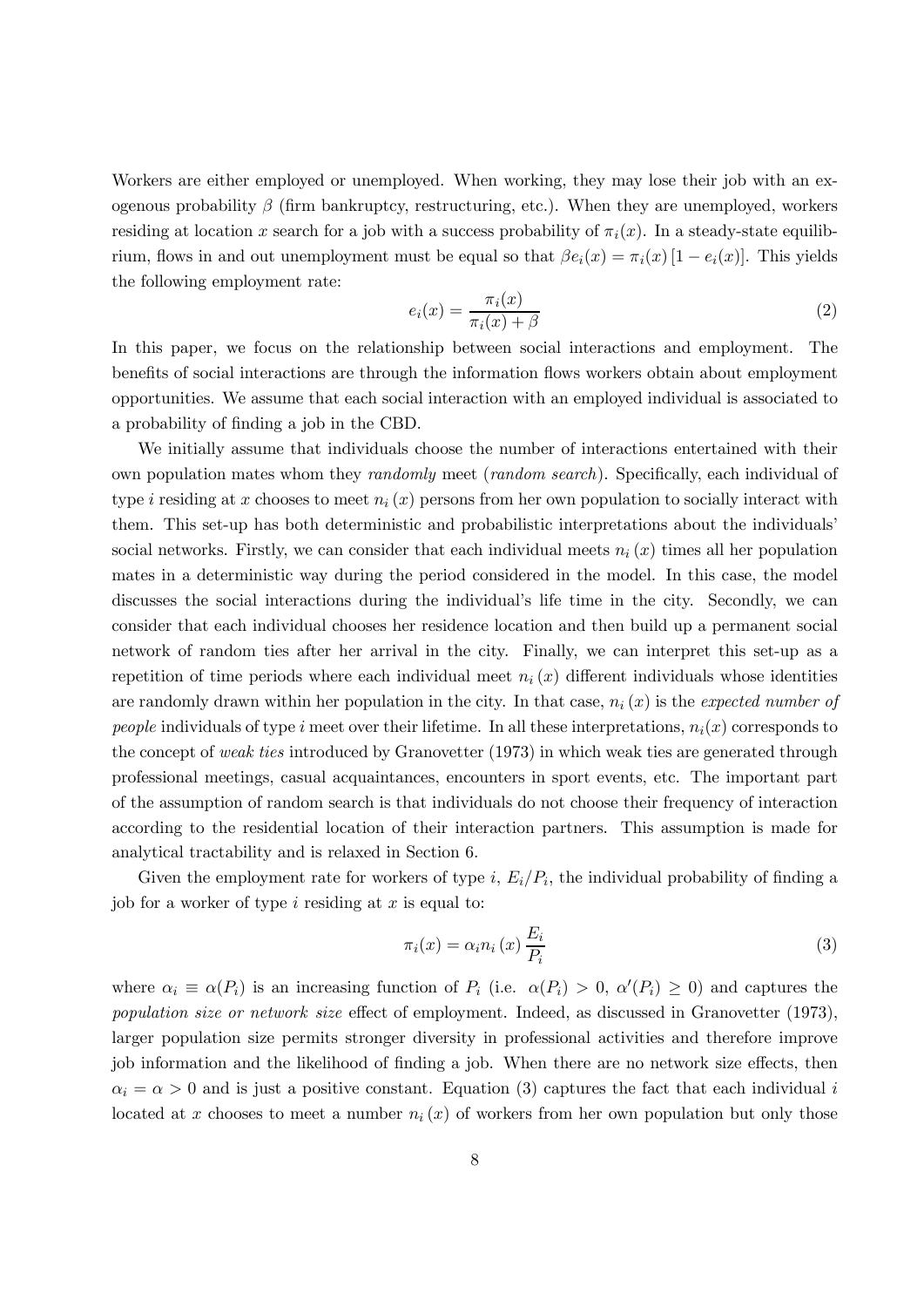who are employed provide some information about jobs. This equation highlights the random search process since the probability of employment of each person met by worker *i* is just  $E_i/P_i$ (the aggregate employment rate for workers of type  $i$ ) and is not specific to the person met. Quite naturally, the individual's probability of finding a job increases with the number of social interactions  $n_i(x)$  and with higher employment rate from own population. Finally, observe that the effect of population size  $P_i$  on  $\pi_i(x)$ , the individual probability of finding a job, is ambiguous. On the one hand, increasing  $P_i$  reduces the employment rate for workers of type i,  $E_i/P_i$ , because there is more competition for job information, which has a negative effect on  $\pi_i(x)$ . On the other hand, increasing  $P_i$  raises  $\alpha_i \equiv \alpha(P_i)$  because workers of type *i* have access to a *larger network* and thus more information about jobs. This has a positive effect on  $\pi_i(x)$ . As a result, for a given  $n_i(x)$ , equation (3) captures the trade off face by workers of type *i* in finding a job between more competition and larger network size.

To sum up, equation (3) captures different aspects of social networks. At the intensive margin,  $n_i(x)$  determines the intensity of social interactions between individuals from the same population i residing at different locations x in the city. At the extensive margin,  $\alpha(P_i)$  and  $E_i/P_i$  respectively capture the quantity and the quality of the social network in finding a job. The quantity effect implies that individuals from a greater population will have a larger network size, which increases their chance of finding a job since they meet more people. However, even if a group has a large network but its quality is low, i.e.  $E_i/P_i$  is small, then she will meet many people but few of them will be able to help her find a job since only employed people can give information about a job. As a result, the quality of the network also matters in finding a job.

From (2), we can see that  $e_i(x) = \pi_i(x) / [\pi_i(x) + \beta]$  or equivalently  $\pi_i(x) = \beta e_i(x) / [1 - e_i(x)].$ Plugging this value of  $\pi_i(x)$  into (3), we obtain:

$$
e_i(x) = \frac{\alpha_i n_i(x) E_i / P_i}{\beta + \alpha_i n_i(x) E_i / P_i}
$$
\n
$$
\tag{4}
$$

or equivalently

$$
e_i(x) = f\left(\alpha_i n_i\left(x\right) E_i/P_i\right) \tag{5}
$$

where

$$
f(z_i) \equiv \frac{z_i}{\beta + z_i} \tag{6}
$$

with  $f'(z_i) > 0 > f''(z_i)$ ,  $f(0) = 0$  and  $\lim_{z_i \to +\infty} f(z_i) = 1$  and where  $z_i \equiv \alpha_i n_i(x) E_i/P_i$ .

Indeed, for a given location x, higher social contacts and/or higher employment rate in own population raises own probability of finding a job. In this case, the steady-state aggregate employment rate in population  $i$  is given by

$$
E_i = \int_{D_i} e_i(x) dx = \int_{D_i} f_i(\alpha_i n_i(x) E_i/P_i) dx
$$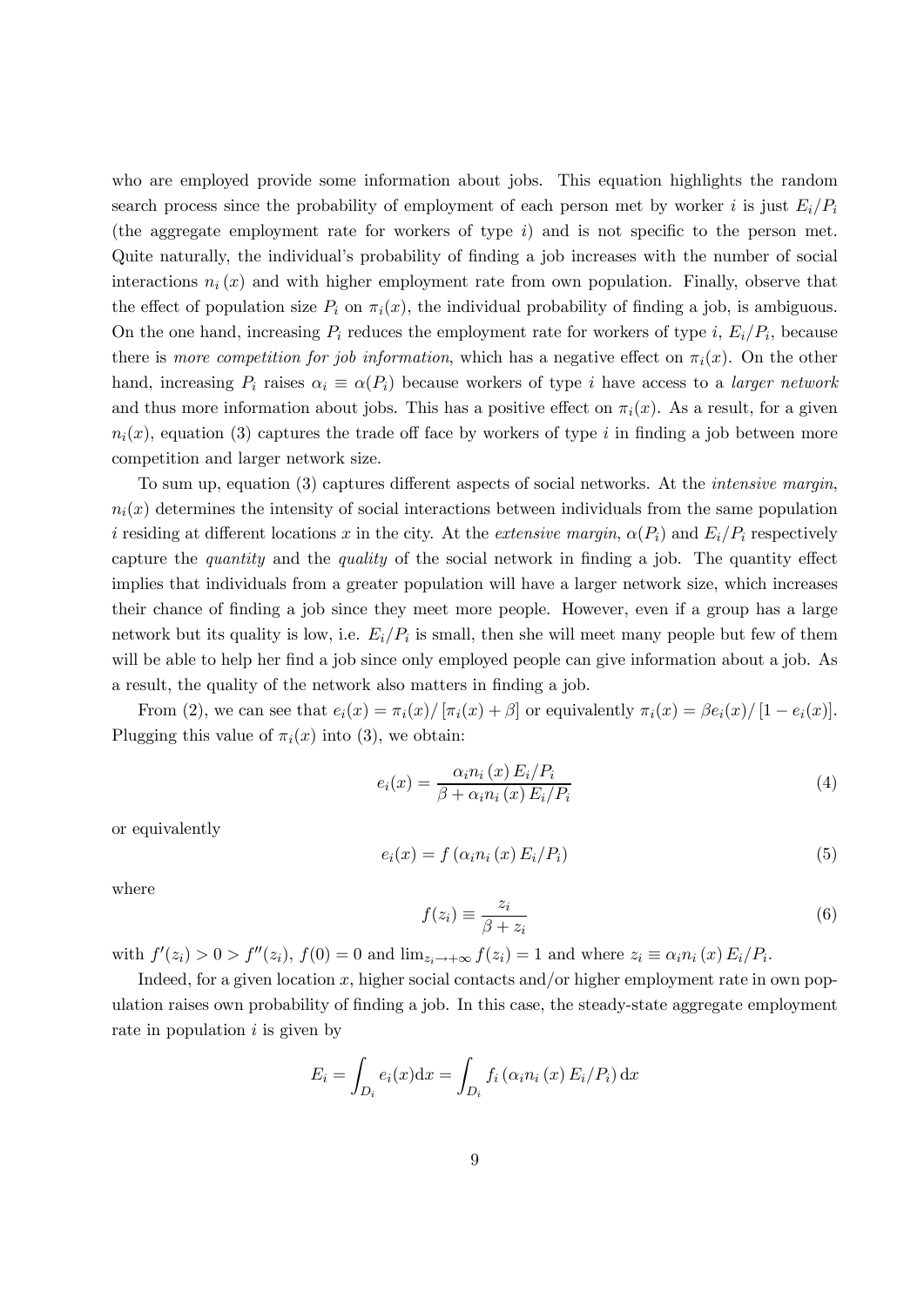#### 3.2 Search and social interactions

Since social interactions occurs at the residence place of the potential information holder, the cost of these social interactions for a worker of type i residing at x is equal to  $C_i(x) = n_i(x) c_i(x)$ , where  $n_i(x)$  is her chosen number of interactions and

$$
c_i(x) = \frac{1}{P_i} \int_{D_i} \tau |x - y| \lambda_i(y) dy
$$
\n(7)

measures the average cost of a single social interaction where  $\lambda_i(y)$  denotes the number of individuals at location  $y^{12}$ . As a result, each worker *i* residing at x socially interacts with all members of her own population and each of these interactions implies a commuting cost of  $\tau$  per unit of distance. Observe that the location x of a worker i is crucial to determine  $c_i(x)$ . If, for example, a worker i lives close to the CBD, then her cost  $c_i(x)$  will be relatively low since this worker will be at the same distance from the left and the right of  $x$ . But, if this worker is located at one end of the city, then  $c_i(x)$  will be higher because she must travel longer distances to meet her peers.

In the land market, as it is usually assumed (Zenou, 2009; Fujita and Thisse, 2013), land is offered to the highest bidders. Let  $u_i$  be the equilibrium (expected) utility obtained by an individual of type  $i$ . It should be clear that, in equilibrium, all individuals of type  $i$  should have the same expected utility  $u_i$ . From (1), it is easily verified that the bid rent of a worker i located at x is given by:

$$
\Psi_i(x, u_i) = e_i(x) (w - t |x|) - n_i(x) c_i(x) - u_i
$$
\n(8)

where  $e_i(x)$  and  $c_i(x)$  are given by (5) and (7). We assume that  $w - t |x| > 0$ ,  $\forall x \in [0, b]$  so that workers always have incentives to search for a job.

The number of social interactions  $n_i(x)$  is a choice variable. Thus, a worker i located at x chooses  $n_i(x)$  that maximizes her expected utility (1) or equivalently her bid rent (8), i.e.

$$
\Psi_i(x, u_i) = \max_{n_i(x)} \left[ e_i(x) \left( w - t |x| \right) - n_i(x) \, c_i(x) \right] - u_i \tag{9}
$$

where  $e_i(x)$  is given by (5). The first-order condition is equal to:<sup>13</sup>

$$
\alpha_i (E_i/P_i) f' (\alpha_i n_i^* (x) E_i/P_i) = \frac{c_i (x)}{w - t |x|}
$$
 (10)

which solves for  $n_i^*(x)$ . When deciding the optimal level of social interactions, an individual i located at x trades off the benefits of an increase in  $n_i(x)$ , which raises her chance of obtaining a job (i.e.  $\frac{\partial e_i(x)}{\partial n_i(x)} > 0$ ), with its costs since more social interactions imply more travelling and thus higher  $c_i(x)$ . Furthermore, since  $f'(.)$  is a decreasing function,  $n_i^*(x)$ , the optimal number of interactions in population i, increases with the benefits of being employed, i.e.  $w - t|x|$ . Finally,

 $12$ <sup>12</sup>It measures the expected cost of a single interaction under the probabilistic interpretation of the model.

<sup>&</sup>lt;sup>13</sup> Given the concavity of  $f(.)$ , there is a unique maximum given by  $n_i^*(x)$ .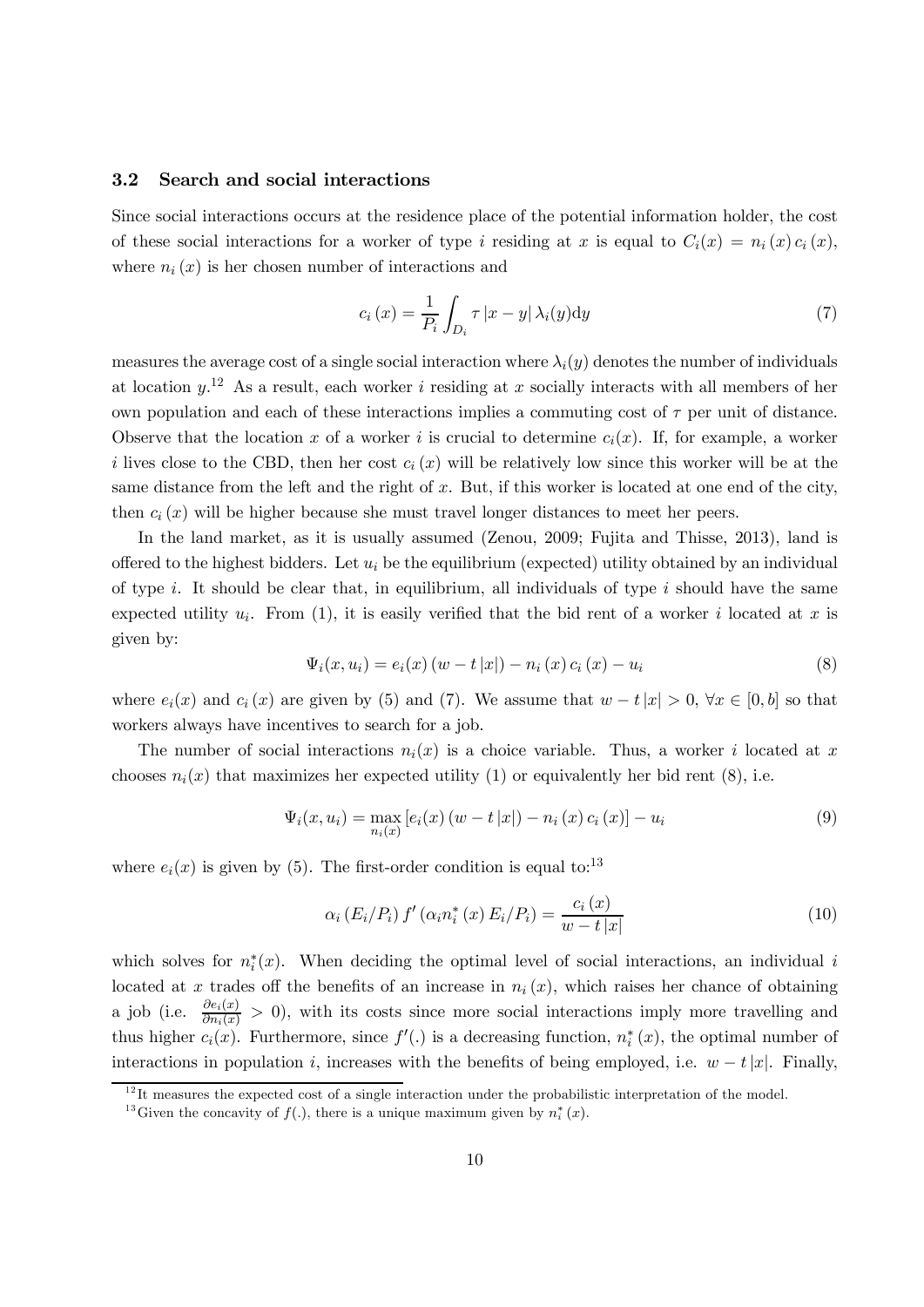observe that  $n_i^*(x)$  decreases with x, the distance to the CBD, if and only if the right-hand side (RHS) of (10), i.e.  $\frac{c_i(x)}{w-t|x|}$ , increases in x. By (5) the employment probability will then also fall with .

To be more specific, we can use the definition of  $f(.)$  given in (6), to determine (10). We obtain:

$$
[\beta + \alpha_i n_i^*(x) (E_i/P_i)]^2 = \frac{\alpha_i \beta (w - t |x|) (E_i/P_i)}{c_i(x)}
$$
(11)

which using  $(4)$  can be written as:<sup>14</sup>

$$
[1 - e_i^* (x)]^2 = \frac{\beta c_i (x)}{\alpha_i (w - t |x|) (E_i / P_i)}
$$
(12)

Equations (11) or (12) are well-defined if the right-hand side of (12) is lower than one. Otherwise, we have a corner solution:  $e_i^*(x) = n_i^*(x) = 0$ . In the sequel, we focus on the situation where  $e_i^*(x) > 0$  and  $n_i^*(x) > 0$  for all locations x in the city. For that, we impose that the right-hand side of (12) to be than one, which is equivalent to:

$$
\frac{\alpha_i}{\beta} \frac{E_i}{P_i} > \max_x \left[ \frac{c_i(x)}{w - t |x|} \right] \tag{13}
$$

We can discuss the basic properties of the employment probability  $e^*(x)$  and the number of social interactions  $n_i^*(x)$ . First, when  $c_i(x) / (w - t|x|)$  increases in x, both the employment probability  $e_i^*(x)$  and the number of interactions  $n_i^*(x)$  fall with the distance from the city center. This occurs for two reasons. On the one hand, as in Zenou and Wasmer (2002), the workers who live further away from the job center have a lower income net of commuting cost,  $w - t|x|$ , which reduces their incentives to search for a job. On the other hand, when  $c_i(x)$  rises, workers reside further away from their social networks that are a source of job information. In this case, their job search efforts become more costly and workers have smaller incentives to search for a job.

Also, from (12), given the population size  $P_i$  and therefore  $\alpha_i \equiv \alpha(P_i)$ , it can be shown that the employment probability  $e_i^*(x)$  increases with higher aggregate employment rate  $E_i/P_i$ . As workers have higher chance of obtaining information about job opportunities when the individuals in their own social networks are employed, they have higher incentives to search for a job and ultimately are less likely to stay unemployed. However, the impact of the aggregate employment rate  $E_i/P_i$ on the number of interactions  $n_i^*(x)$  is ambiguous and depends on the shape of the function  $f(.)$ . Indeed, one can show from (11) that the number of interactions  $n_i(x)$  decreases with  $E_i/P_i$  if and only if

$$
\frac{-zf''(z_i)}{f'(z_i)} > 1
$$

 $14$ Observing that (4) implies that

$$
\alpha_i n_i(x) \frac{E_i}{P_i} = \frac{e_i(x)\beta}{[1 - e_i(x)]}
$$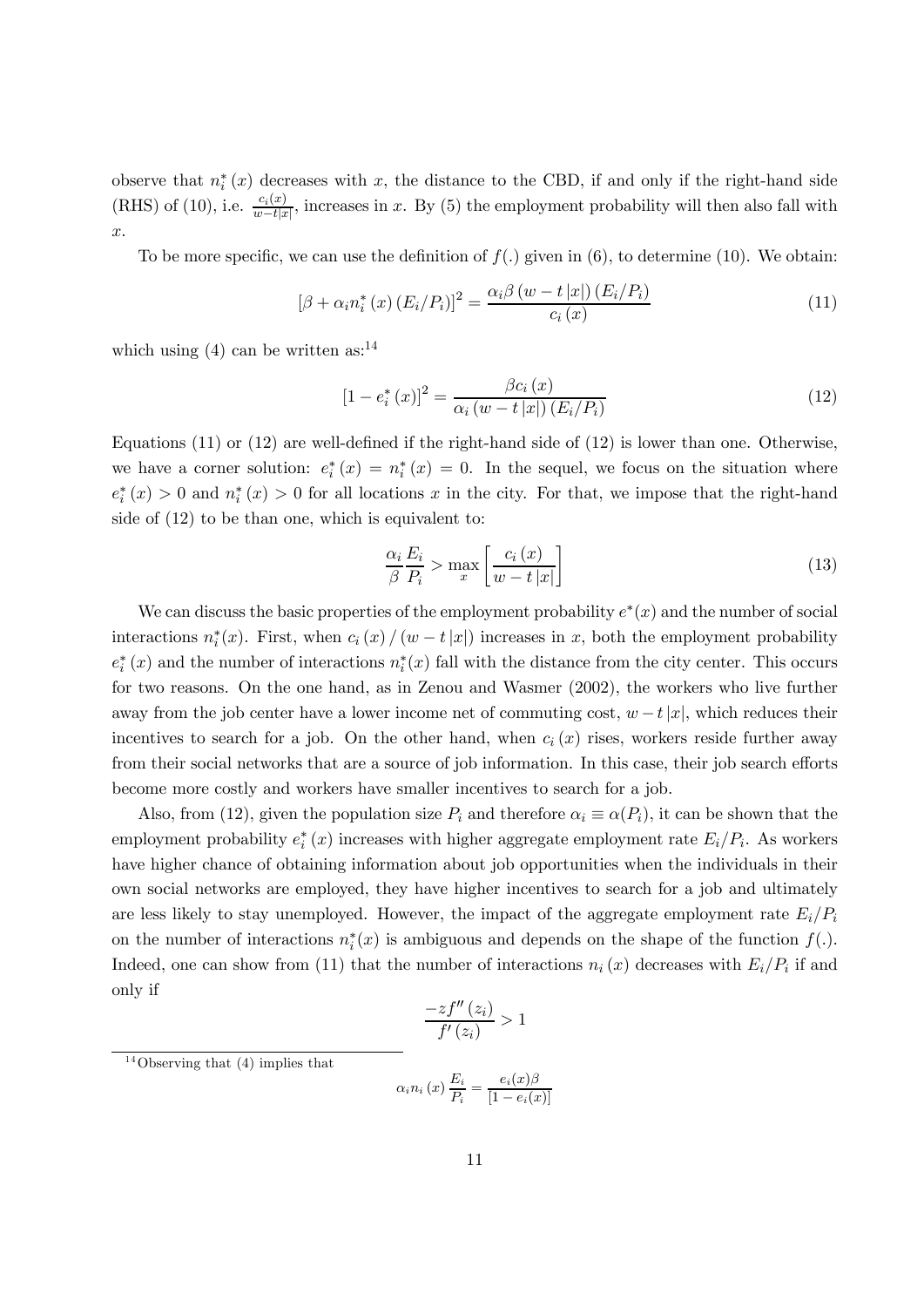evaluated at  $z_i = n_i(x) E_i/P_i$ . This reflects a *substitution effect* between social interactions and employment level in the population (see below). In particular, the impact of the employment rate on the number of interactions is not monotonic. It is easily checked that  $n_i^*(x)$  falls with  $\alpha_i E_i/P_i$ if and only if

$$
\frac{\alpha_i E_i}{P_i} > 4\beta \left[ \frac{c_i(x)}{w - t |x|} \right] \Leftrightarrow e_i^*(x) > \frac{1}{2}
$$
\n(14)

Hence, when the aggregate employment rate is not too low, workers react to an increase in aggregate employment rate by reducing their job searches amongst their social ties. Workers have indeed better chance to find a job and reduce their efforts in entertaining social interactions. This substitution effect is more important for workers who bear low search costs and reside closer to the city center  $(\text{low } c_i(x) / (w - t |x|)).$ 

Applying the envelop theorem, we finally obtain the following land gradient for  $x > 0$ <sup>15</sup>

$$
\Psi'_{i}(x, u_{i}) = -e_{i}^{*}(x) t \, \left[ sign(x) \right] - n_{i}^{*}(x) c'_{i}(x) \tag{15}
$$

So far, we have analyzed the properties of the model for any possible urban configuration. We would like now to study the possible urban configurations under such model. We first study the case of a unique and homogenous population.

#### 4 Urban equilibrium with a homogenous population

Assume a single homogenous population residing on the city support  $D = [-b, b]$  where b is the city border and  $x = 0$  is the CBD. We can drop the subscript i. Let the city border be  $b = P/2$  where  $P$  is the population size. Remember that we assume that there is a uniform distribution of workers in the city and that each worker consumes one unit of land. Therefore, in the case of a uniform distribution of an homogenous population P on the interval  $[-b, b]$ , we have  $\lambda_i(y) = \lambda(y) = 1$ . In that case, the total social-interaction cost  $(7)$  of an individual residing at x is given by:

$$
c(x) = \frac{\tau}{P} \left( \frac{P^2}{4} + x^2 \right) \tag{16}
$$

Therefore, the ratio

$$
\frac{c(x)}{w-t|x|} = \frac{\tau}{P(w-t|x|)} \left(\frac{P^2}{4} + x^2\right)
$$

increases as one moves from the city center to the border  $b$ . By  $(10)$  and  $(11)$ , we can conclude that the optimal number of social interactions  $n_i^*(x)$  and the individual employment probability  $\pi^*(x)$ and  $e^*(x)$  falls with distance x from the center.

$$
\Psi_i'(x, u_i) \equiv \frac{\partial \Psi_i(x, u_i)}{\partial x}
$$

 $15$  We adopt the following notation: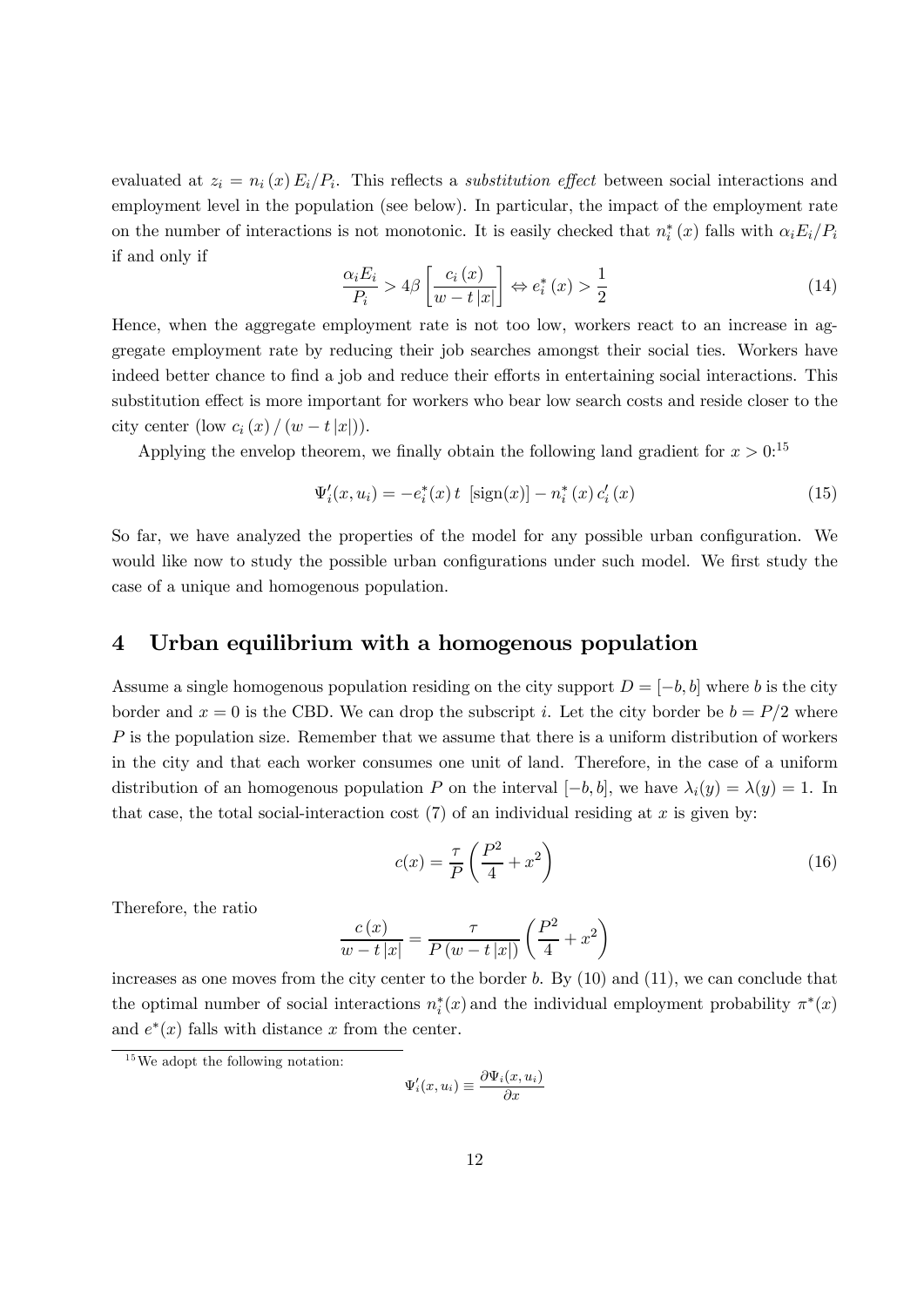Proposition 1 Consider a homogenous population where workers chose their intensity of social interactions. Then, in any equilibrium, the employment probability  $e(x)$  and the optimal number of social interactions  $n(x)$  fall with distance from the city center.

Let us now determine the urban configuration. Observe that we consider a closed city model so that the equilibrium utility  $u$  is endogenous while the total population  $P$  is exogenous and equal to  $P = 2b$ .

**Definition 1** Given that  $c(x)$  is determined by (16), a closed-city competitive spatial equilibrium with an homogenous population is defined by a 5-tuple  $(R^*(x), e^*(x), E^*, n^*(x), u^*)$  satisfying the following conditions:

 $(i)$  Land rent (land-market condition):

$$
R^*(x) = \begin{cases} \max \{ \Psi(x, u^*), 0 \} & \text{for} \qquad -b < x < b \\ \Psi(x, u^*) = 0 & \text{for} \quad x = -b \text{ and } x = b \\ 0 & \text{for} \qquad x > |b| \end{cases}
$$
(17)

where  $\Psi(x, u^*)$  is given by (9) without subscript i.

 $(ii)$  Spatial distribution of employment:

$$
e^*(x) = \frac{\alpha n^*(x) E^*/P}{\beta + \alpha n^*(x) E^*/P}
$$
\n
$$
\tag{18}
$$

 $(iii)$  Aggregate employment (labor-market condition):

$$
\frac{E^*}{P} = \frac{1}{2b} \int_{-b}^{b} e^*(x) dx
$$
\n(19)

 $(iv)$  Spatial distribution of social interactions:

$$
\left[\beta + \alpha n^*(x) \left(E/P\right)\right]^2 = \frac{\alpha \beta \left(w - t \left|x\right|\right) \left(E/P\right)}{c\left(x\right)}\tag{20}
$$

where  $\alpha \equiv \alpha(P)$ .

Because of perfect competition in the land market and continuous land rent, equation (17) says that the land has to be allocated to the highest bidders and that, at the city fringe  $x = b$  or  $x = -b$ , it has to be equal to the price of land outside the city, which we normalize to zero. As explained above, the spatial distribution of employment is determined by a steady-state condition, which is equal to  $(18)$ . In equilibrium, the aggregate employment rate has to be consistent with the individuals' employment probabilities across the city, so that the total employment is given by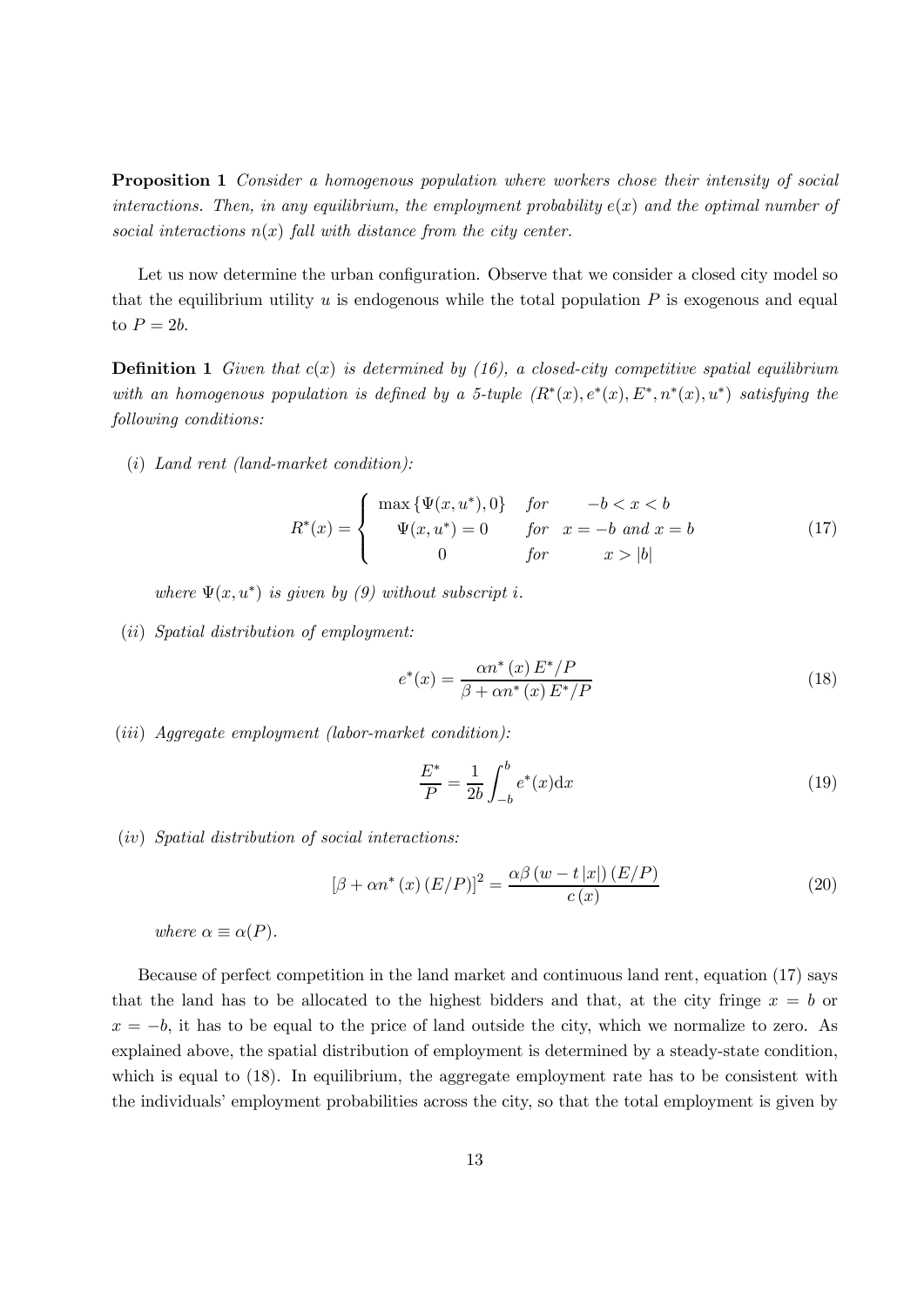(19). Finally, the equilibrium level of social interactions is the result of individuals' maximization problem as expressed by (20).

Let us now determine the equilibrium value of all endogenous variables. By  $(12)$ , we have

$$
e^*(x) = 1 - \sqrt{\frac{\beta c(x)}{\alpha (w - t|x|) (E^*/P)}}
$$
\n(21)

and thus (19) can be written as (noticing that  $P = 2b$ ):

$$
\frac{E^*}{P} = 1 - \frac{1}{P} \sqrt{\frac{\beta}{\alpha} \frac{P}{E^*}} \int_{-P/2}^{P/2} \sqrt{\frac{c(x)}{(w - t |x|)}} dx
$$
\n(22)

This is the key equilibrium equation that determines  $E^*$  where  $c(x)$  is given by (16). Once we have calculated  $E^*$ , we obtain  $n^*(x)$  using (20),  $e^*(x)$  using (18), and finally the utility  $u^*$  and the land rent  $R(x)$  using (17).

As can be seen from (22), in the absence of commuting and search costs  $(t = \tau = c(x) = 0)$ , all workers find automatically a job and  $E^*/P = 1$ . The presence of commuting and search costs deter, however, workers to search and take a job. As a result the employment probability is lower. After some algebra, we get the following labor market condition:

$$
\left(1 - \frac{E^*}{P}\right)\sqrt{\frac{E^*}{P}} = \Gamma(P)
$$
\n(23)

where

$$
\Gamma(P) \equiv \sqrt{\frac{\beta}{\alpha(P)}} \frac{1}{P} \int_{-P/2}^{P/2} \sqrt{\frac{c(x)}{w - t |x|}} dx
$$
\n(24)

Note that the LHS of (23) represents the benefits from job search (or social interactions). The LHS of (23) is a bell-shape curve in  $E/P$  with a maximum at  $E/P = 1/3$ . The RHS of (23), i.e. the function  $\Gamma(P)$ , reflects the combination of search, commuting costs and the network-size effects. It first includes the average share of commuting and search cost in the employment earnings. Higher commuting and search costs indeed increase  $\Gamma(P)$ . Network-size effects reduce this effect. Since the only endogenous variable is  $E^*$ , we can depict the equilibrium in Figure 1.

#### $[Insert \, Figure \, 1 \, here]$

We have the following result:

**Proposition 2** Consider the equilibrium defined in Definition 1. If w is large enough and

$$
\Gamma(P) \le 0.384\tag{25}
$$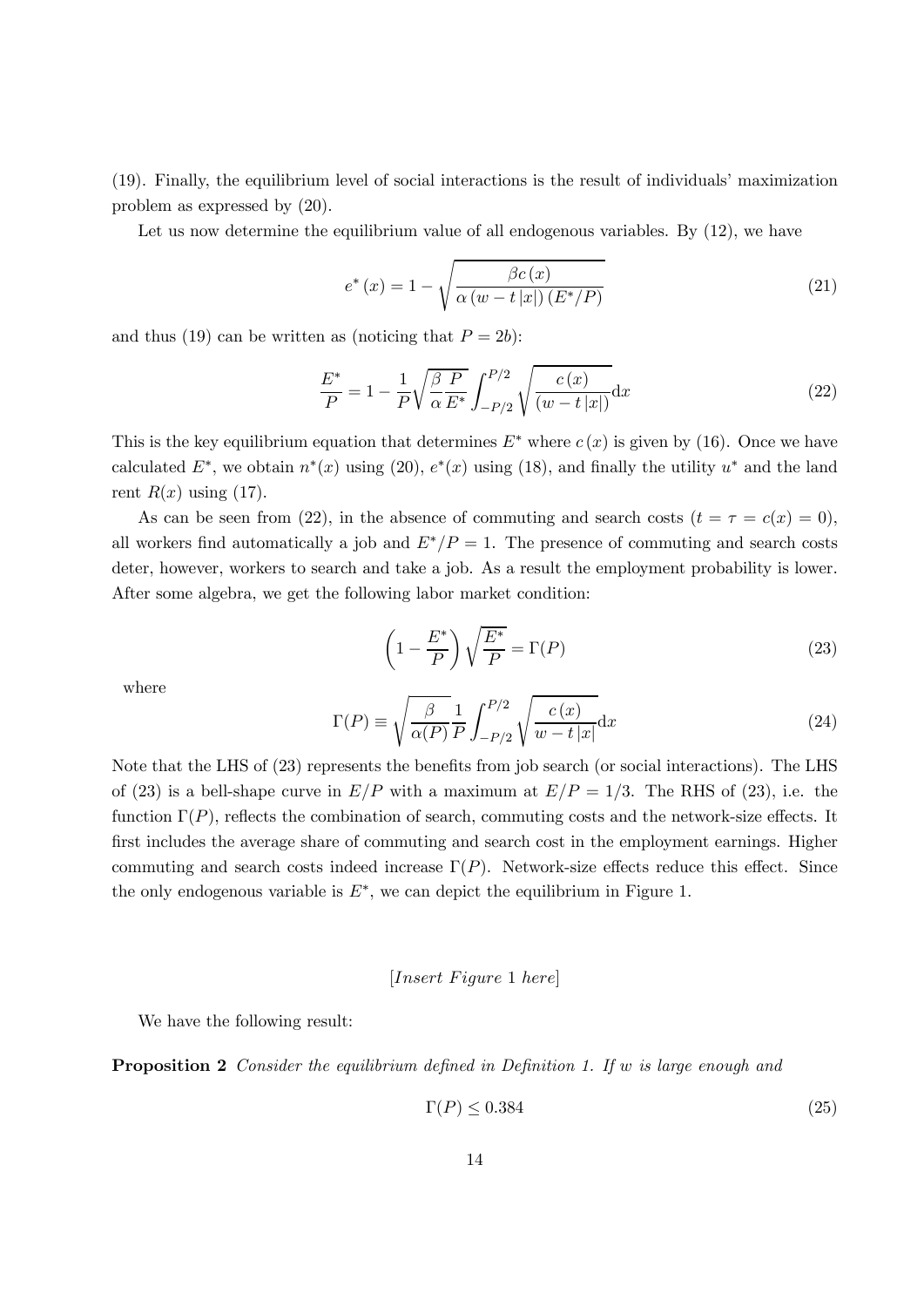holds, then there exists a unique equilibrium for which  $1/3 < E^* / P < 1$ . In this equilibrium, the employment rate  $E^*$  decreases with the commuting cost t, the search cost  $\tau$  and the job-destruction rate  $\beta$  but increases with the wage w and the effectiveness of social interactions in finding a job  $\alpha$ .

First, observe that condition (25) puts an upper bound on commuting and search costs. Indeed, when network-size effects  $\alpha(P)$  are not too strong compared to search and commuting costs,  $\Gamma(P)$ is a monotone increasing function so that condition (25) also puts an upper bound  $\overline{P} \equiv \Gamma^{-1} (0.384)$ on the city size (where  $\Gamma^{-1}$  is the inverse of the function Γ). Too large city sizes imply too much dispersed searches so that workers have no incentive to search and take jobs. By contrast, when network-size effects are large (high  $\alpha(P)$ ),  $\Gamma(P)$  becomes U-shaped. Condition (25) then defines an interval for the equilibrium city size, which is  $[\overline{P}_a, \overline{P}_b]$  with  $\overline{P}_a < \overline{P}_b \leq w/t$ .

Second, we assume that w is large enough to avoid a corner solution for which  $E^*/P = e^*(x)$  $n^*(x)=0$ . Third, if the commuting cost t and the search cost  $\tau$  are too high, then equilibrium employment  $E^*$  decreases because it is more costly to be employed (higher t) and to search for a job (through social interactions  $\tau$ ). Since  $\alpha \equiv \alpha(P)$  is the effectiveness of searching for a job via social interactions and  $\beta$  is the job destruction rate, the ratio  $\alpha/\beta$  can be viewed as an indicator of the efficiency of the labor market. When this ratio increases, it becomes easier to find a job and jobs last longer and so employment increases. Finally, when wages  $w$  are higher, the value of employment is higher and thus workers search more intensively for a job (by increasing  $n^*(x)$ ) 0) and therefore employment increases. Furthermore, a larger network-size effect (larger  $\alpha(P)$ ) increases the employment rate  $E^*/P$ .

Observe that the network-size effect  $\alpha(P)$  benefits workers at the expense of landlords. Indeed, when the graph of  $\alpha(P)$  shifts upwards, the function  $\Gamma(P)$  falls so that the aggregate employment  $E/P$  increases. This increases the employment probability  $e(x)$  and decreases the number of job search interactions  $n(x)$  everywhere (assuming  $e(x) > 1/2$ ). So, a rise of  $\alpha(P)$  increases the utility of the workers at the city border, and by the same token, the utility of all other workers. Because land rent is equal to its zero opportunity cost at the city border  $(\Psi(x, u^*)=0)$ , landlords can only capture the difference of the network-size benefit between the city border workers and the others. It can be seen from  $(20)$  and $(21)$  that the differences in interaction frequency and employment probality between city border workers and others decreases with  $E/P$ . As a result, the utility of workers differ to a lesser extent, land rent differentials shrink and the amplitude of land rents fall too. Landlords therefore lose from more network-size effects.

By contrast, job uncertainty makes workers worse off and can make landlords better off. Indeed, if we take the extreme case when workers cannot lose their job (i.e.  $\beta \rightarrow 0$ ), which means that they are certain to be employed and thus do not need to search for job, i.e.  $e^{0}(x)=1$  and  $n^{0}(x)=0$ , where the superscript 0 denotes the case when  $\beta \to 0$ . In this case, their bid rents are given by  $\Psi^0(x, u^0) = (w - t|x|) - u^0$ . Since, as before, the opportunity cost of land is zero at the city edge, i.e.  $\Psi^0(b, u^0)=0$ , we obtain:  $u^0=(w-tb)$  and  $\Psi^0(x, u^0)=-t|b-x|$ . By contrast, when  $\beta>0$ ,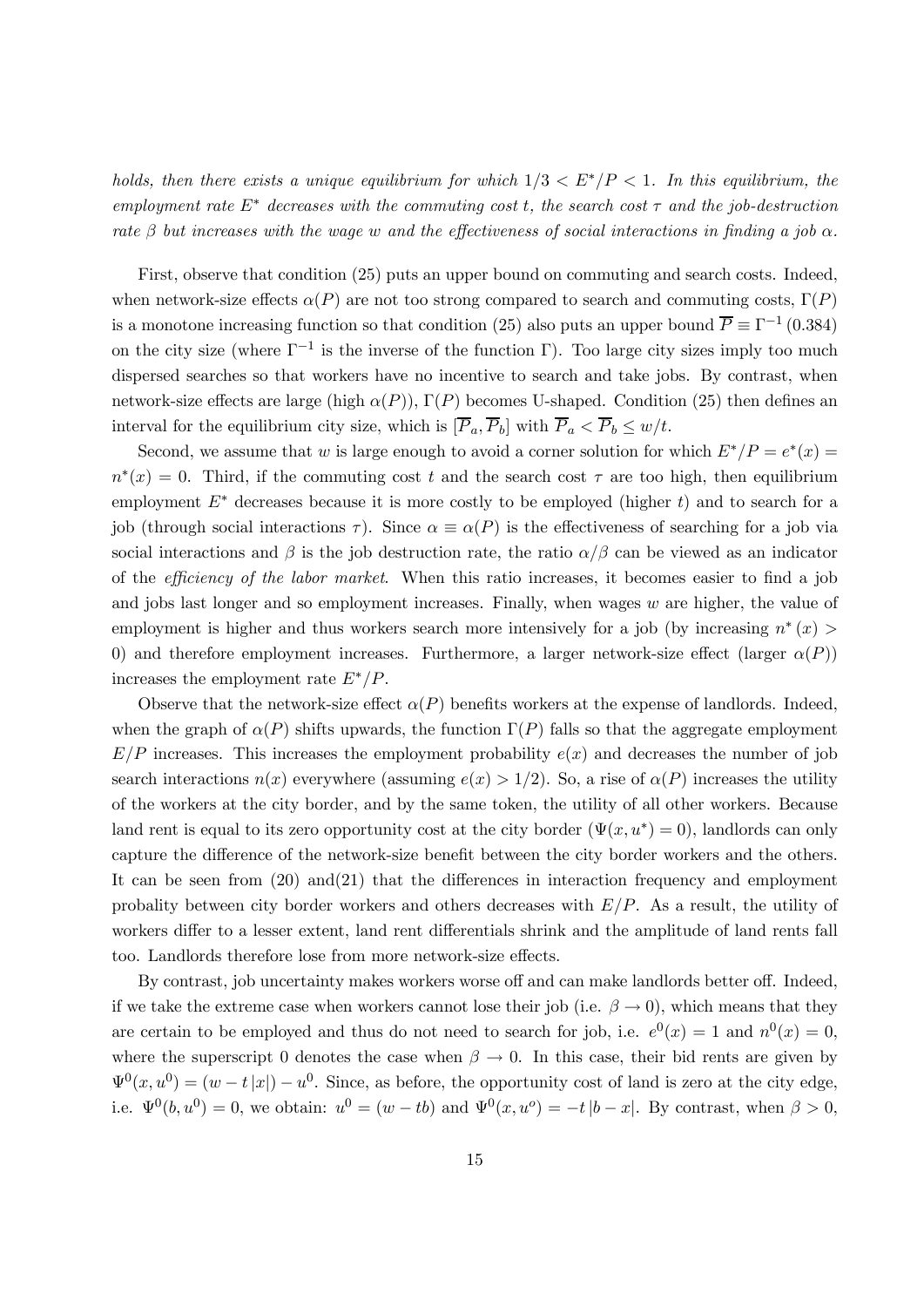the equilibrium bid rent with job search is given by (see  $(8)$ ):

$$
\Psi(x, u^*) = e^*(x) (w - t |x|) - n^* (x) c (x) - u^*
$$

where  $u^* = e(b) (w - tb) - n(b) c(b)$  by the fact that  $\Psi(b, u^*) = 0$ . So the difference in equilibrium utility between the case  $\beta \to 0$  and  $\beta > 0$  is given by

$$
u^{0} - u^{*} = [1 - e^{*}(b)] (w - tb) + n^{*}(b) c (b)
$$

which is strictly positive. Hence, all workers will have a lower utility when  $\beta > 0$  and the utility difference is proportional to the (un)employment rates and search costs for the workers residing at the city edge. This highlight the role of search frictions in our model. All landlords benefit from higher land rents when workers face job uncertainty (i.e.  $\beta > 0$ ) if and only if

$$
\Psi^{0}(x, u^{0}) - \Psi(x, u^{*}) = \left[\left(1 - e^{*}(x)\right)\left(w - tx\right) + n^{*}(x)c(x)\right] - \left[\left(1 - e^{*}(b)\right)\left(w - tb\right) + n^{*}(b)c(b)\right] \le 0
$$

for all  $x > 0$ . This expresses the fact that the opportunity cost of being unemployed and searching for jobs is lower for workers residing at the center. Plugging the equilibrium values of  $e^*(x)$  and  $n^*(x)$  in the above expression, we find that this expression is negative if and only if:

$$
2\sqrt{\frac{\beta c(x)}{\alpha(E^*/P)}}\sqrt{(w-tx)} - \frac{\beta c(x)}{\alpha(E^*/P)} \le 2\sqrt{\frac{\beta c(b)}{\alpha(E^*/P)}}\sqrt{(w-tb)} - \frac{\beta c(b)}{\alpha(E^*/P)}\tag{26}
$$

This inequality holds strictly for large enough w because  $c(x) < c(b)$  and  $E^*/P$  rises and gets close to one when w increases. Let  $\hat{w}$  be the highest root solving both for (26) and (23).

**Proposition 3** Larger network-size effects  $\alpha(P)$  benefit workers at the expense of landlords. Higher job uncertainty  $\beta$  makes all workers worse off but benefit to landlords if  $w > \hat{w}$ .

Hence, workers lose twice from job uncertainty  $(\beta > 0)$ . On the one hand, they are worse off because they cannot guarantee their salary and must exert effort to search for new jobs. On the other hand, job search through social interactions increases the utility differential between workers at the city center and at the city edge. As a consequence landlords are able to perform a stronger price discrimination along the urban space. Figure 2 illustrates these results where we display, from the left to the right, the bid rent  $\Psi(x, u)$ , the employment rate e and the log of  $n(x)$ , the number of social interactions for each location  $x$  in the city. For each plot, we display three curves: a solid one with network-size effects and job uncertainty so that  $\beta > 0$  and  $\alpha \equiv \alpha(P) = \alpha P^{\theta} = \alpha P^{0.2}$ , a dashed curve without network-size effects so that  $\beta > 0$  and  $\alpha \equiv \alpha(P) = \alpha P^0 = \alpha$  and a dotted one without job uncertainty so that  $\beta = 0$ . We can see that all endogenous variables decrease with the distance x to the CBD and that employment is the highest when  $\beta = 0$  while the land rent is the highest when  $\beta > 0$  and there are no network-size effects.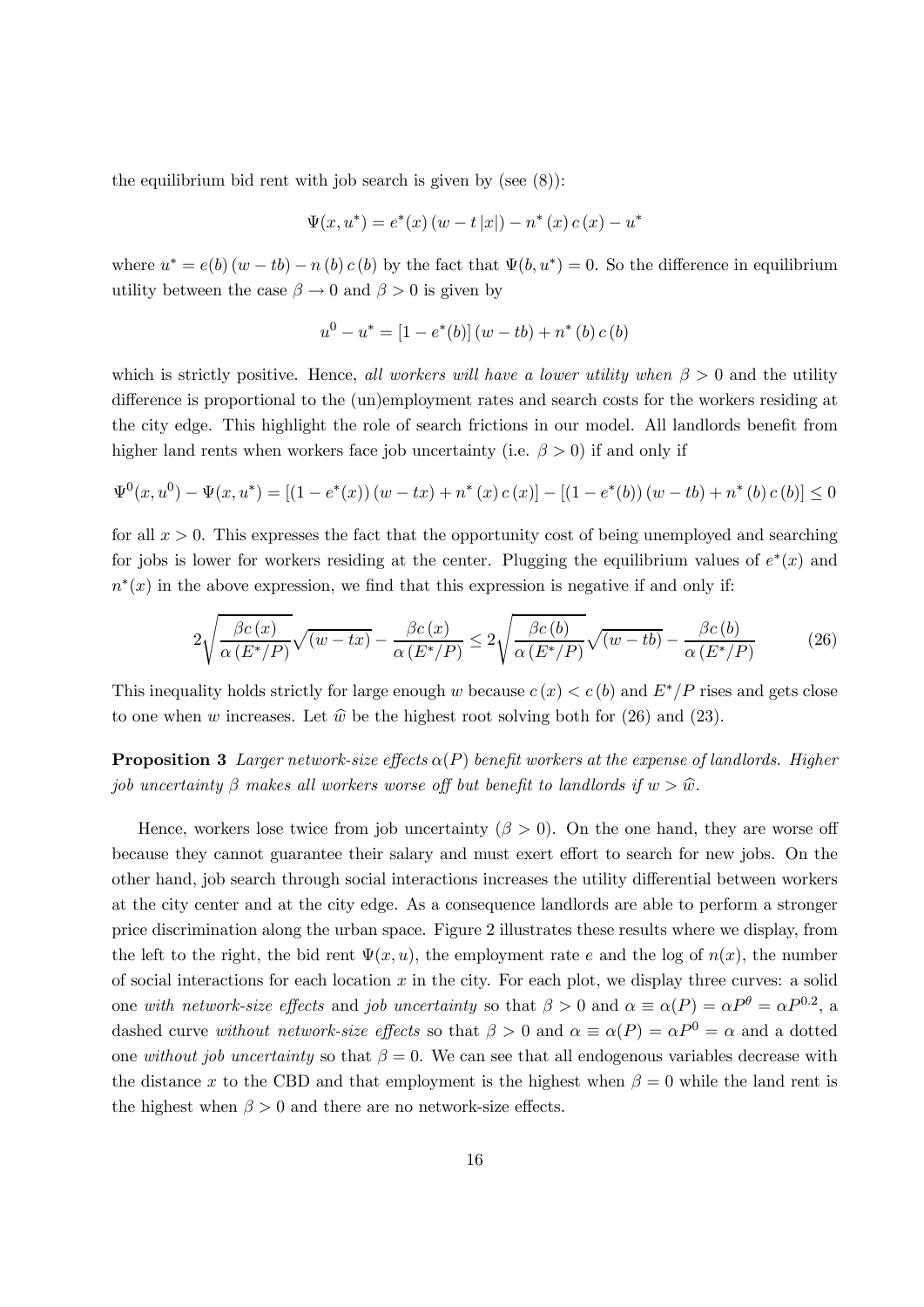Let us now investigate the case of two populations.

#### 5 Urban equilibrium with two populations

We now discuss the urban equilibrium when the city hosts two populations. We begin with the case where the two populations are spatially integrated. We then discuss the case where the populations are spatially segregated. We finally discuss the role and the choice of intra-group interactions.

#### 5.1 Spatial integration

We first consider an *integrated city* where the two populations  $i = 1, 2$  reside at every location. As stated above, the two populations have exactly the same characteristics except for the fact that that they do not mix in terms of social interactions and job searches. Each member of population i only meets the members of her own population. We want to show here that the absence of social interactions between populations has no impact on labor outcomes in a spatial equilibrium where the two populations are spatially integrated.

Let the total population with sizes  $P_1$  and  $P_2$  with  $P_1 + P_2 = P$  locate on the intervals  $[-b_1, b_1]$ and  $[-b_2, b_2]$ . With a uniform distribution, we have:  $\lambda_i(y) = P_i/P$ , which is the proportion of individuals  $i$  on each plot of land. We consider the *symmetric equilibria* where each population has a residential density proportional to its constant share  $P_i/P$  across the city. In this case, the city border is the same for all populations and equal to  $b_i = b = P/2$ ,  $i = 1, 2$ . The cost of search interactions is given by  $n_i(x) c_i(x)$  where

$$
c_i(x) = \frac{1}{P_i} \int_{-b}^{b} \tau |x - y| \left(\frac{P_i}{P}\right) dy = \frac{1}{P} \int_{-b}^{b} \tau |x - y| dy
$$

As a result,  $c_i(x)$  is equal to  $c(x)$  and given by (16). For a given population size and city border, the cost of each single interaction is the same whenever the city hosts one population or two integrated populations. "Random" searches imply that workers occur the same expected travel distance since the two populations are equally spread. This stems from the population symmetry in both terms of their characteristics and spatial distributions.

Because  $c_i(x) = c(x)$ , the number of interactions and the employment probability of each worker  $(n_i^*(x), e_i^*(x))$  depends only on the aggregate employment, adjusted for network-size effects,  $\alpha_i E_i/P_i$  (see (11) and (12)). It is then clear that this spatial configuration is an equilibrium when

$$
\alpha_1 E_1/P_1 = \alpha_2 E_2/P_2 \tag{27}
$$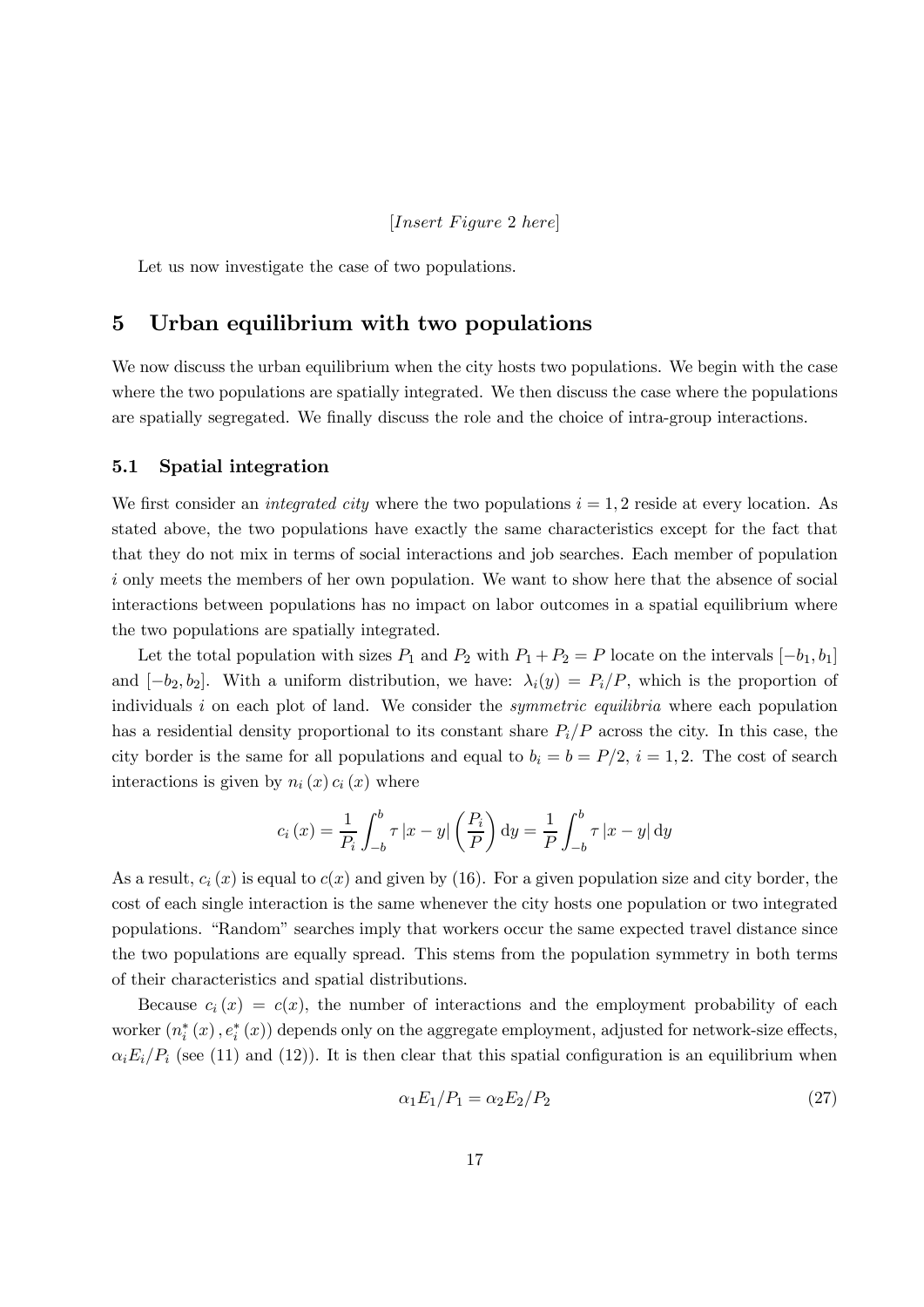The number of interactions and employment probability are then identical across populations so that the bid rents  $\Psi_1(x)$  and  $\Psi_2(x)$  are also equal for all x. No population can offer a higher bid than the other for any piece of land. The equilibrium is defined similarly to Definition 1. The total employment is then given by

$$
E_i = \int_{-b}^{b} f\left[\alpha_i n_i^*(x) E_i / P_i\right] \left(\frac{P_i}{P}\right) dx
$$

In the absence of network-size effects  $(\alpha_1 = \alpha_2 = \alpha)$ , the aggregate employment levels are the same across populations and equal to the aggregate employment in the homogenous case. Indeed, condition (27) yields  $E_1/P_1 = E_2/P_2$ , which implies that  $E_i/P_i = E/P$  where  $E = E_1 + E_2$ . In the presence of network-size effects, we get  $(E_1/P_1)/(E_2/P_2) = (\alpha_1/\alpha_2) = \alpha(P_1)/\alpha(P_2)$  so that the aggregate employment rate is higher for the larger population. Computing the equilibrium in the same way as for the homogenous case we obtain:

$$
\left(1 - \frac{E_i^*}{P_i}\right)\sqrt{\frac{E_i^*}{P_i}} = \frac{\alpha(P_i)}{\alpha(P)}\Gamma(P)
$$

where  $\Gamma(P)$  is defined in (24). Therefore, because  $\alpha(P_i) \leq \alpha(P)$  and the LHS falls in  $E_i^*/P_i$  in equilibrium, the aggregate employment rates are smaller than the one found in the homogenous case. This is because each sub-group benefits from a smaller social network size.

We summarize this result in the following proposition:

**Proposition 4** Suppose two identical populations that socially interact only with their own group and are spatially integrated. Then, the equilibrium urban structure and employment probabilities are similar as in the case where there is one homogenous population. When there are no network-size effects,  $\alpha_1 = \alpha_2 = \alpha$ , the employment probabilities of the two populations are exactly the same. When there are network-size effects,  $\alpha_i \equiv \alpha(P_i)$ , then the aggregate employment rates are smaller than in the case of homogenous population and the larger population has the higher employment rate.

It must be noted that the spatially integrated configuration should be seen as a benchmark. Indeed, it is not immune to small perturbations of preferences and technologies. Indeed, this equilibrium would break if population 1 earned slightly higher salaries, needed slightly smaller land plots, had a slightly lower commuting or search cost, etc. Those small perturbations would lead to segregated outcomes.

While the absence of intergroup interactions does not alter the equilibrium employment rates when the populations are spatially integrated, we will show that this is not the case when there is spatial segregation. In that case, different employment outcome may arise. This is what we study now.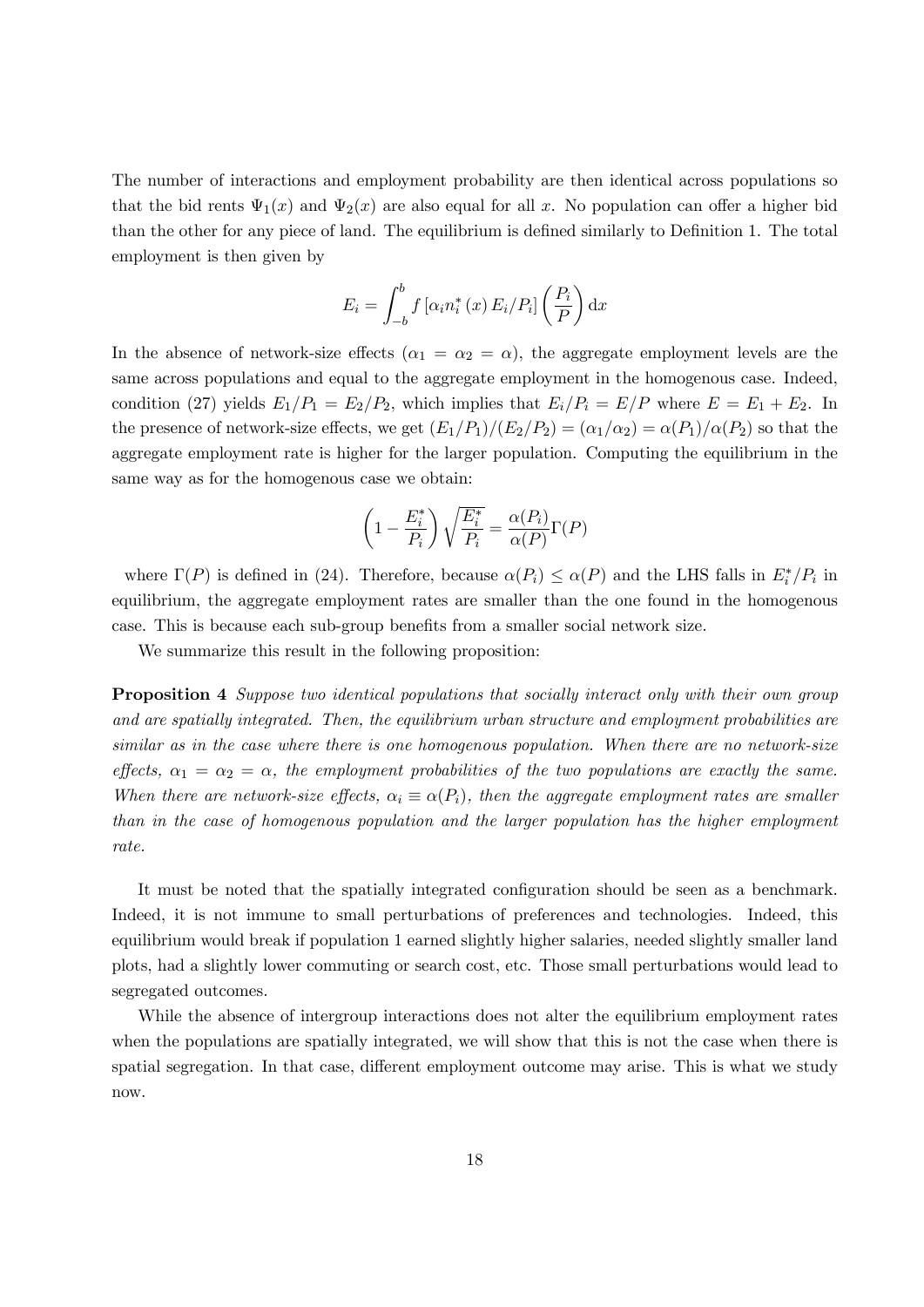#### 5.2 Spatial segregation and labor-market outcomes

Suppose that population 1 resides close to the city center, i.e. in the interval  $[-b_1, b_1]$ , while population 2 resides at the outskirts of the city, i.e. at  $[-b_2, -b_1] \cup (b_1, b_2]$ , where  $b_1 > 0$  and  $b_2 > b_1$  are the borders of populations 1 and 2. The population sizes are now given by  $P_1 = 2b_1$ and  $P_2 = 2(b_2 - b_1)$  while the total population size is still equal to P. In that case, with a uniform distribution, we have:  $\lambda_1(y)=1$  and  $\lambda_2(y)=0$  for  $y \in [-b_1, b_1]$  while  $\lambda_1(y)=0$  and  $\lambda_2(y)=1$  for  $y \in [-b_2, -b_1) \cup (b_1, b_2].$ 

We want to show under which conditions, this spatial configuration is an equilibrium. First, if population 1 corresponds to the "white" or "majority" population and population 2 to the "ethnic" or "minority" population, then this spatial equilibrium corresponds to a spatial mismatch equilibrium (see our discussion in Section 2 on the spatial-mismatch literature) where the minority workers reside far away from jobs. This is what we also called the *European equilibrium* since it corresponds to a typical European city such as Paris or London where minority workers live in the suburbs and the majority workers reside close to the CBD. Second, if population 1 corresponds to the "ethnic" or "minority" population and population 2 to the "white" or "majority" population, then this corresponds to the American equilibrium (because most American cities have such a structure) where ethnic minority workers (blacks and Hispanics) reside close to the CBD while white workers live at the outskirts of the city.<sup>16</sup>

In this spatial configuration, the search costs are now given by:

$$
c_1(x) = \begin{cases} \frac{\tau}{2b_1} (b_1^2 + x^2) & \text{if } |x| \le b_1 \\ \tau |x| & \text{if } b_1 < |x| \le b_2 \end{cases}
$$
 (28)

and

$$
c_2(x) = \begin{cases} \frac{\tau}{2} (b_1 + b_2) & \text{if } |x| \le b_1\\ \frac{\tau}{2(b_2 - b_1)} (b_2^2 - 2b_1 |x| + x^2) & \text{if } b_1 < |x| \le b_2 \end{cases}
$$
(29)

Figure 3 displays these two cost functions. It can be checked that the cost  $c_i(x)$  for each type of worker  $i = 1, 2$  is a symmetric and convex function of x. The search costs increase as workers locate farther away from the city center. Furthermore,  $c_1 (x) < c_2 (x)$  for all  $|x| < b_2$  and  $c_1 (x) = c_2 (x)$ at  $|x| = b_2 = (P_1 + P_2)/2$ . Also, the ratio of average travel costs  $c_2(x)/c_1(x)$  is a monotonically increasing function of x, for  $x > 0$ , and a decreasing function, for  $x < 0$ .

#### $[Insert \, Figure \, 3 \, here]$

As a result, we can readily conclude that the employment probability in each population decreases as workers reside further away from the city center and that population 2 (the minority group) has

<sup>&</sup>lt;sup>16</sup>For example, Hellerstein et al. (2008) report that 58% of black men and 27% of white men live in central city areas in the United States. They also report that black men are closer to jobs than white men by using either the ratio jobs/residents or male jobs/male residents.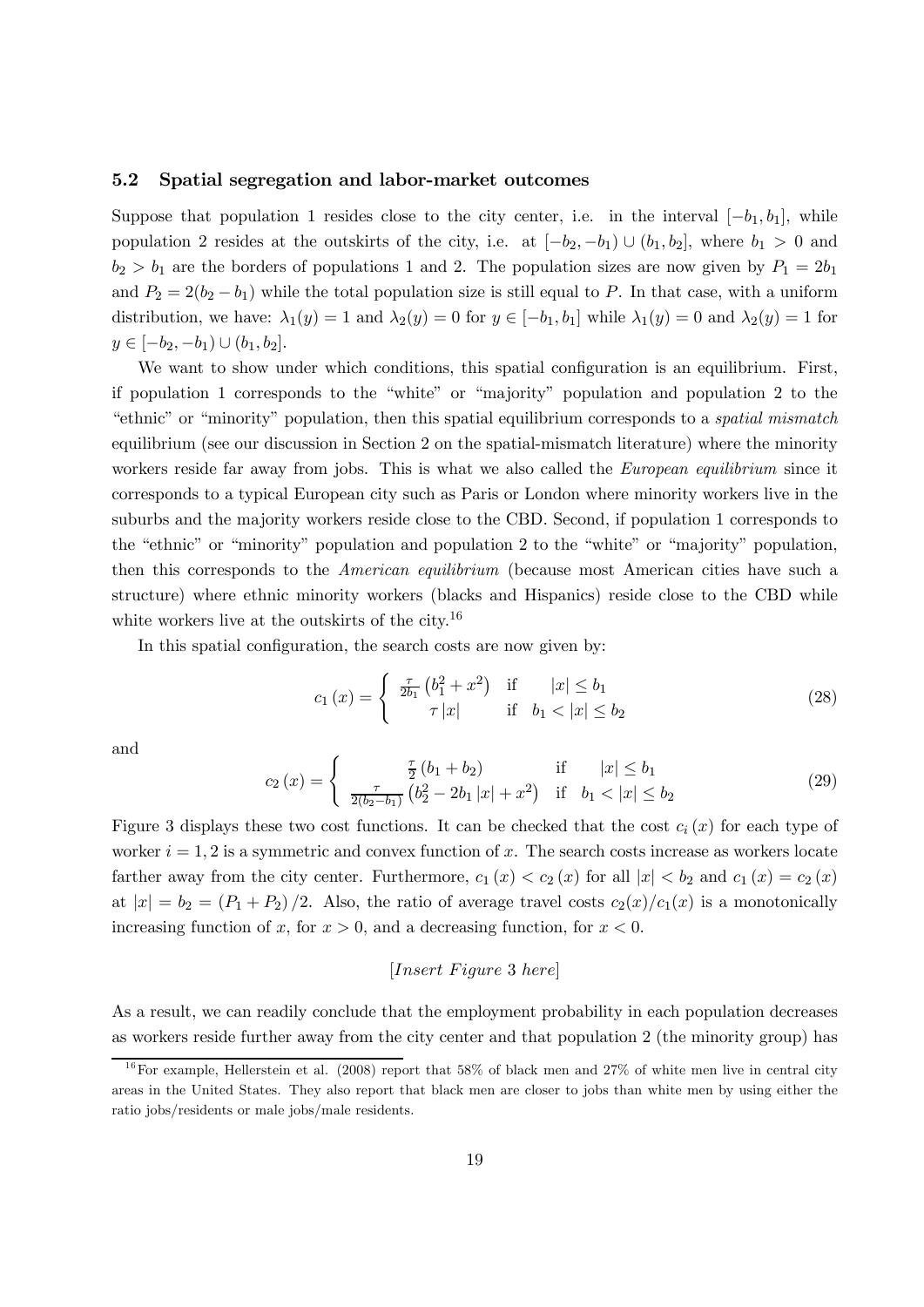a disadvantage in terms of access to its own members and thus to find a job. This is mainly because workers of type 2 are spread around in the city while workers of type 1 are concentrated at the vicinity of the city-center and geographically closer from each other. We need to have a definition of the equilibrium similar to Definition 1.

**Definition 2** Given that  $c_1(x)$  and  $c_2(x)$  are determined by (28) and (29), and  $P_1 = 2b_1$  and  $P_2 = 2(b_2 - b_1)$ , a closed-city competitive spatial equilibrium with two populations, where population 1 (majority group) resides close to the job center while population 2 (minority group) lives far away from the job center, is defined by a 9-tuple  $(R^*(x), e_1^*(x), e_2^*(x), E_1^*, E_2^*, n_1^*(x), n_2^*(x), u_1^*, u_2^*)$ satisfying the following conditions:

 $(i)$  Land rent (land-rent condition):

$$
R^*(x) = \begin{cases} \max\left\{\Psi_1(x, u_1^*), \Psi_2(x, u_2^*), 0\right\} & \text{for} & -b_2 < x < b_2 \\ \Psi_1(x, u_1^*) = \Psi_2(x, u_2^*) & \text{for} & x = -b_1 \text{ and } x = b_1 \\ \Psi_2(x, u_2^*) = 0 & \text{for} & x = -b_2 \text{ and } x = b_2 \\ 0 & \text{for} & |x| > b_2 \end{cases} \tag{30}
$$

 $(ii)$  Spatial distribution of employment for type  $i$  workers:

$$
e_i^*(x) = \frac{\alpha_i n_i^*(x) E_i^* / P_i}{\beta + \alpha_i n_i^*(x) E_i^* / P_i}
$$
(31)

 $(iii)$  Aggregate employment (labor-market conditions):

$$
\frac{E_1^*}{P_1} = \frac{2}{P_1} \int_0^{b_1} e_1^*(x) \mathrm{d}x \tag{32}
$$

$$
\frac{E_2^*}{P_2} = \frac{2}{P_2} \int_{b_1}^{b_2} e_2^*(x) \, \mathrm{d}x \tag{33}
$$

 $(iv)$  Spatial distribution of social interactions for type *i* workers:

$$
\left[\beta + \alpha_i n_i^*(x) \left(E_i^*/P_i\right)\right]^2 = \frac{\alpha_i \beta \left(w - t \left|x\right|\right) \left(E_i^*/P_i\right)}{c_i(x)}\tag{34}
$$

where  $\alpha_i = \alpha(P_i)$ .

The interpretation of the equations are similar to that of Definition 1. As above, we look at equilibria for which  $e_i^*(x) > 0$  and  $n_i^*(x) > 0$  for all locations in the city. To guarantee that this is always true, we impose that

$$
(E_i/P_i) \left(\alpha_i/\beta\right) > \frac{c_i\left(b_i\right)}{w - tb_i}, \quad i = 1, 2 \tag{35}
$$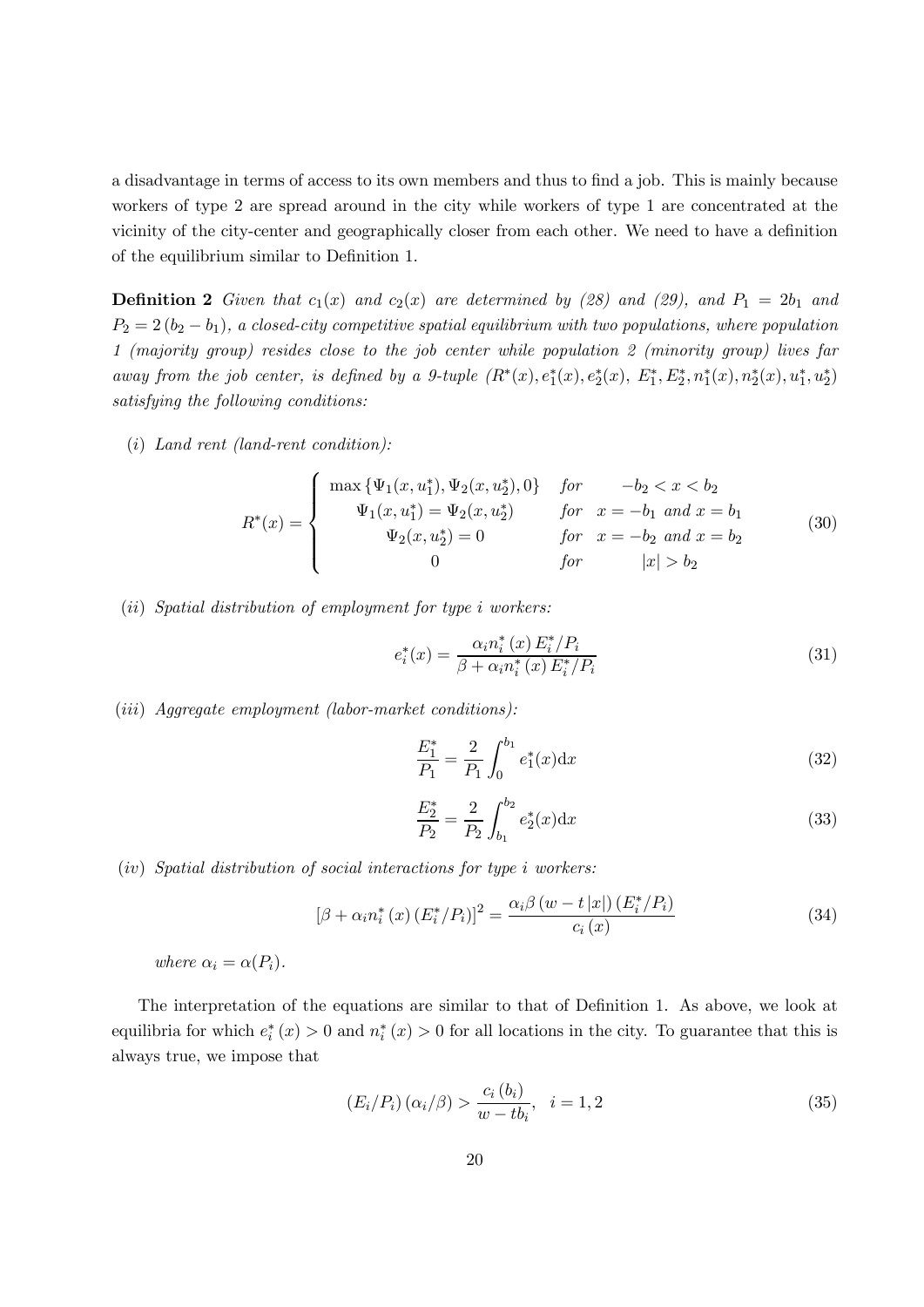To obtain the labor market conditions for each population  $i = 1, 2$ , using (12), we can write (32) and (33) as follows (noticing that  $b_1 = P_1/2$  and  $b_2 = (P_1 + P_2)/2$ ):

$$
\left(1 - \frac{E_i^*}{P_i}\right)\sqrt{\frac{E_i^*}{P_i}} = \Gamma_i
$$
\n(36)

where the average share of commuting and search costs are given by

$$
\Gamma_1(P_1) \equiv \sqrt{\frac{\beta}{\alpha(P_1)}} \frac{2}{P_1} \int_0^{P_1/2} \sqrt{\frac{c_1(x)}{w - t |x|}} dx \tag{37}
$$

and

$$
\Gamma_2(P_1, P_2) \equiv \sqrt{\frac{\beta}{\alpha(P_2)}} \frac{2}{P_2} \int_{P_1/2}^{(P_1 + P_2)/2} \sqrt{\frac{c_2(x)}{w - t |x|}} dx
$$
\n(38)

We also suppose in the sequel that network-size benefits are smaller than search and commuting costs so that  $\Gamma_1$  increases in  $P_1$  and  $\Gamma_2$  in  $P_2$ .

We have the following result.

**Proposition 5** Consider the equilibrium defined in Definition 2. If the wage  $w$  is large enough,  $P_2$  small enough and the following labor-market condition

$$
\max\{\Gamma_1(P_1), \Gamma_2(P_1, P_2)\} < 0.384\tag{39}
$$

holds, then there exists a unique equilibrium for which  $1/3 < E_1^*/P < 1$  and  $1/3 < E_2^*/P < 1$ .

Figure 4 illustrates this proposition. Condition (39) is similar to condition (25) for the homogenouspopulation case. The first constraint,  $\Gamma_1(P_1)$  < 0.384, puts an upper bound on population 1,  $\overline{P}_1 \equiv \Gamma_1^{-1}$  (0.384), which is the same as for the homogenous population case. The second constraint,  $\Gamma_2(P_2)$  < 0.384, puts an upper bound for population 2,  $\overline{P}_2(P_1) \equiv \Gamma_2^{-1}(P_1, 0.384).$ <sup>17</sup> We also assume that w is large enough so that there is no corner solution for which  $e_i^*(x) = n_i(x) = 0$ and that  $P_2$  is small enough so that population 2 can outbid population 1 at the periphery of the city. This is a reasonable assumption since population 2 is the minority group. As a result, these conditions will hold if both populations  $P_1$  and  $P_2$  are not too large.

[ 4 ]

To determine the employment rate for each population, let us first consider the case when there are no network-size effects.

**Proposition 6** Consider the equilibrium defined in Definition 2 and suppose that there are no network-size effects  $(\alpha_1 = \alpha_2 = \alpha)$ . Then, the employment rate of population 1 is always higher than

<sup>&</sup>lt;sup>17</sup>Here,  $\Gamma_2^{-1}$  is the inverse of  $\Gamma_2(P_1, P_2)$  with respect to the second argument.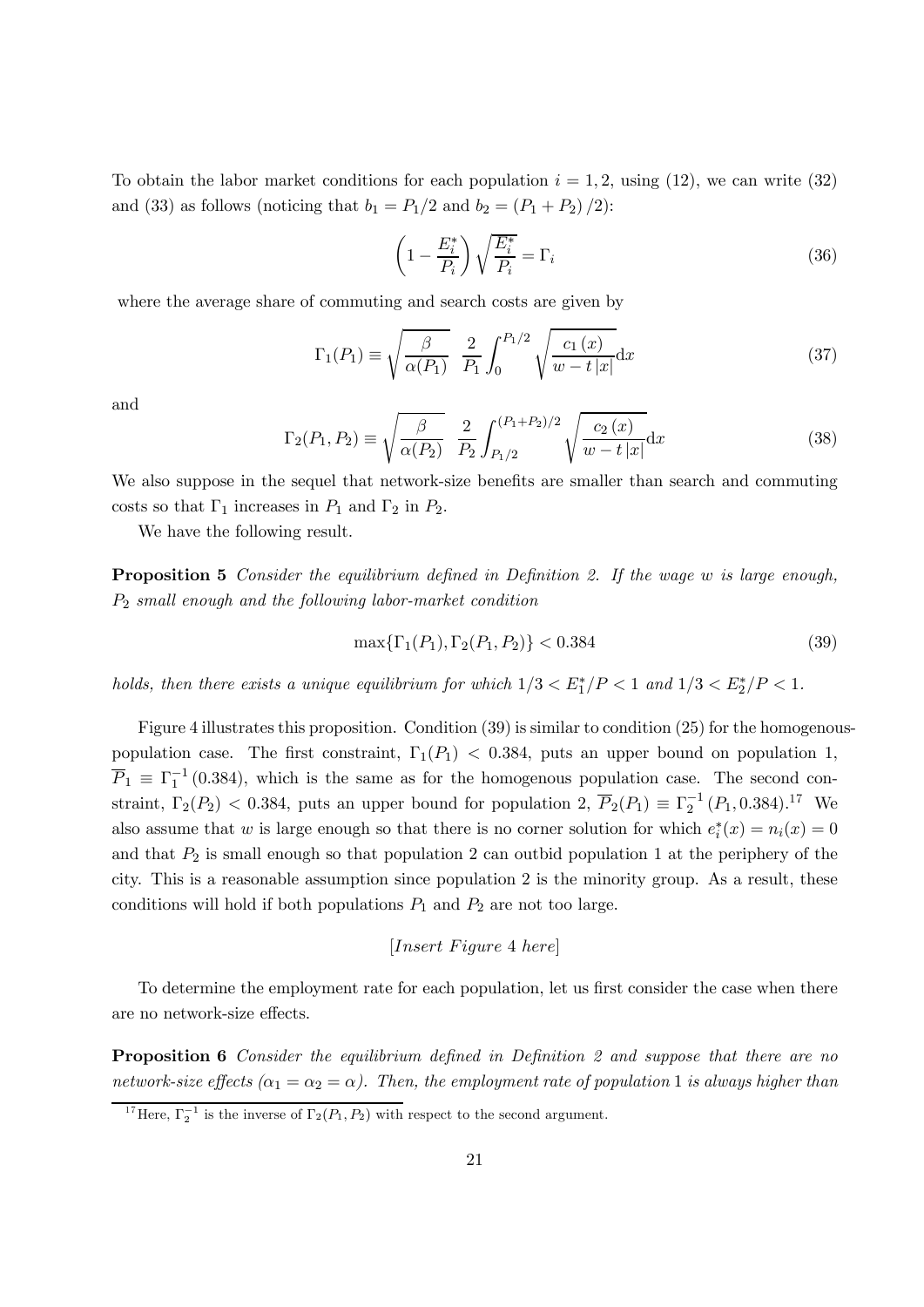that of population 2 whatever their relative sizes, i.e.  $E_1/P_1 > E_2/P_2$ . Moreover,  $E_2/P_2$  decreases with higher  $P_1$  and  $P_2$ . In addition, the worker's employment probability  $e_i(x)$  decreases with x, the distance to the city center and abruptly falls at the border  $|b_1|$  between the two populations. The number of social interactions  $n_i(x)$  also decreases with distance from the center but abruptly rises or falls at the border b depending on whether their employment probability is high or low.

Figure 5 (upper panel) depicts the *equilibrium employment levels* in this equilibrium where population 1 locates at the city center and population 2 at the periphery of the city. We see that population 1 always experiences a higher employment rate than population 2, the reason being that it has a better average access to its social network. As a result, individuals have more incentives to find a job. The employment level falls dramatically at the border between the two populations. Individuals from population 2 have a different social network than that of population 1 and a lower average access to their interaction partners. This is why the employment rate is higher for population 1. Figure 5 (lower panel) displays the equilibrium land rent for the two populations. Even though workers from population 1 experience a higher employment rate, they pay a higher land price to occupy locations close to the job center. As the periphery of the city, they bid less for land and thus workers from population 2 reside in this part of the city and pay lower land rents compared to what is paid at the vicinity of the city-center.

#### $[Insert \ Figure\ 5 \ here]$

Assume now that there are network-size effects so that  $\alpha_1 \equiv \alpha(P_1) \neq \alpha_2 \equiv \alpha(P_2)$ . Then, the employment rate of population 1 is higher than that of population 2 if and only if  $\Gamma_1(P_1) \leq$  $\Gamma_2(P_1, P_2)$ , or equivalently,

$$
\sqrt{\frac{\alpha(P_1)}{\alpha(P_2)}} > \frac{\frac{1}{P_1} \int_0^{P_1/2} \sqrt{\frac{c_1(x)}{w - tx}} dx}{\frac{1}{P_2} \int_{P_1/2}^{(P_1 + P_2)/2} \sqrt{\frac{c_2(x)}{w - tx}} dx}
$$
(40)

where the right-hand side (RHS) of this inequality is smaller than one and independent of  $\tau$ . This inequality holds if  $P_1 \geq P_2$ . Intuitively, the population at the city center benefits from stronger network size effects when it has a larger population. By continuity, this property holds true when this population is slightly lower than the one at the city edges. However, when it is small enough, this population can face a lower employment rate. If (40) holds, then population 1 in the center has always a higher employment rate than population 2 in the suburbs. Figure 6 illustrates the inequality (40).

#### $[Insert \, Figure \, 6 \, here]$

We would like now to show that the contrary holds, i.e. population 1 living in the center can have in fact a lower employment rate than population 2, which resides in the suburbs.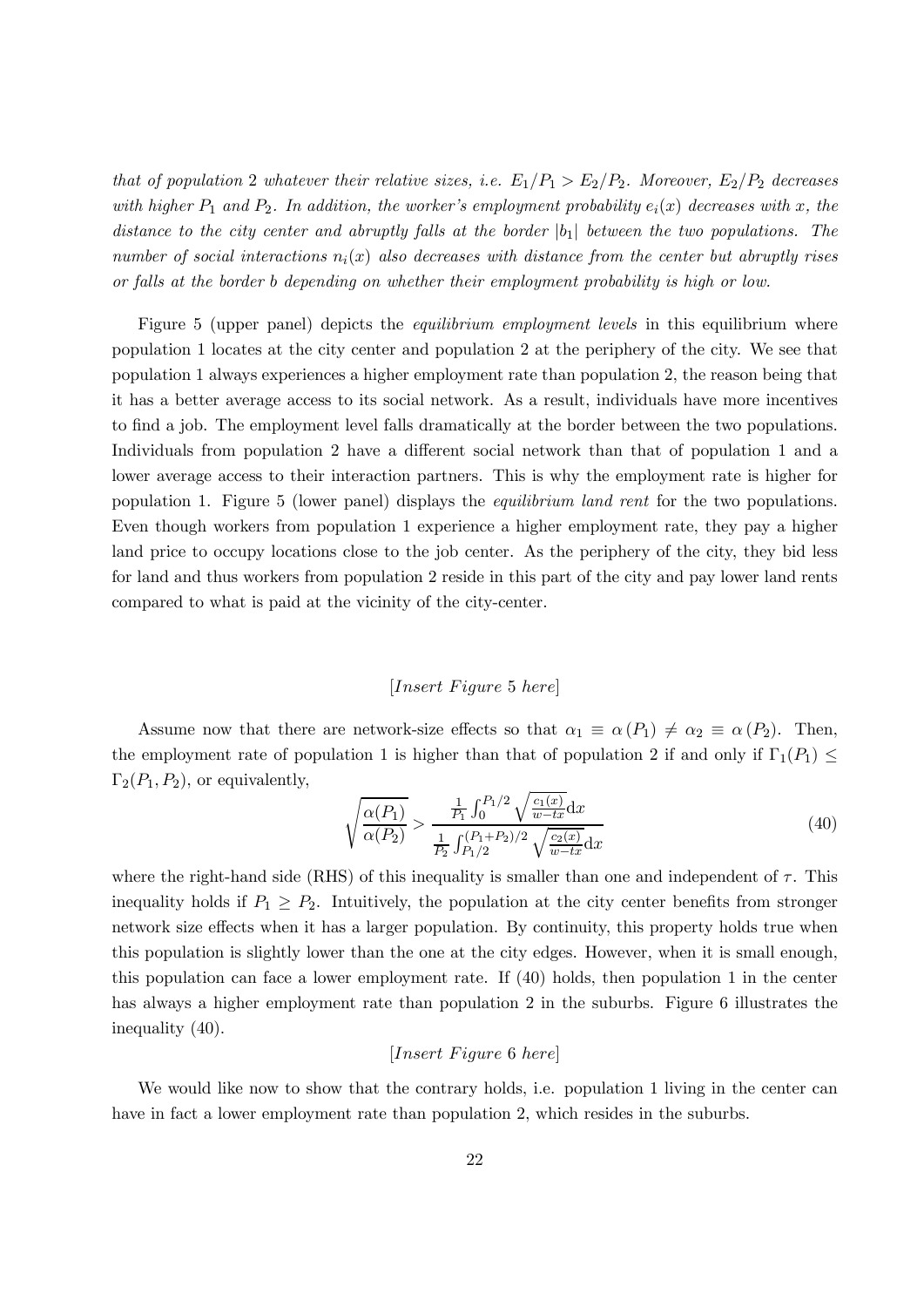**Proposition 7** Suppose that there are network-size effects and assume that  $\alpha(0) = 0$  and  $P\alpha'(0)/\alpha(P)$ 0.2177. Then, there exists a population size threshold  $\widehat{P}_1$  for which population 1 located around the city-center experience a lower aggregate employment than population 2, which resides at the outskirts of the city, i.e.

$$
E_1/P_1 < E_2/P_2, \, \forall P_1 \in (0, \overline{P_1})
$$

This is one of our key results, which shows that, even if the majority population (i.e. the white population) resides far away from jobs, they can still experience a higher employment rate than the minority population (i.e. the black population) who resides closer to jobs as long as their population size is large enough. This is because there is a trade off between residing far way from the CBD where jobs are located, which implies higher costs of interacting with peers and thus lower search activities, and a large population size, which increases the network-size effects and thus increases search activities. In other words, whites can compensate their disadvantage in terms of location because of a bigger population, which gives them access to a larger network size. This is not the case for ethnic minorites when they reside far away from the CBD since they tend to have lower population size.

As stated in the Introduction, in the European equilibrium, ethnic minorities face both geographical segregation or spatial mismatch because they are physically separated from jobs and racial segregation or racial mismatch because they are separated from white workers and do not benefit from their social networks. In the American equilibrium, ethnic minorities "only" face racial segregation since they reside close to jobs.<sup>18</sup>

This result is quite unique as it can explain the *low employment rates of ethnic minorities both* in European and the American cities. Indeed, in European cities, minority workers tend to reside far away from the CBD, usually in the suburbs (for example, in Paris, London or Stockholm), and have a lower rate of employment than the majority group. Their social network tends to be relatively *small* and of *low-quality*. This is what we obtain in Proposition 4 or Proposition 7 when population 2 is the ethnic minority population. In American cities, ethnic minorities (blacks and Hispanics) tend to reside close to the CBD (for example, in Los Angeles) and experience a lower employment rate than the white majority group. Their network is usually relatively small and of low quality. This is what we show in Proposition 7 when population 1 corresponds to the ethnic minority population and when their population size is low enough (in the Proposition when  $P_1 < \hat{P}_1$ ). Importantly, in both cases, minority workers experience higher unemployment rates compared to white workers.

Let us illustrate the latter result showing the relationship between population size and un-

 $1<sup>8</sup>$  In this model, we do not include different transportation modes, which could reduce the "real" distance to jobs. Indeed, in the United States, even if black workers reside close to jobs, they use public transportation to commute, which is often of poor quality (for example, in Los Angeles). In Europe, public transportation is of much better quality and may reduce the time distance between residential location and jobs.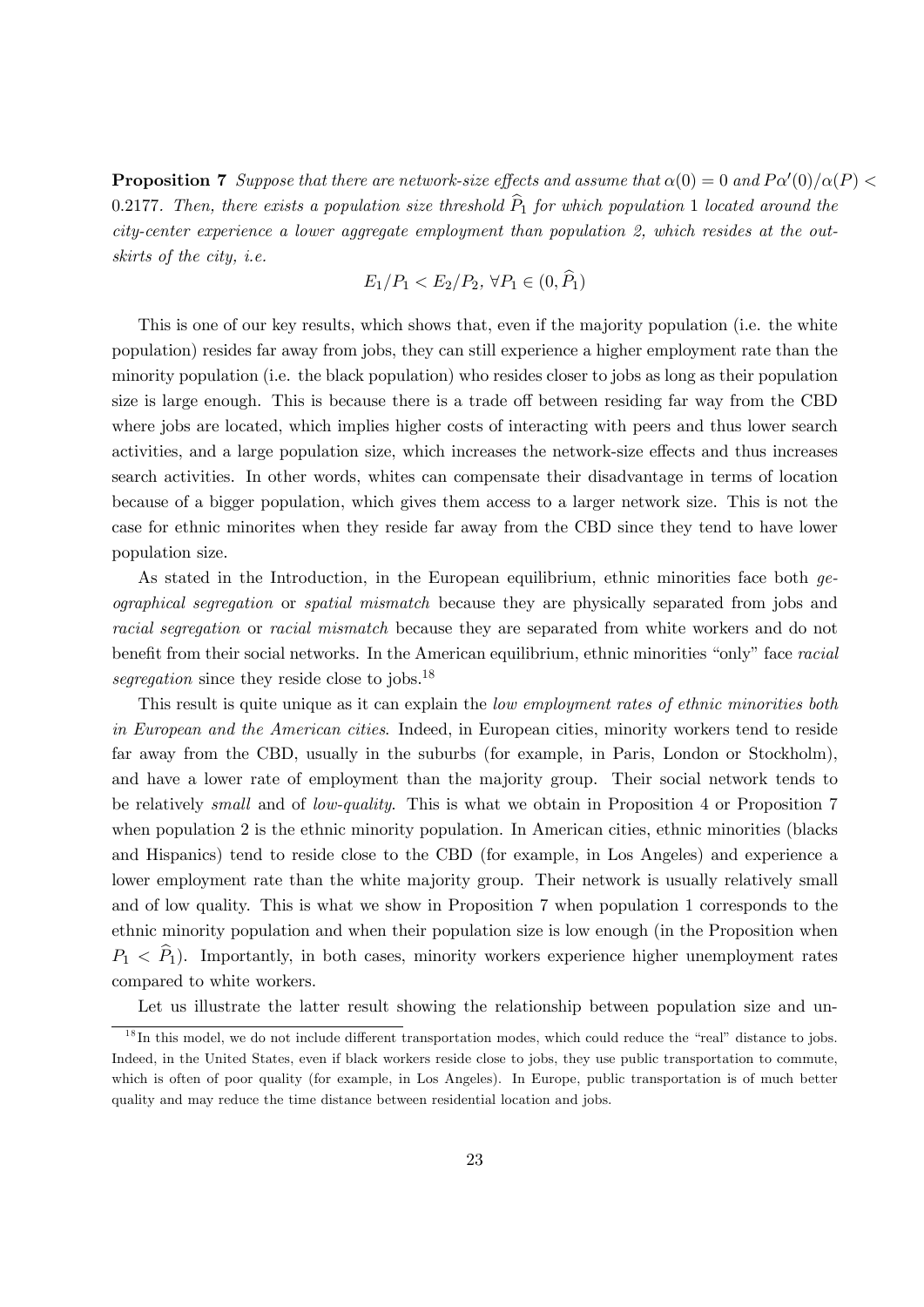employment rates between black and white individuals in selected American cities. For selected Metropolitan Statistical Areas (MSAs) in the United States, Table 1 provides the percentage of (black or white) individuals in the population in the MSA or PMSA ( $\%$  Pop), the percentage of (black or white) male unemployed in the MSA or PMSA  $(\%$  Un) and the population of MSA or PMSA.

|                                   | <b>Blacks</b><br>Whites |         |       |         |             |
|-----------------------------------|-------------------------|---------|-------|---------|-------------|
|                                   | $\%$ Pop                | $\%$ Un | % Pop | $\%$ Un | Population  |
| Atlanta, GA MSA                   | 29                      | 8.98    | 63    | 3.09    | 4, 112, 198 |
| Baltimore, MD, PMSA               | 27                      | 11.69   | 67    | 3.05    | 2,552,994   |
| Chicago, IL PMSA                  | 19                      | 17.27   | 66    | 4.18    | 8, 272, 768 |
| Cleveland-Lorain-Elyria, OH, PMSA | 19                      | 14.09   | 77    | 4.17    | 2, 250, 871 |
| Detroit, MI, PMSA                 | 23                      | 14.89   | 71    | 4.27    | 4,441,551   |
| Houston, TX, PMSA                 | 17                      | 10.85   | 61    | 4.46    | 4, 117, 646 |
| Los Angeles-Long Beach, CA, PMSA  | 10                      | 15.57   | 49    | 6.64    | 9,519,338   |
| Miami, FL, PMSA                   | 20                      | 13.44   | 70    | 6.23    | 2, 253, 362 |
| New York, NY, PMSA                | 25                      | 14.63   | 49    | 5.61    | 9, 314, 235 |
| Newark, NJ, PMSA                  | 22                      | 13.90   | 66    | 3.96    | 2,032,989   |
| Oakland, CA, PMSA                 | 13                      | 12.08   | 55    | 3.95    | 2, 392, 557 |
| Philadelphia, PA-NJ, PMSA         | 20                      | 13.93   | 72    | 4.47    | 5, 100, 931 |
| Saint Louis, MO-IL, MSA           | 18                      | 14.21   | 78    | 4.11    | 2,603,607   |
| Washington, DC-MD-VA-WV, PMSA     | 26                      | 8.64    | 60    | 2.63    | 4, 923, 153 |

Table 1: Population and unemployment rates in American MSAs in 2000

Source: Census (2000)

Table 1 confirms that the size of the black population in each selected city is much smaller than that of the white population and that the former experience a higher unemployment rate than the latter. We can also see that whites tend to experience (slightly) higher unemployment rates in cities where they tend to reside further away from jobs. For example, this is true in a city such as Los Angeles, where white families tend to live further away from the CBD than in a city such as New York or Chicago (Glaeser et al., 2008). Of course, this does not provide in any way a test of our model but just gives some evidence on some assumptions and results of the model such as the different population sizes and different unemployment rates.

To illustrate the results of the propositions above, suppose that  $\alpha(P) = \alpha_0 P^{\theta}$  so that  $\alpha'(P) =$  $\alpha_0 \theta P^{\theta-1}$  and  $\alpha'(0) = 0$  if  $\theta > 1$ . As a result, Proposition 7 applies for all  $\theta > 1$  since  $P\alpha'(0)/\alpha(P) <$ 02177 always holds as the left-hand side (LHS) of this inequality is equal to zero.

In Figure 7, which is similar to Figure 2, we depict our results when there are no network-size effects  $(\alpha(P) = \alpha_0 P^0 = \alpha_0 = 0.1)$  as in Proposition 6. We can see that individuals from population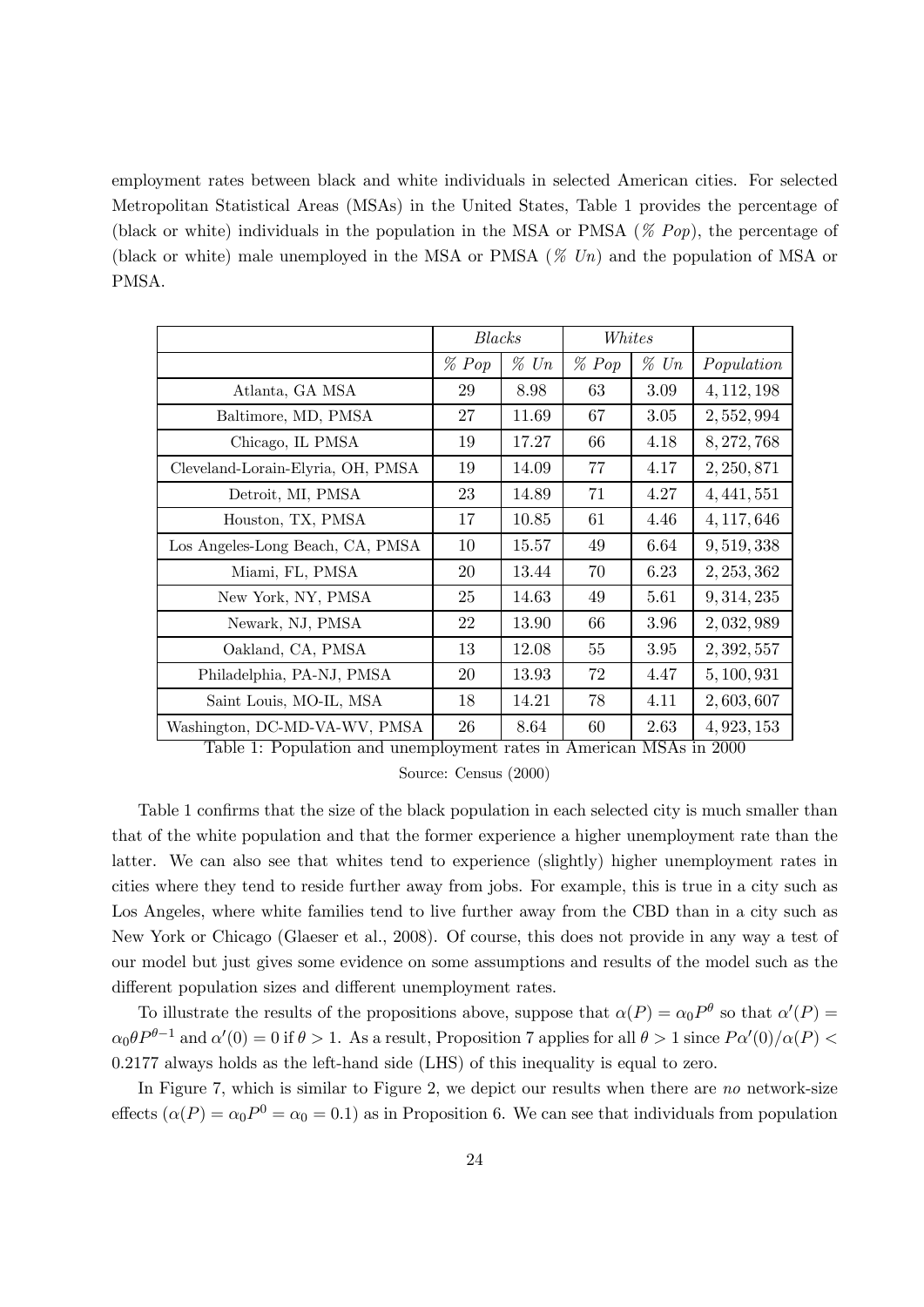1, who live close to the CBD, experience a higher employment rate at each location than individuals from population 2, who reside at the periphery of the city, and socially interact more with their peers. This is an illustration of the European city when ethnic minorities (population 2) tend to live at the outskirts of the city and experience higher unemployment rate than the white majority population (population 1) who reside close to the city center.

#### $[Insert \; Figure\; 7 \; here]$

In Figure 8, we introduce network-size effects so that  $\theta = 1.5$  and  $\alpha(P) = 0.1P^{1.5}$ . We obtain the results of Proposition 6 where  $P_2$  is large enough compared to  $P_1$ , i.e.  $P_2/P_1 = 9$  so that population 2 is nine times higher than population 1. This can explain the American situation in a city such as Los Angeles where individuals from population 1 (blacks and Hispanics) reside close to the city-center (CBD) while the white population (population 2) tend to live at the periphery of the city. We see that the employment rate of the white population is higher at each location than that of the minority population and that, on average,  $E_2/P_2 > E_1/P_1$ . We also see that the minority individuals tend to choose to interact *more intensively* with their peers but on a much smaller area than the whites. This is because there are few minority workers and they all reside close to each other at the vicinity of the CBD. As a result, since the costs of interacting are low, they tend to socially interact a lot with each other but, because the size of their network is quite small, they have less chance to find a job and, as a result, their social network will be of worse quality than that of the white workers.

This result is new and interesting because it highlights the feedback effect of space and segregation on labor-market outcomes. If we take too identical populations in all possible characteristics, then employment differences result from the existence of spatial segregation and the resulting spatial organization of workers' social networks. Workers obtain job information through their social contacts that belong to the same type but organize in a different way through the urban area. This mechanism contrasts with the analysis presented by the literature that assumes some exogenous discrimination by landlords (see e.g. Brueckner and Zenou, 2003 or Zenou, 2013) or by employers (Verdier and Zenou, 2004).

#### $[Insert \ Figure 8 \ here]$

For the American cities, there is strong evidence on the segregation of black workers, racial homogeneity and disconnection to jobs. Indeed, in 1980, after a century of suburbanization,  $72\%$ of metropolitan blacks lived in central cities, compared to 33% of metropolitan whites (Boustant, 2010). The racial homogeneity of neighborhoods is a well documented phenomenon in US cities. In 1979, for example, the average black lived in a neighborhood that was 636% black, even though blacks formed only 149% of the population (Borjas, 1998). In the 1990 census, the figures were similar (Cutler et al., 1999). Racial segregation by jurisdiction and neighborhoods has historical roots in two population flows: black migration from the rural South and white relocation from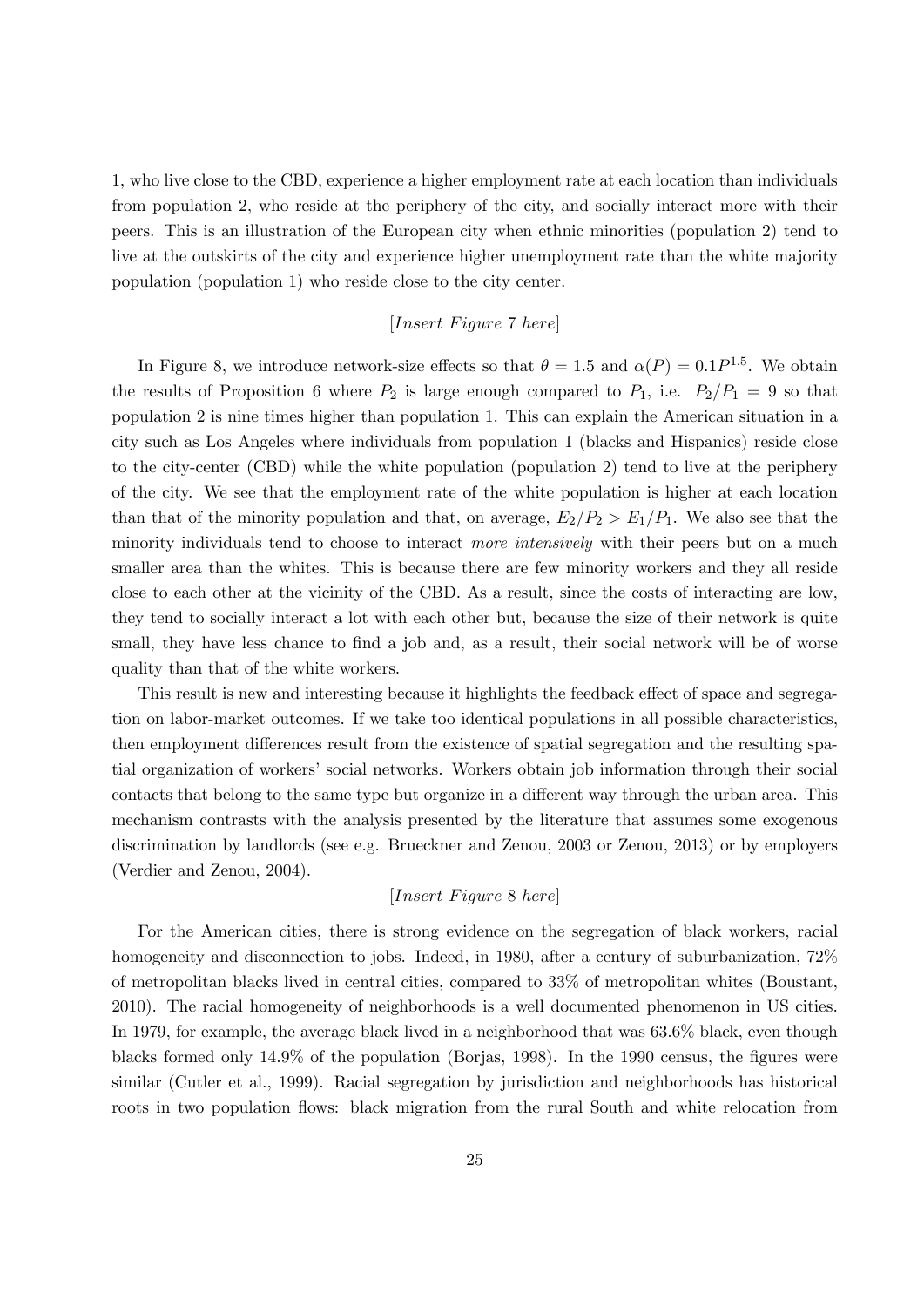central cities to suburban rings. Both flows peaked during World War II and the subsequent decades (Boustant, 2010). As in our model, many studies find that blacks who live in segregated metropolitan areas have lower labor-market outcomes than their counterparts in more integrated areas (for an overview, see Boustant, 2012). This difference appears to reflect the causal effect of racial segregation on economic outcomes. This literature shows that the association between segregated environments and minority disadvantage is driven in part by physical isolation of black neighborhoods from white neighborhoods and in part by harmful social interactions within black neighborhoods, especially due to concentrated poverty.

#### 5.3 Numerical simulations

To better illustrate our different equilibria, let us perform some simple numerical simulations.

First, suppose that there no network-size effects so that  $\alpha'(P) = 0$ . Let us illustrate Proposition 6 and the conditions for which the equilibrium exists and is unique. We know that, when there no network-size effects, the population residing close to the CBD will always experience a higher employment rate. Table 2 shows the value of each population's aggregate employment rates  $E_1^*/P_1$ and  $E_2^*/P_2$  with varying population sizes  $P_1$  and  $P_2$ . For instance, a city with  $P_1 = P_2 = 1$ has aggregate employment rates equal to  $E_1^*/P_1 = 0.94$  and  $E_2^*/P_2 = 0.90$ . This table confirms the results of Proposition 6, which states that, when there no network-size effects, whatever its relative size, people from population 1, who reside close to the job center (majority group) has a higher aggregate employment rate than individuals from population 2, who live far away from the job center (ethnic minority group). This is the *European city* and confirms the spatial-mismatch hypothesis where distance to jobs has a negative impact of labor-market outcomes. We also see in this table that,  $E_2^*/P_2$ , the aggregate employment rate of population 2 decreases with its population size  $(P_2)$  and with the size of population 1  $(P_1)$ . Note that the table also shows that the city can support an equilibrium for which the peripheral population is larger than the central one (see for instance the configuration where  $P_1 = 0.1$  and  $P_2 = 30$ .

Table 2 also confirms Proposition 5 according to which populations cannot be too large to sustain an urban equilibrium (see condition (39)). The "−" signs indicate when the urban equilibrium does not exist because either (36) have no solution or the bid rent condition  $\Psi_2(x) > \Psi_1(x)$  is violated on the interval  $(b_1, b_2]$ . Importantly, the table shows the existence of multiple equilibria for many population configurations. For instance, there exist both an equilibrium with population sizes  $(P_1, P_2) = (0.1, 1)$  and employment rates  $(E_1^*/P_1, E_2^*/P_2) = (0.98, 0.94)$  and an equilibrium with  $(P_1, P_2) = (1, 0.1)$  and  $(E_1^*/P_1, E_2^*/P_2) = (0.94, 0.92)$ . We can see that the total equilibrium employment  $E_1^* + E_2^*$  is higher in the former than in the latter when the center population has a bigger size. The multiplicity of equilibria also takes place in the configurations where both populations have identical sizes. For example, when  $(P_1, P_2) = (1, 1)$ , one population has a employment rate of either 0.94 or 0.9 depending whether it locates at the city center or in the periphery. The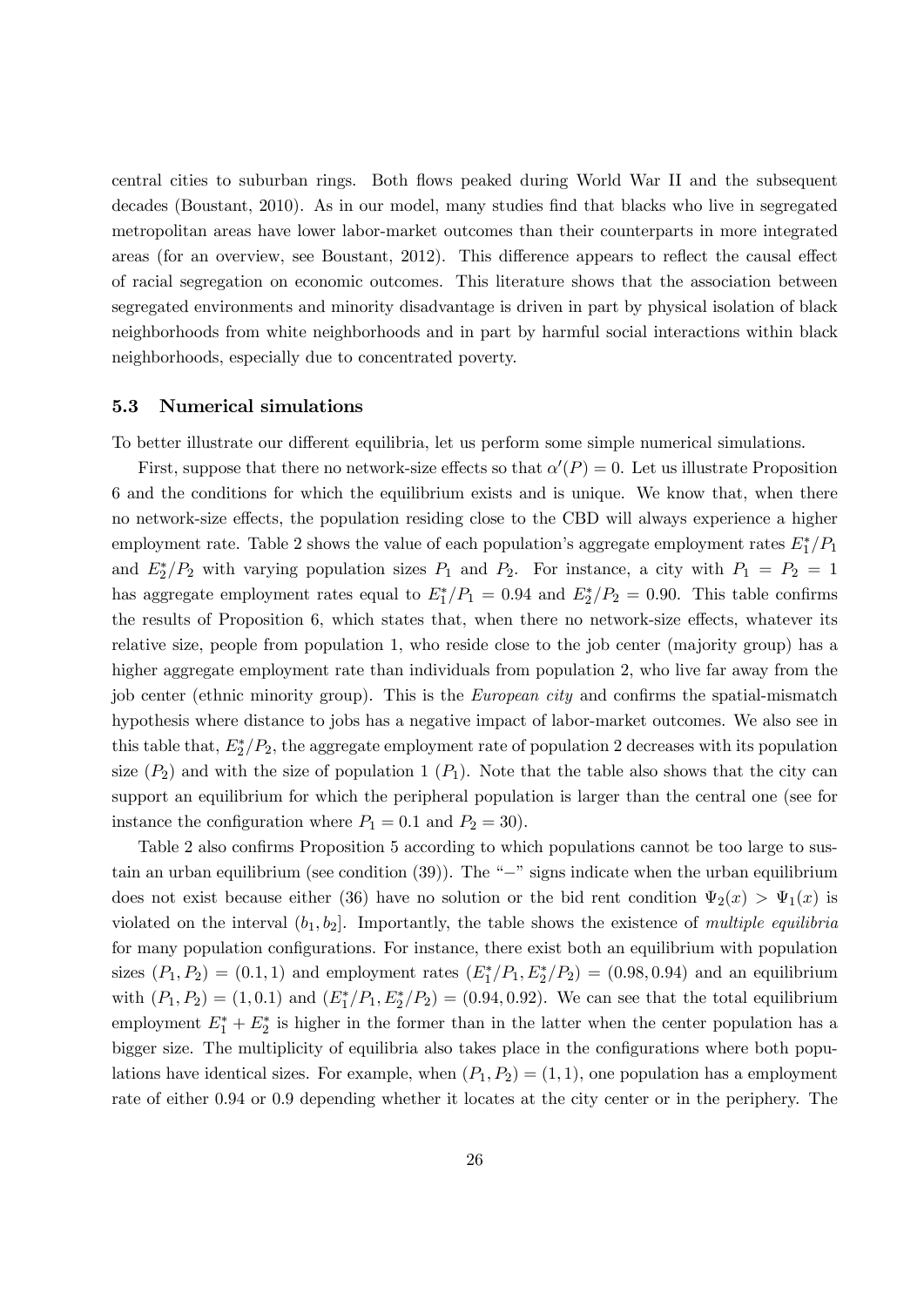|       | $P_{2}$  |          |          |          |          |          |          |          |    |
|-------|----------|----------|----------|----------|----------|----------|----------|----------|----|
| $P_1$ | 0.1      | 0.5      |          | 5        | 10       | 15       | 20       | 30       | 40 |
| 0.1   | (98, 97) | (98, 95) | (98, 94) | (98, 86) | (98,79)  | (98, 73) | (98, 68) | (98,56)  |    |
| 0.5   | (96, 95) | (96, 93) | (96, 92) | (96, 85) | (96, 78) | (96, 73) | (96, 67) | (96, 55) |    |
|       | (94, 92) | (94, 91) | (94,90)  | (94, 84) | (94,78)  | (94, 72) | (94, 66) | (94, 54) |    |
| 5     | (86, 82) | (86, 82) | (86, 81) | (86, 76) | (86, 71) | (86, 65) | (86,59)  | (86, 44) |    |
| 10    | (79, 73) | (79, 73) | (79, 72) | (79, 68) | (79, 62) | (79, 56) | (79, 48) |          |    |
| 15    | (74, 64) | (74, 64) | (74, 63) | (74,59)  | (74,52)  | (74, 42) |          |          |    |
| 20    | (68, 55) | (68, 54) | (68, 54) | (68, 47) |          |          |          |          |    |
| 30    |          |          |          |          |          |          |          |          |    |

multiplicity arises because of the convex travel costs incurred for social interactions, which makes bid rents non-linear (see Figure 3).

Table 2: Equilibrium employment rates (percent)  $E_1^*/P_1$  and  $E_2^*/P_2$ . Parameters:  $t = \tau = \alpha(P) = \beta = 0.1$  and  $w = 10$ .

This numerical example also suggests that the multiplicity of equilibria occurs as long as populations are not too large since when  $P_1 \geq 20$  and  $P_2 \geq 20$  no equilibrium can be sustained. Finally, there exist population configurations that support only one equilibrium. For example, the population configuration  $(P_1, P_2) = (10, 20)$  is an equilibrium whereas  $(P_1, P_2) = (20, 10)$  is not. In that case, the larger population splits and locates at the periphery. Such configurations are found close to the limit where the city stops to be an equilibrium.

Suppose now the presence of network effects. Let us replicate the above simulations for  $\alpha(P)$  $0.1 \times P^{3/2}$  (as in Figure 2). The results are displayed in Table 3. First, observe that compared to Table 2, the employment rates are higher for populations larger than 1. Second, urban equilibria support larger city sizes. This is because network-size effects increase the search performance in larger cities. Finally, as stated above, population 2 can have larger employment rates even though it resides at the city edge. This occurs for values when  $P_2/P_1$  is sufficiently large, for example, when $(P_1, P_2) = (1, 5)$ . In that case, individuals from population 2 benefit from network-size effects in their job-search behavior, which more than compensate the search cost due to the distance from the CBD and to their peers. As stated above, this corresponds to a typical *American city* where the majority group resides outside the CBD and has higher employment levels while the (black or Hispanic) minority group reside close to the CBD and has lower employment level.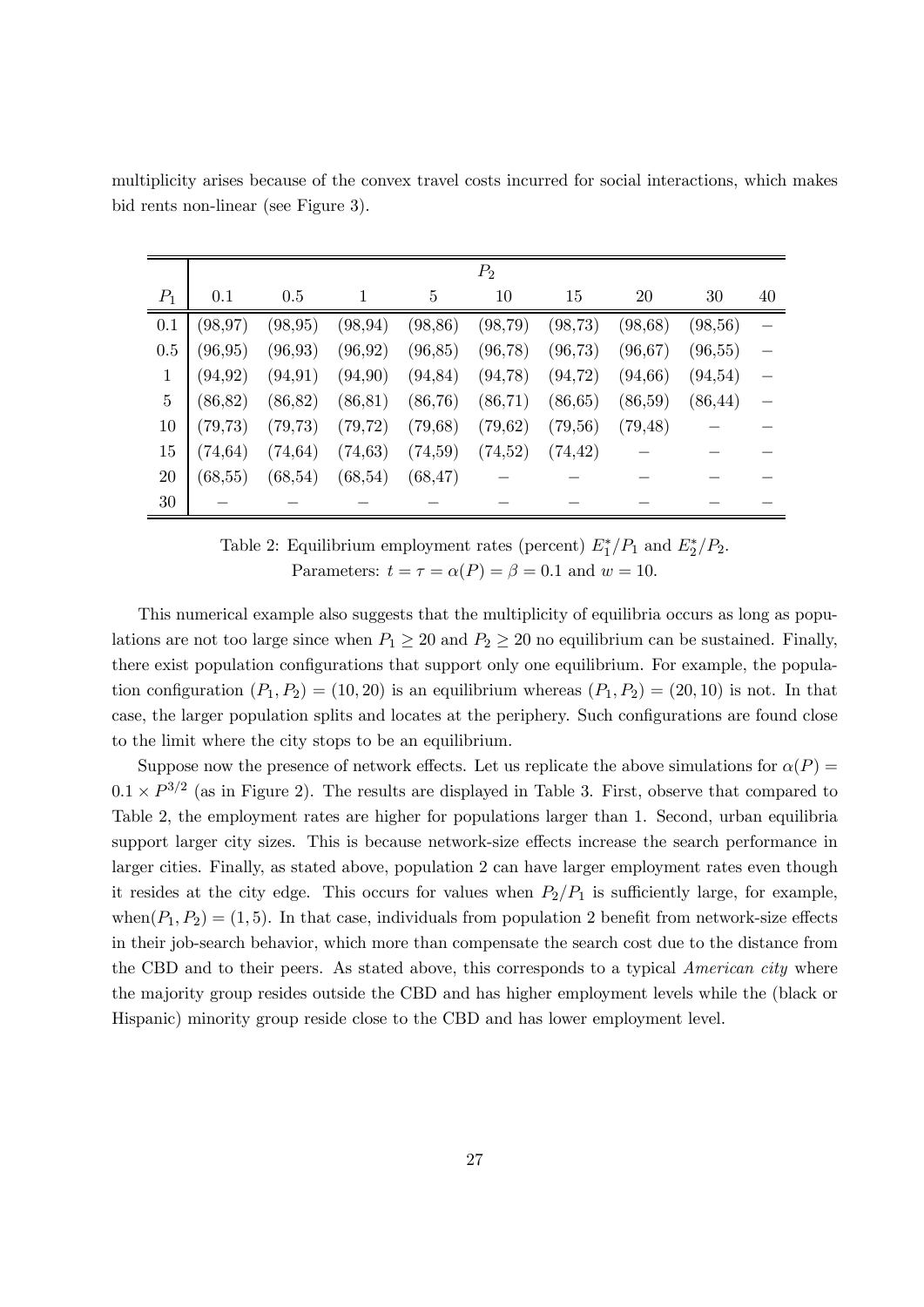|                | $P_2$    |          |          |          |          |          |          |          |          |  |
|----------------|----------|----------|----------|----------|----------|----------|----------|----------|----------|--|
| $P_1$          | 0.1      | 0.5      |          | 5        | 10       | 15       | 20       | 30       | 40       |  |
| 0.1            | (89, 82) | (89, 92) | (89, 94) | (89, 96) | (89, 97) | (89, 97) | (89, 97) | (89, 97) | (89,98)  |  |
| 0.5            |          | (93, 88) | (93, 92) | (93,96)  | (93, 97) | (93, 97) | (93, 97) | (93, 97) | (93,98)  |  |
| 1              |          | (94, 85) | (94,90)  | (94, 95) | (94,96)  | (94, 97) | (94, 97) | (94, 97) | (94, 97) |  |
| $\overline{5}$ |          |          |          | (96, 94) | (96, 95) | (96, 96) | (96, 97) | (96, 97) | (96, 97) |  |
| 10             |          |          |          | (97, 92) | (97, 95) | (97,96)  | (97,96)  | (97, 97) | (97, 97) |  |
| 15             |          |          |          | (97,90)  | (97, 94) | (97, 95) | (97,96)  | (97, 96) | (97, 97) |  |
| 20             |          |          |          |          | (97, 93) | (97, 94) | (97, 95) | (97, 96) | (97, 97) |  |
| 30             |          |          |          |          | (97, 91) | (97, 93) | (97, 94) | (97, 95) | (97, 96) |  |

Table 3: Equilibrium employment rates (percent)  $E_1^*/P_1$  and  $E_2^*/P_2$ . Parameters:  $t = \tau = \beta = 0.1$ ,  $\alpha(P) = 0.1 \times P^{3/2}$  and  $w = 10$ .

#### 5.4 Inter-group interactions

So far, we have imposed that workers only socially interact within their own population. This was justified by the existing barriers between social networks such as ethnic or language barriers. In this section, we discuss the possibility of inter-group social interactions and show under which conditions workers choose to socially interact exclusively within their own population. In other words, we want to show how and why *racial segregation* arises in this model.

Assume now that workers from population  $i$  choose their numbers of interactions both with their own population *i* (denoted by  $n_{ii}(x)$ ) and with the other population *j* (denoted by  $n_{ij}(x)$ ). As before, the individual's probability of finding a job depends on the number of social interactions and the aggregate employment rate of the visited population. In addition, language and/or ethnic differences create communication and/or trust issues that may yield possible negative biases in the effectiveness of transmitting information on job opportunities. For that, we assume that the probability of finding a job for a worker of type  $i$  is now given by:

$$
\pi_i(x) \equiv \left[ \alpha_i n_{ii}(x) \frac{E_i}{P_i} + \gamma \alpha_j n_{ij}(x) \frac{E_j}{P_j} \right]
$$

where  $\gamma \in (0,1)$  is the negative bias in inter-group communication. This plays a role similar to the preference bias discussed in Currarini et al. (2009). The parameter  $\gamma$  could also be interpreted as a meeting bias parameter where individuals from a given group tend to meet less people from the other group. This extended model obviously collapses to our benchmark model when  $\gamma \to 0$ . The worker's employment probability is still given by (2), i.e.  $e_i(x) = f[\pi_i(x)] \equiv \pi_i(x) / [\pi_i(x) + \beta]$ . The bid rent function is still given by the maximal land rent that the worker can afford and can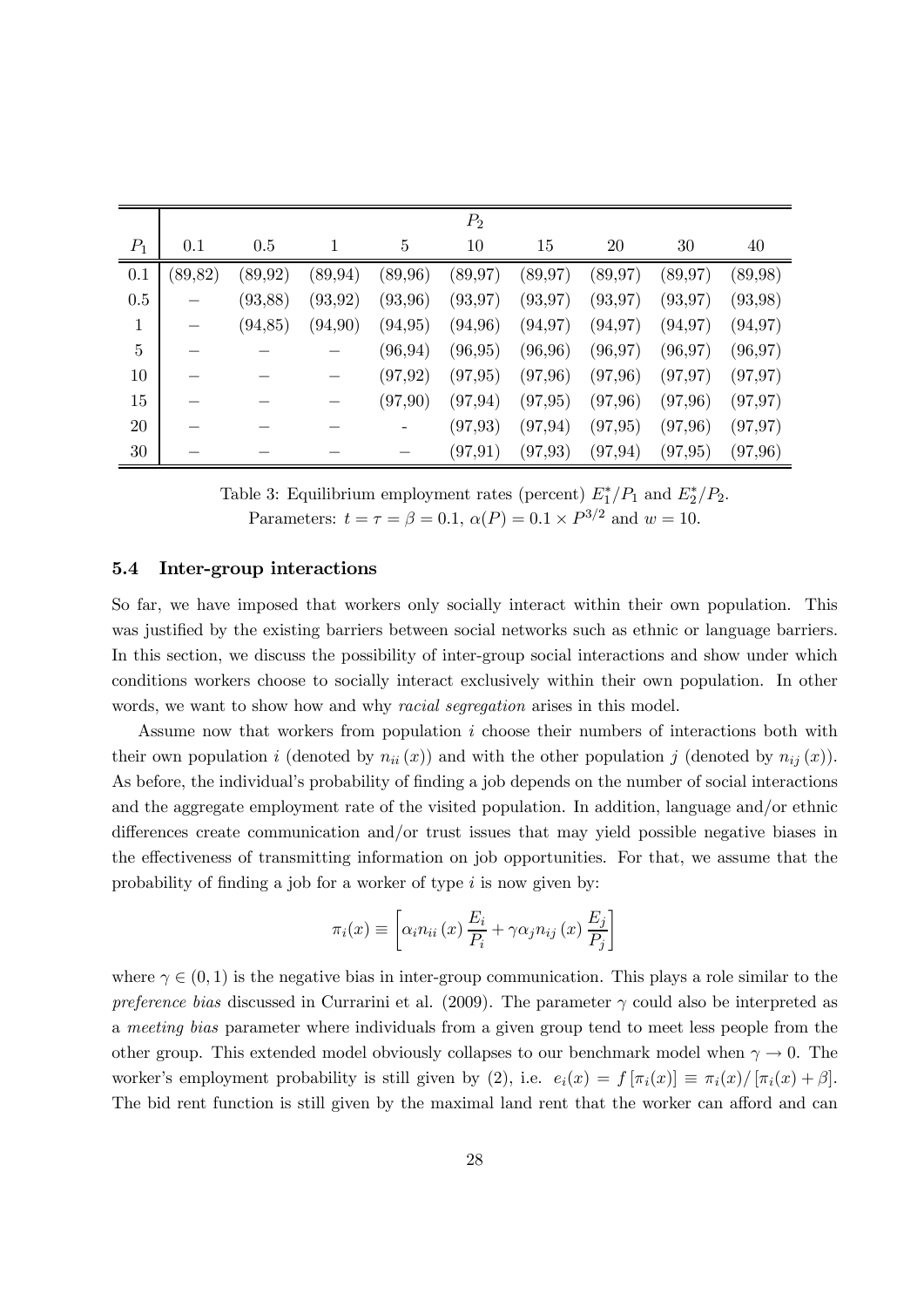now be written as:

$$
\Psi_{i}(x) = \max_{n_{ii}(x), n_{ij}(x)} [e_i(x) (w - t |x|) - n_{ii}(x) c_i(x) - n_{ij}(x) c_j(x)] - u_i
$$

subject to  $n_{ii}(x) \ge 0$  and  $n_{ii}(x) \ge 0$ , where  $c_i(x)$  and  $c_j(x)$  are given by (28) and (29). The optimal number of social interactions is determined as follows. First, if  $c_i(x)/(\alpha_i E_i/P_i)$  $c_i(x)/(\gamma \alpha_i E_i/P_i)$ , the worker only chooses to interact with her own population so that

$$
(\alpha_i E_i / P_i) f' [\alpha_i n_{ii}^* (x) E_i / P_i] = \frac{c_i (x)}{w - t |x|}
$$
 (41)

and  $n_{ij}^*(x) = 0$ . Obviously, this is equal to the optimal number of interactions  $n_i^*(x)$  that is chosen when there are no inter-group interactions and given by (31). Second, if  $c_i(x)/(\alpha_i E_i/P_i)$  $c_j(x)/(\gamma \alpha_j E_j/P_j)$ , the worker chooses to interact only with the other population j so that

$$
\left(\gamma\alpha_j E_j/P_j\right) f'\left[\alpha_j n_{ij}^*(x) E_j/P_j\right] = \frac{c_j(x)}{w - t|x|} \tag{42}
$$

and  $n_{ii}^*(x) = 0$ . Finally, if  $c_i(x) / (\alpha_i E_i/P_i) = c_j(x) / (\gamma \alpha_j E_j/P_j)$ , the worker chooses to interact with any mix of the two populations.

To solve this social-interaction choice, we can consider both the spatially-integrated and spatiallysegregated city equilibria from Sections 5.1 and 5.2.

#### Proposition 8

- (i) Consider the **spatially-integrated city** described in Definition 1. In this city, workers have no incentives to interact with the other population.
- (ii) Consider the **spatially-seqregated city** described in Definition 2. If

$$
\frac{1}{\gamma} \frac{2P_1 + P_2}{2P_1} > \frac{\alpha_2 E_2 / P_2}{\alpha_1 E_1 / P_1} > \gamma \frac{2P_1 + P_2}{2P_1}
$$
(43)

hold, then no workers want to interact with other workers from the other population.

In the *spatially-integrated city*, the two populations are totally symmetric, in particular in terms of social-interaction costs and employment rates. In the presence of any small positive bias  $\gamma$  in the social interactions with the other population, it is clearly optimal not to interact with the other population.

In the *spatially-segregated city*, where population 1 lives close to jobs and population 2 further away, things are less straightforward. In that case, population 1 will not interact with population 2 if it has a strong employment advantage and/or if population 2 has a strong employment disadvantage, and/or if it benefits from a stronger network-size effects, and/or if the inter-group communication is ineffective. The first inequality in (43), i.e.  $\frac{1}{\gamma} \frac{2P_1+P_2}{2P_1} > \frac{\alpha_2 E_2/P_2}{\alpha_1 E_1/P_1}$ , gives the condition for which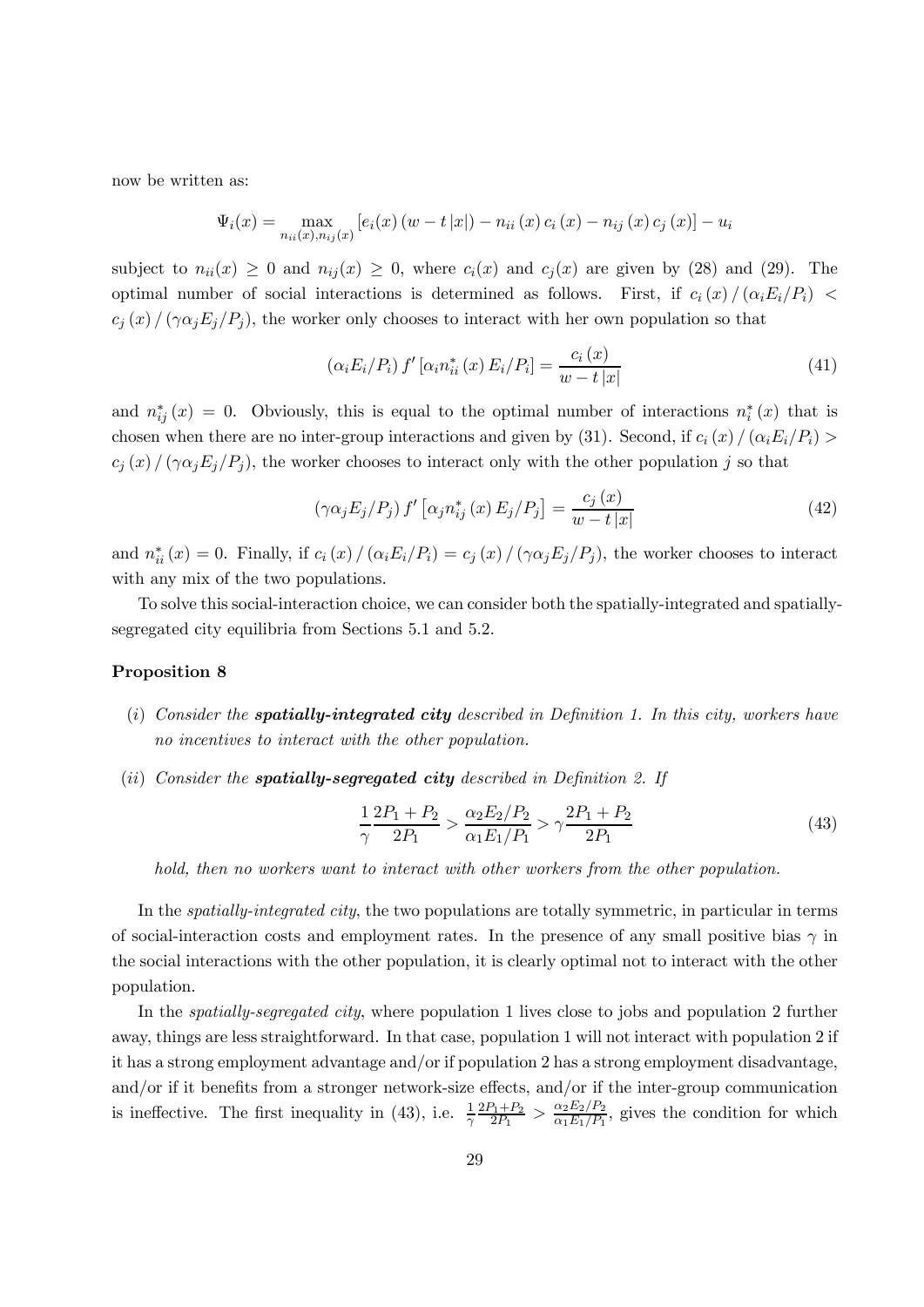this is true. In the absence of network size effects, the condition always holds because the LHS of first inequality in (43) is larger than one while, by Proposition 6, the RHS is lower than one as the equilibrium aggregate employment rate of population 1 is always larger than the one of population  $2 (E_1/P_1 > E_2/P_2)$ . This is not that surprising given that the benefit of reaching an individual of population 2 is less effective in terms of acquisition of job information and more costly in terms of travel cost because of its dispersion around the periphery of the city. This property still holds in the presence of network size effects provided that the latter are not too strong (flat  $\alpha(P)$ ).

Similarly, population 2 will not interact with population 1 if the former has no strong employment disadvantage and/or if the latter has no strong employment advantage, and/or if the former benefits from strong enough network-size effects, and/or if the inter-group communication is ineffective. This is expressed by the second inequality in (43), i.e.  $\frac{\alpha_2 E_2/P_2}{\alpha_1 E_1/P_1} > \gamma \frac{2P_1+P_2}{2P_1}$ . Population 2 has no incentive to seek interactions with the other population if the effectiveness of inter-group communication is low enough. Population 2 has a clear benefit of "chasing" population 1 because the latter conveys more job information and spreads over a compact area. The negative bias in inter-group communication is therefore necessary to cut the incentives to interact with population 1. However, in the absence of network-size effects, this bias needs not to be very strong. As an illustration, a 10%-minority population will not interact with a 90%-majority population for any bias  $\gamma$  lower than 0.93 when the aggregate employment rates are 94% and 92% for populations 1 and 2 (see Table 2 at the entry  $(P_1, P_2) = (1, 0.1)$ ). Finally, *ceteris paribus*, the absence of inter-group interactions holds provided that the population occupying the center is relatively large compared to the one at the periphery. This indeed keeps the RHS low enough in the second condition of (43). In this sense, the combination of *spatial segregation* and *absence of inter-group interactions* - as we have studied above - is more likely to be consistent with the urban configuration where a minority group locates far away from the job center.19

#### 6 Directed search interactions

Let us go back to the model where workers only interact with other workers from the same group. In the previous sections, workers chose the frequency of search interactions without knowing the location of the interaction partners (*random search*). We now consider that search interactions are directed in the sense that workers choose the frequency of interactions according to the location of their interaction partners. We first consider the homogenous-population case and then the heterogenous one. We show that the results under random and directed search are qualitatively similar.

<sup>&</sup>lt;sup>19</sup>For instance, using the population entries of Table 2, we find that, for any  $\gamma \geq 0.3$ , population 2 has no incentives to interact with population 1 if it is a minority group  $(P_2 < P_1)$ , but do want to interact with population 1 if it is a majority group  $(P_2 > P_1)$ .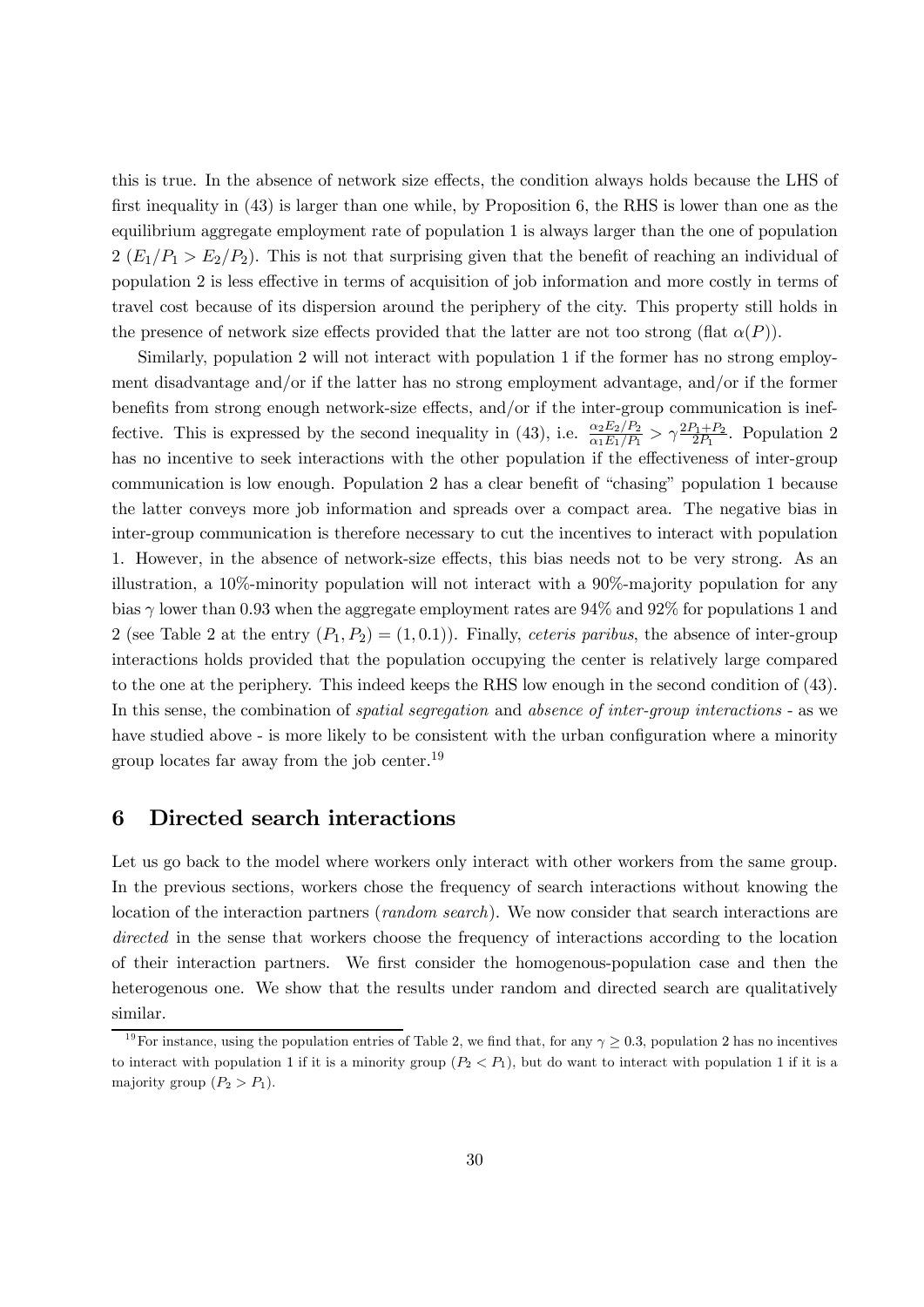#### 6.1 Homogenous population

Suppose now that a worker located at x in the city support  $D = [-b, b]$  chooses the number of interactions  $n(x, y)$  with another individual located at y. Each interaction with a person located at y gives her a probability of finding a job equal to  $\pi(x, y)$ , which depends on the repetition of interaction,  $n(x, y)$ , and the employment likelihood of the person she meets,  $e(y)$ . That is, we now assume that the probability of finding a job for a worker located at  $x$  and meeting a worker located at  $y$  is given by:

$$
\pi(x, y) = \alpha v \left[ n(x, y) \right] e(y) \tag{44}
$$

where  $\alpha$  denotes  $\alpha(P) > 0$  and where  $v[z] = 1 - \exp[-z],^{20}$  which is increasing and concave, with  $v(0) = 0$ . Quite naturally, there are decreasing returns to the number of social interactions. Interestingly,  $n(x, y)$  now varies with y because of  $e(y)$ , which means that the individual located in x may interact very often with a person located in y because her employment  $e(y)$  is high and less often with someone residing in  $x'$  because  $e(x')$  is low. This was not true in the previous section where  $n(x)$  was constant and independent of the location of the person visited because of random search. In that case, each location was visited as often as any other one. The probability of finding a job for a worker located at  $x$  now depends on the total set of interactions and is given by:

$$
\pi(x) = \int_D \pi(x, y) dy = \int_D \alpha v \left[ n(x, y) \right] e(y) dy = \int_D \alpha \left( 1 - \exp\left[ -n(x, y) \right] \right) e(y) dy \tag{45}
$$

Indeed, instead of (3), we define  $\pi(x)$  as in (45) so that each contact with a person depends on her location (here y) and her employment status  $(e(y))$ . This is why we have an integral over locations y and why  $e(y)$  now replaces  $E/P$ , which did not vary with location. As before, the probability of being employed is equal to  $e(x) = \pi(x)/[\pi(x) + \beta]$ . For simplicity, we denote  $e(x) = g[\pi(x)]$  where  $g(z) \equiv z/(z + \beta)$ . It is easily verified that  $g(z)$  is an increasing and concave function of z.

The bid rent is given by the maximal land rent that the worker can afford given her chosen frequency of directed searches:

$$
\Psi(x) = \max_{n(x,\cdot)} e(x) (w - t |x|) - \int_D \tau |x - y| n(x, y) dy - u \tag{46}
$$

where  $\tau |x - y|$  is the travel cost for a single search interaction. By maximizing  $\Psi(x)$ , we obtain the following first order condition:

$$
v'\left[n^*(x,y)\right] = \frac{1}{\alpha e(y)g'\left[\pi(x)\right]} \frac{\tau\left|x-y\right|}{w-t\left|x\right|} \tag{47}
$$

which has a unique solution for  $n^*$  because  $v'$ .) is a decreasing function. The frequency of search interactions decreases with the distance to the visited individual  $|x - y|$  and with the distance  $|x|$ 

 $^{20}$ It will be clear below why we choose an exponential function.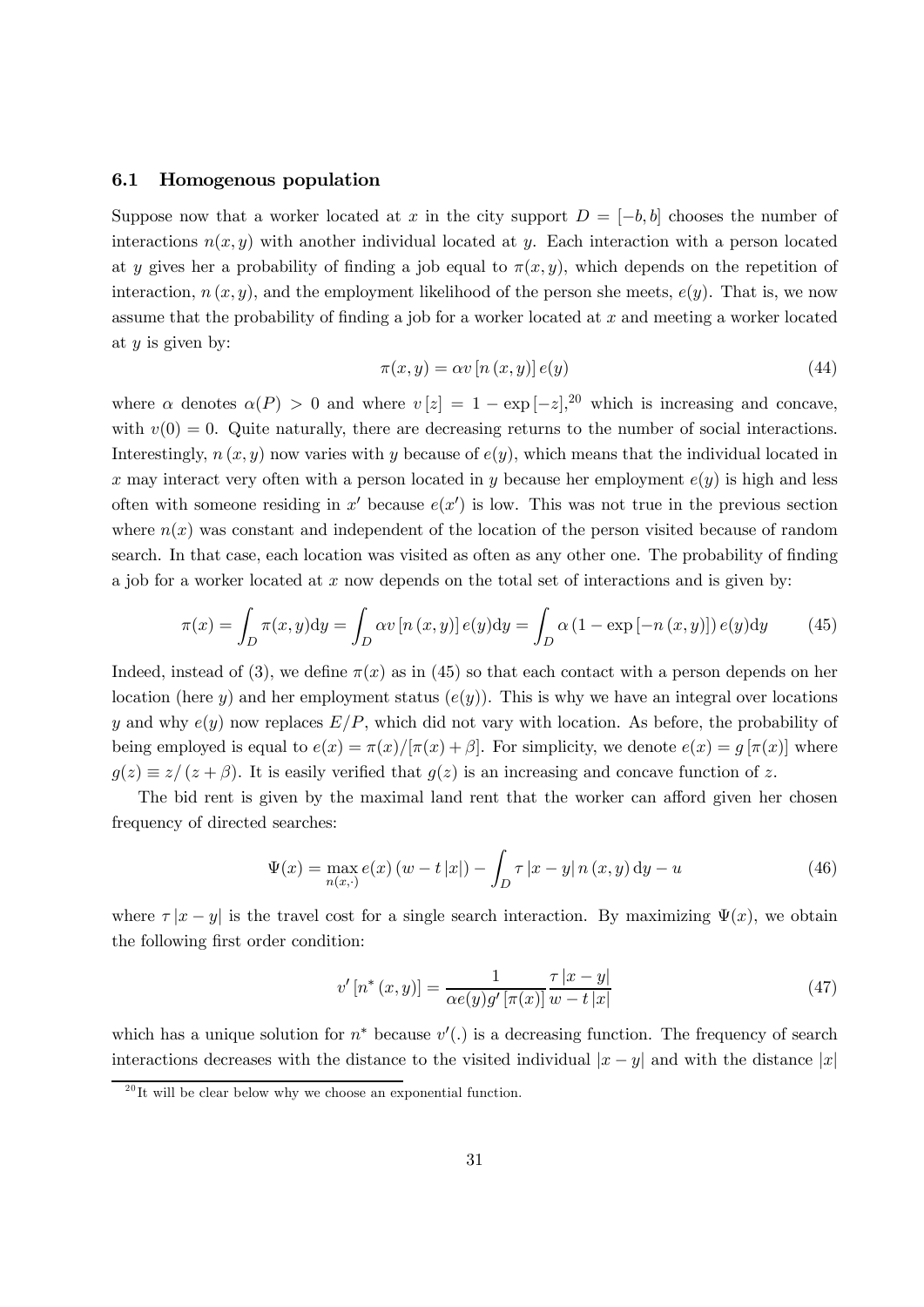to the workplace while it increases with the employment likelihood  $e(y)$  of the visited agents. From a job search perspective, workers prefer to be closer to other employed workers.

Using the property of the exponential function,  $v[v'^{-1}(z)] = 1 - z$  and keeping the definition of average search cost, i.e.  $c(x) = \int_{-b}^{b} \tau |x - y| \, dy / P$ , the probability of finding a job is then equal to:21

$$
\pi(x) = \alpha E - \frac{\alpha P}{g'[\pi(x)]} \frac{c(x)}{w - t|x|}
$$
\n(48)

where  $c(x)$  is given by (16). Observe that there exists very few  $v$  [.] functions such that this integral has an explicit formulation because  $e(y)$  must aggregate adequately. This is why we chose an exponential function for  $v$ . Consider the equilibrium defined in Definition 1 but for directed search so that equation (18) is replaced by  $e(x) = \pi(x)/[\pi(x) + \beta]$ , where  $\pi(x)$  is given by (45), equation (20) is replaced by (47) and  $n^*(x)$  by  $n^*(x, y)$ . We have the following result.

**Proposition 9** Consider a closed-city competitive spatial equilibrium with an homogenous population and directed search. Assume that  $w$  is large enough. Then, if the population size  $P$  belongs to some interval  $[P,\overline{P}]$ , there exists a unique high-employment level  $E^*$  such that  $e^*(x)$  is given by:

$$
e^*(x) = 1 - \frac{\beta + \sqrt{\beta^2 + 4\alpha\beta (\beta + \alpha E) P^{\frac{r[(P/2)^2 + x^2]}{w + tx}}}}{2(\beta + \alpha E)}
$$
(49)

and  $E^*$  by

$$
2(\beta + \alpha E^*) E^* = (\beta + 2\alpha E^*) P - F(P, E^*)
$$
\n(50)

where

$$
F(P, E^*) = 2\int_0^{P/2} \sqrt{\beta^2 + 4\alpha\beta (\beta + \alpha E^*) P \frac{\tau [(P/2)^2 + x^2]}{w + tx}} dx
$$
(51)

In this equilibrium, the employment probability  $\pi(x)$  and the frequency of search interactions  $n^*(x, y)$ decreases with the distance to the job center while the employment rate  $E^*$  decreases with larger commuting t and search costs  $\tau$  but increases with wages w.

First, the employment rate  $e^*(x)$  decreases with higher distance x to the job center. Accordingly, workers residing away from the center and their own social network have less incentives to search a job and have therefore lower employment rates. Second, suppose that the travel cost parameter  $\tau$  is equal to zero. Then, we obtain the standard "frictional" employment and unemployment rates  $e^*(x) = \alpha E^*/(\beta + \alpha E^*)$  and  $1 - e^*(x) = \beta/(\beta + \alpha E^*)$ . Those values are constant

$$
\pi(x) = \int_D \alpha v [n^*(x, y)] e(y) dy = \alpha \int_D v \left\{ v'^{-1} \left[ \frac{1}{\alpha e(y)g'[\pi(x)]} \frac{\tau |x - y|}{w - t |x|} \right] \right\} e(y) dy
$$

$$
= \alpha \int_D \left\{ 1 - \frac{1}{\alpha e(y)g'[\pi(x)]} \frac{\tau |x - y|}{w - t |x|} \right\} e(y) dy = \alpha E - \frac{\alpha}{g'[\pi(x)]} \frac{\tau \int_D |x - y| dy}{w - t |x|}
$$

which leads to (48).

 $^{21}$ Indeed.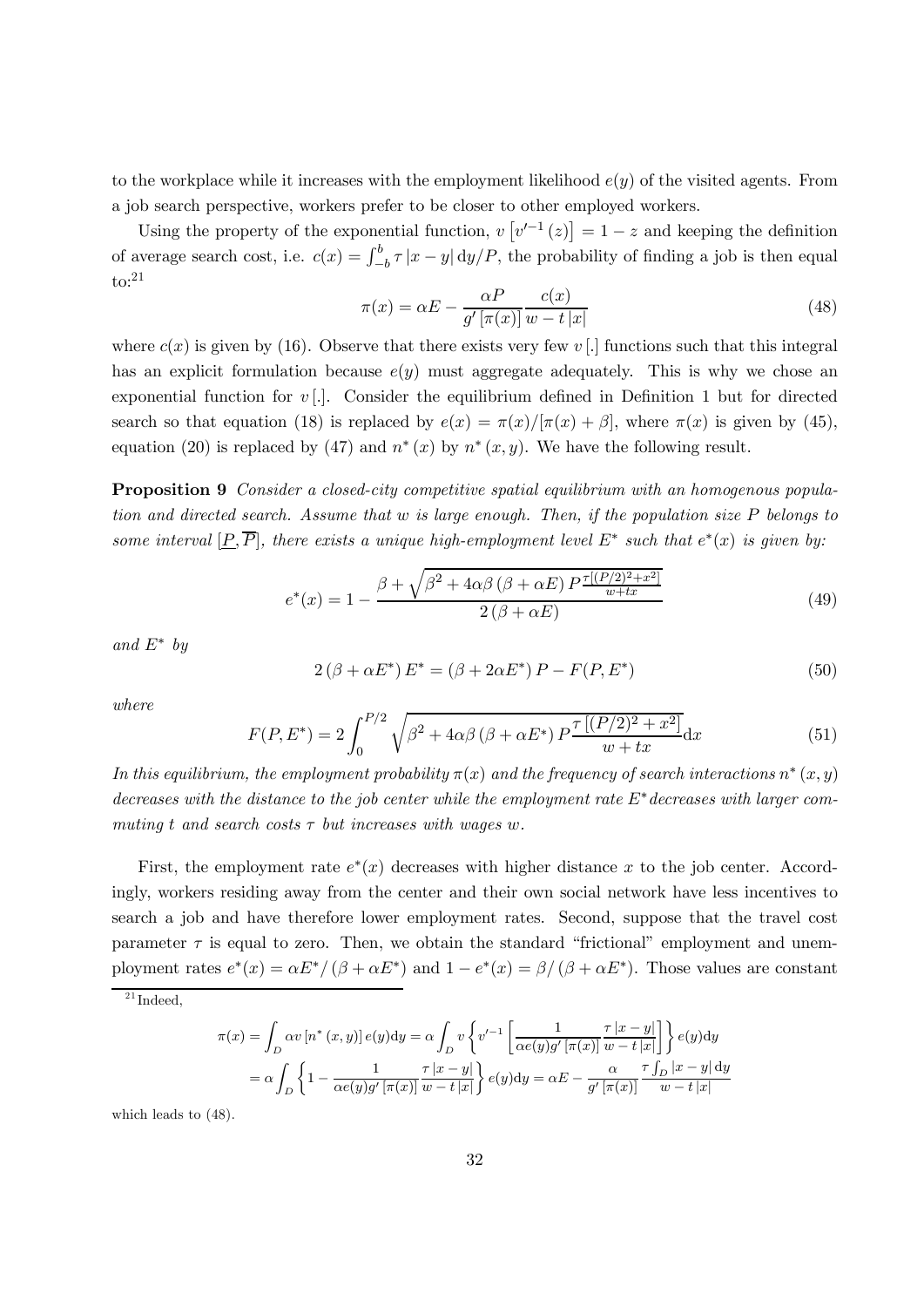across space because workers reach each other worker at no cost. They are also sensitive to the number of employed workers. Indeed, the probability  $\pi(x, y)$  that a worker located at x finds a job by interacting with someone at y is bounded given our assumption on  $v(z) < 1$ . As a result, the probability of finding a job - given all entertained interactions -  $\pi(x)$  increases with the number of employed workers that are visited. Intuitively, an increase in urban population improves the potential amount of job information and therefore raises more than proportionally the employment level. Therefore, search frictions have stronger effects in smaller cities where employment probabilities are lower. If the population is too small, there exists not enough job information to induce workers to search for a job and the equilibrium may therefore fail to exist. This is why Proposition 9 requires the population size to be higher than the threshold  $\underline{P}$ . Finally, the existence of travel cost exacerbates the effect of search frictions. It is represented in the second term of the square root of (49). Unsurprisingly the job search cost raises the frictional unemployment rate.

Even though we can understand the main properties of equation (50), it is difficult to solve it analytically. We thus run some numerical simulations for this equation. Figure 9 plots the locus of (50) in the space  $(E, P)$  (see solid curve). As stated in Proposition 9, this figure confirms the conclusions established in the case of random search. First, the city supports only small enough population (i.e.  $P < \overline{P}$ ). Second, there exist multiple equilibria as each population size P supports a high and low employment equilibrium. If we focus on the high-employment equilibrium, then it can be seen that, as the population size rises, the employment level  $E^*$  first increases and then decreases. This is the result of two forces. On the one hand, when the city size is small, an increase in the population raises the employment rate more than proportionally because the frictional unemployment  $\beta/\alpha$  becomes a smaller portion of the workforce. On the other hand, when the city size becomes too large, commuting and search travel costs reduce the workers' net income (wages minus travel cost) and therefore their incentives to search for a job.

#### $[Insert \, Figure \, 9 \, here]$

Let us now investigate the case of two populations.

#### 6.2 Heterogenous populations

As in Section 5, let us now consider two populations of sizes  $P_1$  and  $P_2$  that spread over the supports  $D_1 = [-b_1, b_1]$  and  $D_2 = [-b_2, -b_1] \cup (b_1, b_2]$ . Our analysis of Section 6.1 holds by substituting the parameters  $(P, D)$  and the functions  $(n, e, \pi, \gamma, c)$  respectively for  $(P_i, D_i)$  and  $(n_i, e_i, \pi_i, \gamma_i, c_i)$ ,  $i = 1, 2$ , where  $c_i(x)$  are defined by (28) and (29). The employment probability is given by

$$
e_i^*(x) = 1 - \frac{\beta + \sqrt{\beta^2 + 4\alpha_i \beta \left(\beta + \alpha_i E_i^*\right) P_i \vartheta_i(x)}}{2\left(\beta + \alpha_i E_i^*\right)}
$$
(52)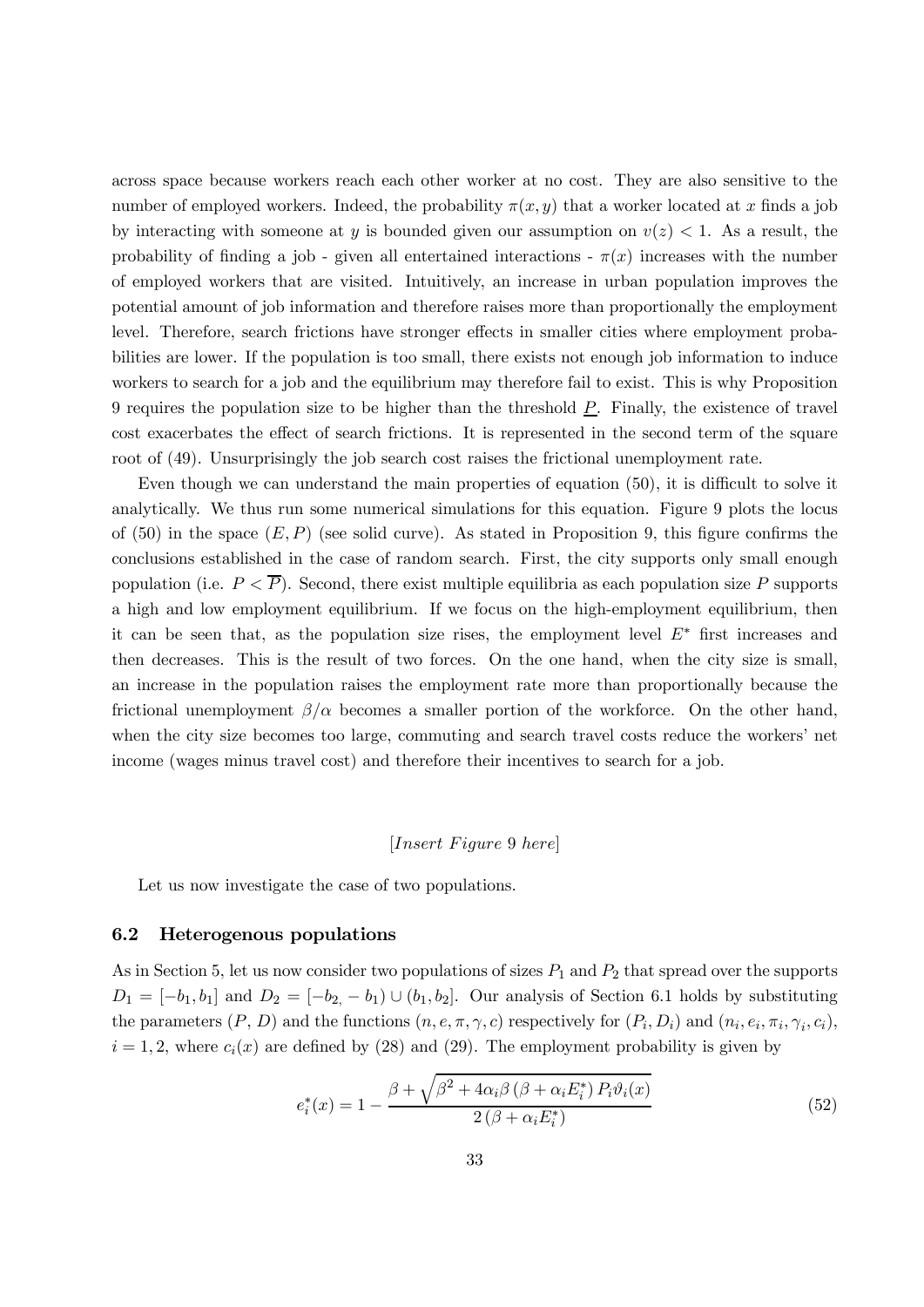where

$$
\vartheta_i(x) = \frac{c_i(x)}{w - t|x|}
$$

It can be seen that  $e_i^*(x)$  increases when  $c_i(x)$  decreases with x. Therefore, within the same population, the employment rate rises when workers are located closer to the job center. The difference in a worker's employment probability between two populations not only depends on her location but also on the aggregate employment  $E_i$  and the size of her population  $P_i$ . In equilibrium, as in (50), the labor market condition for each population  $i = 1, 2$  is determined by:

$$
2(\beta + \alpha_i E_i^*) E_i^* = (\beta + 2\alpha_i E_i^*) P_i - F_i(E_i^*, P_1, P_2)
$$
\n(53)

where

$$
F_1(E_1^*, P_1, P_2) = 2 \int_0^{P_1/2} \sqrt{\beta^2 + 4\alpha_1 \beta \left(\beta + \alpha_1 E_1^*\right) P_1 \vartheta_1(x)} dx
$$
  

$$
F_2(E_2^*, P_1, P_2) = 2 \int_{P_1/2}^{(P_1 + P_2)/2} \sqrt{\beta^2 + 4\alpha_2 \beta \left(\beta + \alpha_2 E_2^*\right) P_2 \vartheta_2(x)} dx
$$

Since  $c_1(x)$  is equal to  $c(x)$ , it turns out that  $F_1(E_1^*, P_1, P_2)$  is equal to the function  $F(E_1^*, P_1)$  defined in (51) for a homogenous population. As a result, population 1 has an aggregate employment that only depends on its own size  $P_1$ . In Figure 9, the solid curve displays the locus of labor market equilibria for population 1 in terms of  $(P_1, E_1)$  in the absence of network size effects  $(\alpha_1 = \alpha_2 = \text{cst})$ . This is the same as for the homogenous population. The properties of population 1's labor market condition exactly replicates those of the homogenous population. In particular, the labor market condition is satisfied only for a population size of  $P_1$ , which is smaller than some upper bound  $P_1$  and there exist two equilibria with high and low employment rates. We again focus on the high-level employment rates. Similar, properties obtain in the presence of network size effects.

The equilibrium employment in the peripheral population 2 is determined by condition (53) for  $i = 2$  using the term  $F_2(E_2^*, P_1, P_2)$ . The dashed curves in Figure 9 represent the loci of those equilibria in  $(P_2, E_2)$  for several values of  $P_1$ . We obtain the same properties as in the case of random search. For a given  $P_1$ , there exists an upper envelop  $\overline{P}_2(P_1)$  such that the labor market condition has a solution. As in the case of random search, the labor market condition holds if  $P_1 < \overline{P}_1$  and  $P_2 < \overline{P}_2(P_1)$ . There also exist a lower and higher employment equilibrium, and we focus on the latter. As in the random-search case, the labor market can support equilibria with the larger or the smaller population residing close to the job center. Finally, Figure 9 shows that, if populations 1 and 2 have the same size, population 1 will have a higher aggregate employment rate  $E_i/P_i$  (that is, the ray from the origin  $(0,0)$  to the equilibrium point has smaller angle for population 1). This property remains true as long as population 1 is not too large and approaches the threshold level  $\overline{P}_1$ . Figure 9 also shows that there exists a minimum size for the peripheral population 2. This is because population 2 must benefit from sufficient social interactions to overcome its disadvantage in terms of job search and commuting to the employment center.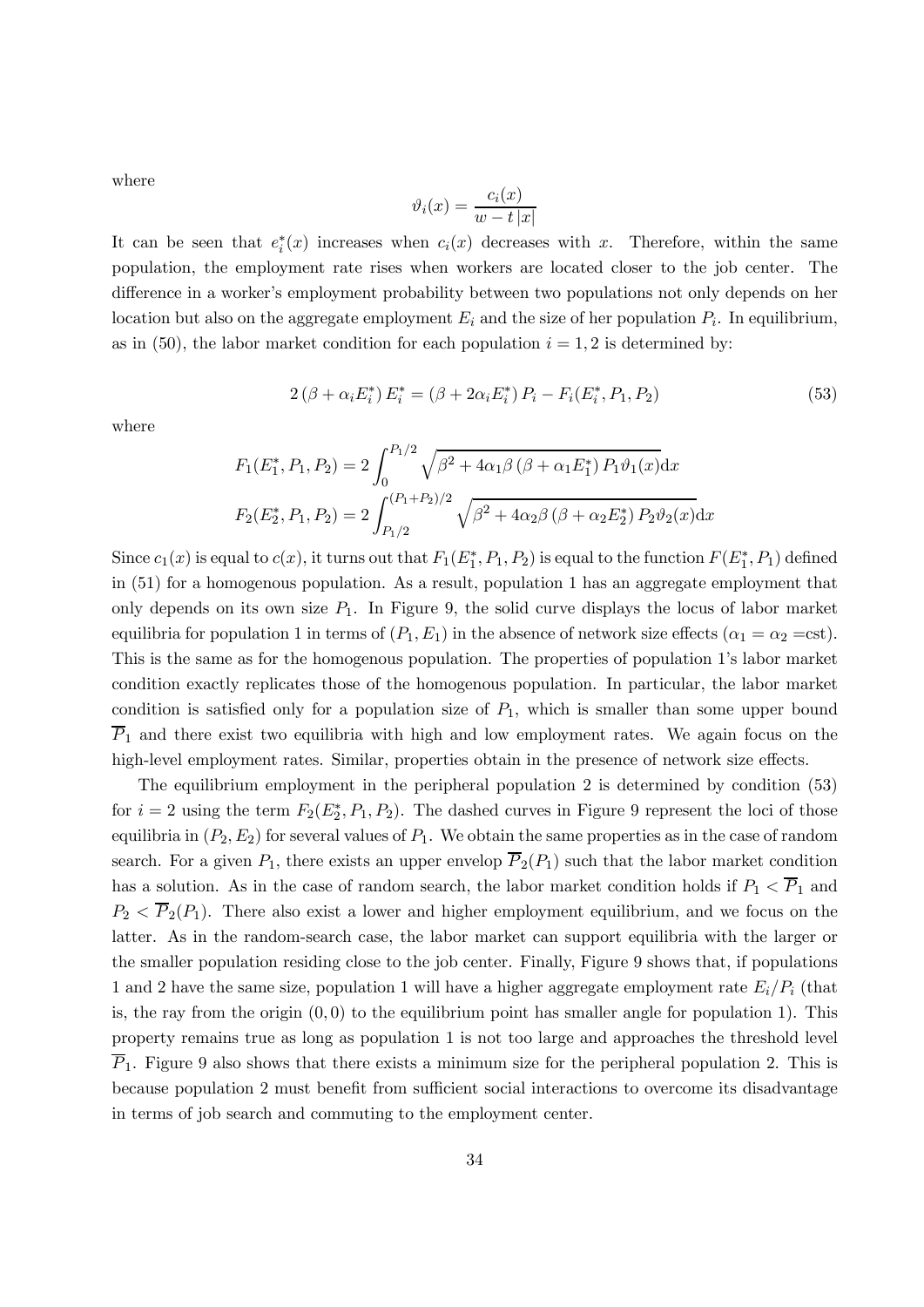We can then close the model with the same land market conditions defined in (30) for the random-search case where  $\Psi(x, u_i)$  is still defined by (46) with the only difference that  $n_i(x)$  is now replaced by  $n_i (x, y)$ . It can easily been shown  $\Psi(x, u_i)$  is a decreasing function of x but it is difficult to show analytically that population 1 outbids population 2 in the interval  $[-b_1, b_1]$ and that the reverse is true in the intervals  $[-b_2, b_1]$  and  $[b_1, b_2]$ .<sup>22</sup> Therefore, the land market equilibrium must be numerically checked for each configuration of population. Figure 10 provides two examples where the land-market conditions do (left panel) and do not hold (right panel). In this figure, using the land market equilibrium conditions, we have plotted the bid-rent function for some population configurations. In the left panel, the bid rents cross only once so that both land and labor market conditions are simultaneously satisfied. In the right panel, the bid rents cross more than once so that the labor market conditions cannot support an urban equilibrium for which population 1 resides close to the job center and population 2 lives at the periphery of the city.

#### $[Insert \ Figure\ 10 \ here]$

Table 4 displays a set of population configurations for which both the labor and land market clear in the absence of network size effects. It can be seen that equilibrium solutions exist only when the population sizes are neither too small nor too large. Also, the equilibrium employment rate for each population decreases with the size of each population or equivalently with the size of the city.

|             |    | $P_2$    |          |          |                                  |                                  |                                                        |                       |          |
|-------------|----|----------|----------|----------|----------------------------------|----------------------------------|--------------------------------------------------------|-----------------------|----------|
|             |    | 6        | 8        | 12       | 16                               | 20                               | 24                                                     | 28                    | 32       |
| $P_{\rm 1}$ | 6  | (76, 58) | (76, 71) |          |                                  |                                  |                                                        |                       |          |
|             | 12 | (80, 38) | (80, 63) |          | $(80, 67)$ $(80, 69)$ $(80, 70)$ |                                  |                                                        |                       |          |
|             | 18 |          | (80, 54) |          |                                  | $(80, 61)$ $(80, 64)$ $(80, 65)$ | (80, 65)                                               | (80, 64)              |          |
|             | 24 |          |          | (78, 53) |                                  | $(78, 57)$ $(78, 59)$            |                                                        | $(78, 60)$ $(78, 59)$ | (78, 59) |
|             | 30 |          |          |          |                                  |                                  | $(76, 48)$ $(76, 51)$ $(76, 53)$ $(76, 53)$ $(76, 53)$ |                       |          |
|             | 36 |          |          |          |                                  |                                  |                                                        |                       | (74, 42) |

Table 4: Aggregate employment rates (percent)  $E_1/P$  and  $E_2/P_2$ 

A "−" indicates that there is no solution for the labor market conditions.

A "−−" indicates no land market equilibrium.

Parameters:  $(\alpha, \beta, t, \tau, w, \alpha(P)) = (0.1, 0.1, 0.1, 0.05, 20, 0.1)$ 

Finally, we run some simple numerical simulations without (Figures 11 and 12) and with network-size effects (Figure 13) when search is directed and both land and labor market conditions are simultaneously satisfied. Indeed, in Figures 11 and 12,  $\alpha(P)=0.5P^0 = 0.5$  so that there

 $^{22}$ See the end of the Appendix where we partly show these results.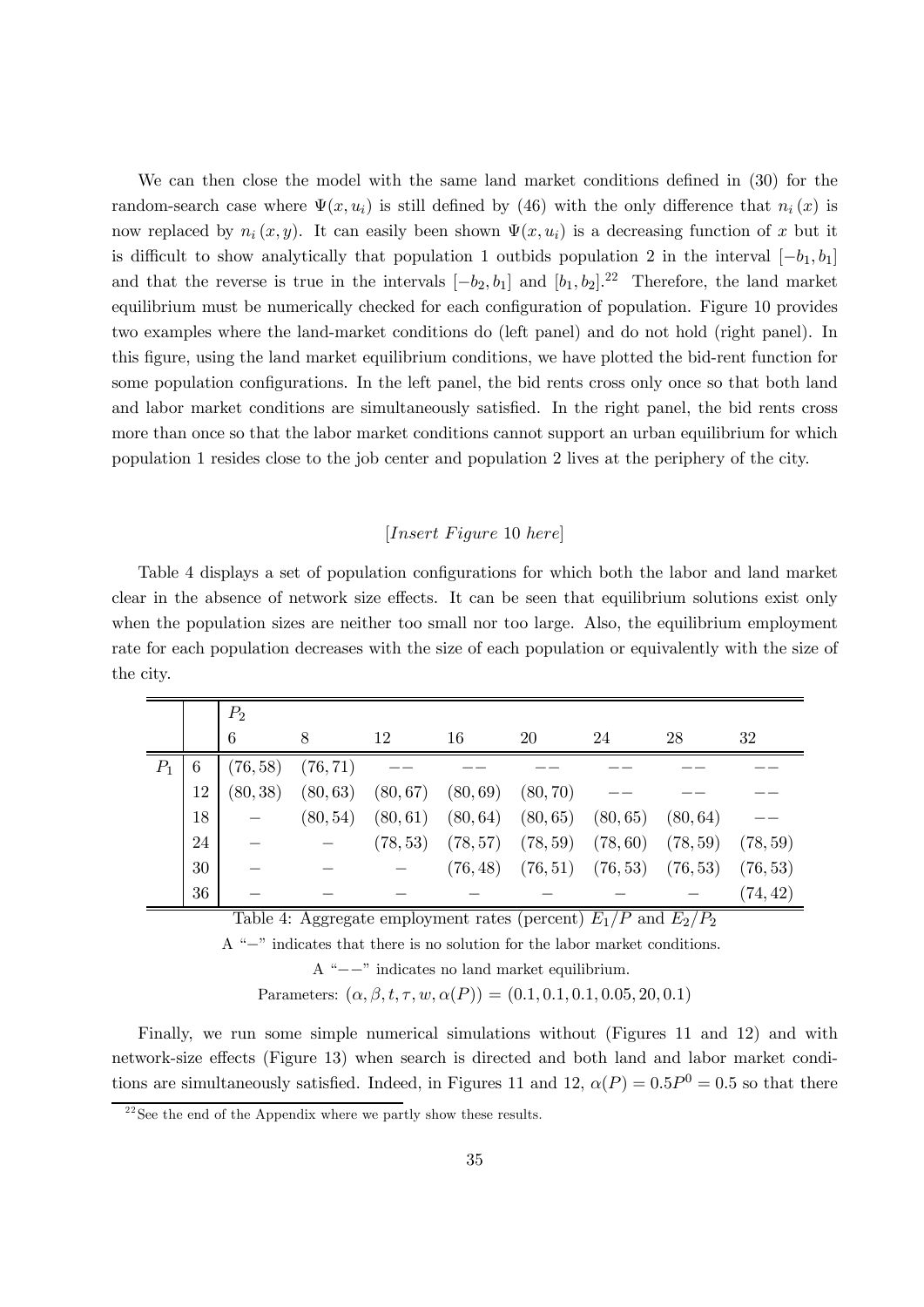are no network effects. In Figure 11, the size of population 1 is higher than that of population 2 (i.e.  $P_1/P_2 = 1.8$ ) and, quite naturally, people from population 1, who reside close to the CBD, experience a higher employment rate than individuals from population 2 and outbid them for land around the CBD. Interestingly, the social interaction decisions,  $n_i(x, y)$  is not anymore as before, i.e. smoothly decreasing with distance from the CBD (see Figure7), but strongly vary with location with a spike at own residential location. Indeed, on can see that individuals meet more often and thus search more intensively around their own location and tend to little interact with individuals residing further away. In other words, when search is directed, social interactions are very localized. This is a well documented empirical fact (see e.g. Rosenthal and Strange, 2003, 2008; Marmaros and Sacerdote, 2006; Argazi and Henderson, 2008; Patacchini et al., 2015). Interestingly, in Figure 12, we show that, even with no network effects, if search is directed, individuals from population 2, who live far away from jobs, can experience a higher employment rate that those from population 1 if  $P_2/P_2$  is sufficiently large. In Figure 12,  $P_2/P_1 = 1.8$  and the average employment rate of population 2 is higher than that of population 1, i.e.  $E_2/P_2 = 0.878 > 0.798 = E_1/P_1$ . Indeed, since the size of population 2 is larger, individuals from this population mostly meet people residing in nearby locations but have a higher area of search than that of population 1. As a result, they tend to socially interact more with their peers, which leads to more search activity, which compensate for their disadvantage in terms of location far away from jobs and from their peers.

### $[Insert \; Figures \; 11 \; and \; 12 \; here]$

When network-size effects are included in Figure 12 so that  $\alpha(P)=0.5P$ , then we obtain a result similar to that of Figure 8. Indeed, if the size of population 2, whose individuals reside at the outskirts of the city, is large enough compared to that of population 1 (here  $P_2/P_1 = 1.8$ ), then they experience a higher employment rate despite residing far away from jobs. Interestingly, for the same parameter values, the employment ratio  $(E_2/P_2) / (E_1/P_1)$  is much higher in Figure 13 than in Figure 12 (1.16 versus  $1.10$ )<sup>23</sup> due to the network-size effects, which gives a double advantage of having a larger population size (more social interactions  $n(x, y)$  and higher network effects  $\alpha(P)$ ).

[ 13 ]

## 7 Discussion and policy implications

In this paper, we develop a model where workers both choose their residential location (*geographical* space) and their social interactions (social space). In equilibrium, we show under which condition one population resides close to the job center while the other population lives far away from it. Even though the two populations are identical in terms of their characteristics, we find that the

<sup>&</sup>lt;sup>23</sup>The employment rate of population 2 increases from 0.878 to 0.923 while that of population 1 stays at 0.798.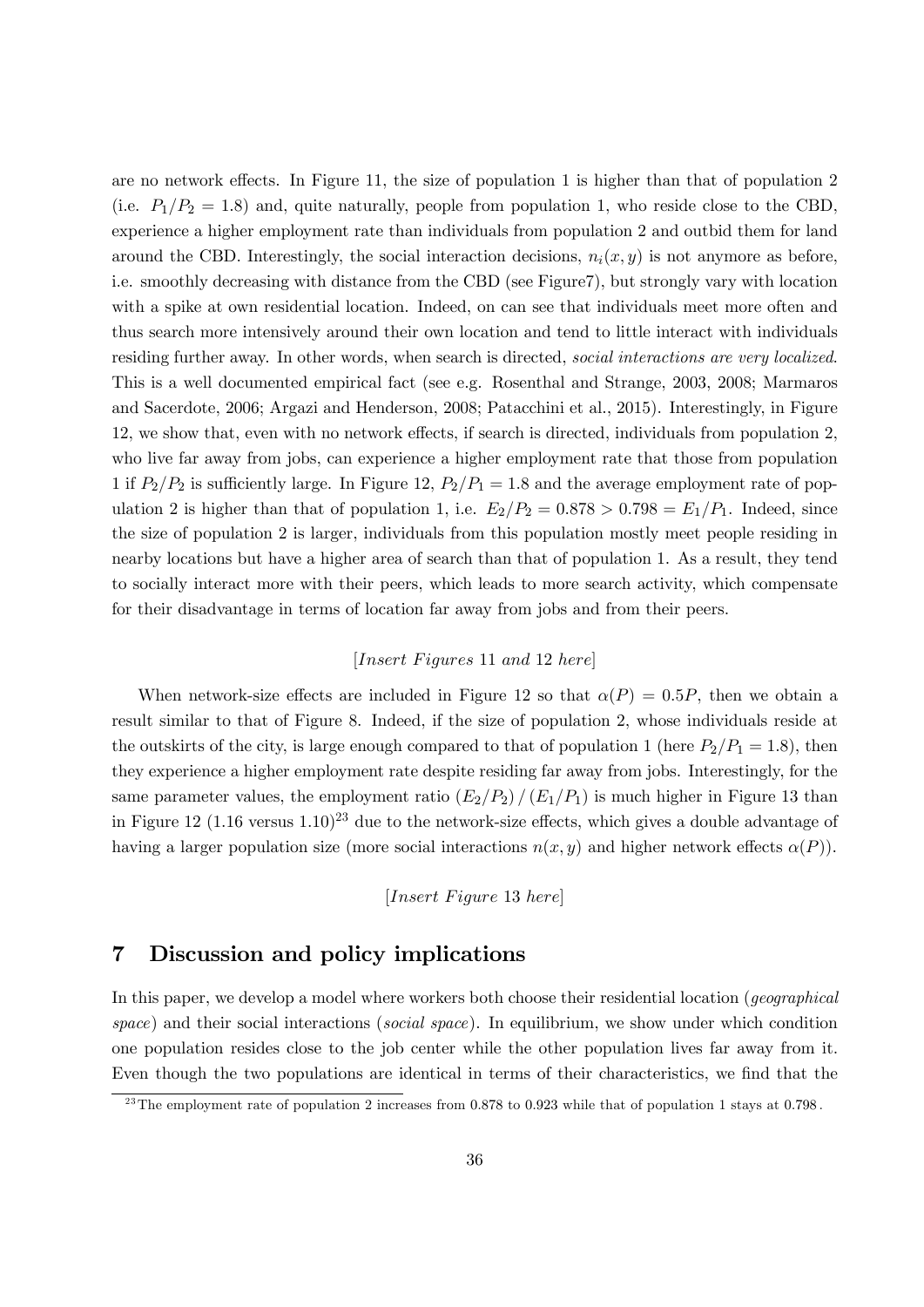majority group always experiences a lower unemployment rate than the minority group, even when they reside further away from jobs. This is because they benefit from a larger and better-quality network. In the *European city* case, where ethnic minorities reside far away from the CBD, totally identical workers end up with different labor-market outcomes. This is due to the fact that, because ethnic minorities are far from jobs and are dispersed in the city, they tend to search less actively than the majority group and end up with higher unemployment rate. In the *American city* case, where minority workers reside close to the CBD,<sup>24</sup> the two groups are identical in all aspects but the size of their population. We show that still ethnic minority workers experience higher unemployment rate, not because they are far away from jobs or because their network is dispersed but because they interact only with a few people while, the majority group, meet many more people. As a result, in equilibrium, ethnic minorities will search less and will experience a higher unemployment rate than the majority group.

In a first extension, we show that it can be optimal for the majority and the minority groups not to socially interact with each other. In a second extension, we analyze a model where workers can direct their search so that they interact more with workers who are more beneficial for them (in terms of employment) than others. In that case, the results are relatively close to the ones obtained with random search.

To wrap up, our main contribution is to develop a model where the social and geographical spaces are key determinants of workers' labor-market outcomes. Our model puts forward the importance of the direct interactions between people in obtaining a job and why the majoritygroup social network is easier to access and of better quality than the one for the minority group.

Using the results of this paper, we can draw some policy implications that may improve the integration of minority workers in the city and help them find a job. We have shown that the neighborhood and distance to jobs are crucial in understanding labor-market outcomes of ethnic minorities. If geographical and racial segregation (which encompasses both the cases when ethnic minorities are segregated from jobs because they reside far away from the CBD, as in European cities, and when they are segregated from the white group who has a larger and better-quality social network, as in European and American cities) is the main culprit for the adverse labor-market outcomes of minority workers, then, following Boustant (2012), we can divide policy solutions to segregation into three categories: place-based policies, people-based policies, and indirect approaches to the problems of segregation.

 $24$ This is true, in general, for most cities in the United States. However, as showed by Hellerstein et al. (2008), this does not imply that ethnic minorities (blacks and Hispanics) are close to the jobs that match their skills. Since minorities are mostly unskilled and since many unskilled jobs are in the periphery of the city, by residing close to the CBD, they still can be far away for the jobs that correspond to their skills. This issue is not addressed in our paper since we assume that minority and majority groups are indentical in all possible characteristics, including skills. Our results will even be stronger if we assume that the majority group is more skilled than the minority group or if unskilled jobs are located far away from minority workers.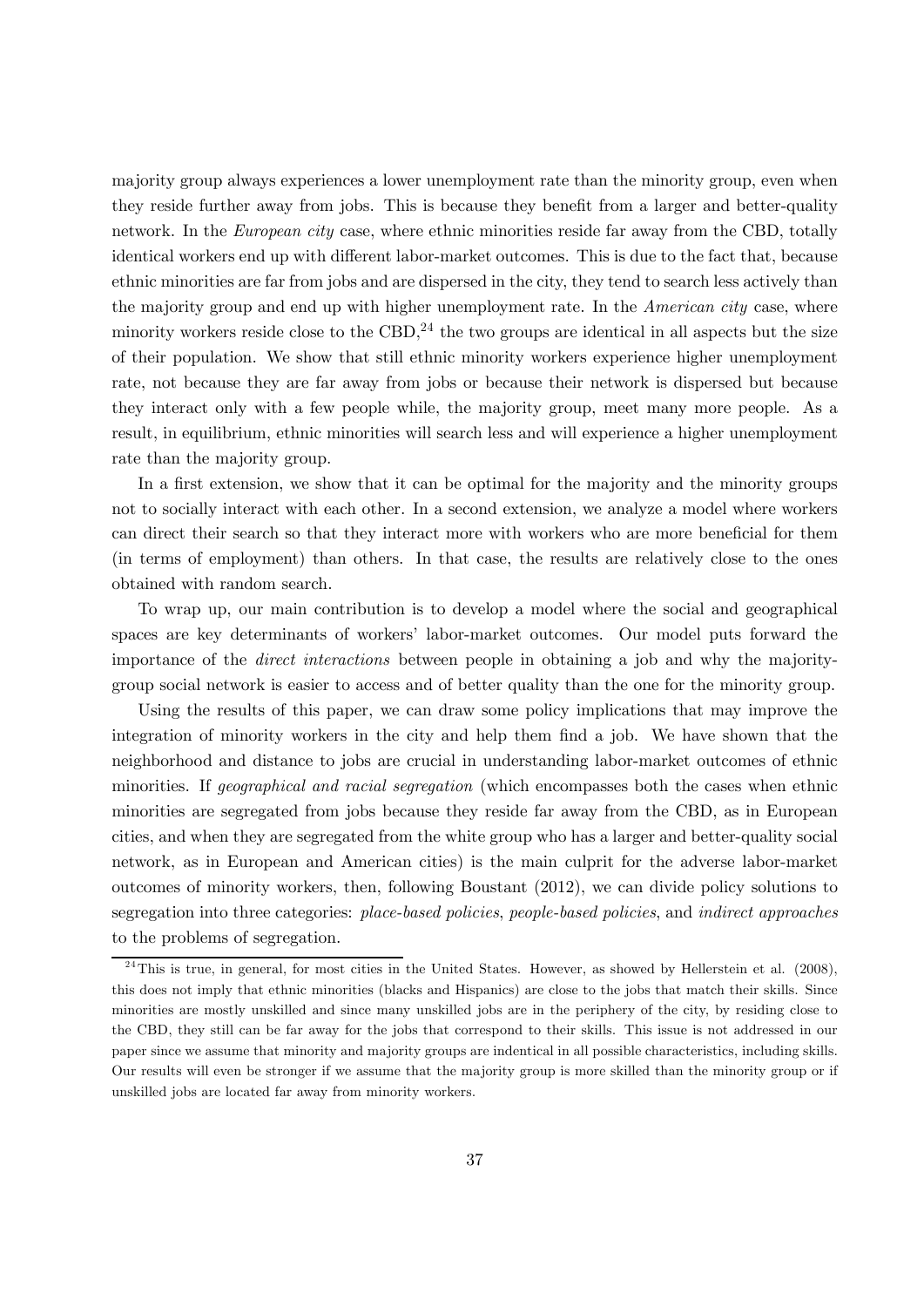Place-based policies either improve minority (poor) neighborhoods, rendering them more attractive to white and firm entrants, or require white (rich) suburbs to add housing options affordable to lower-income homeowners or renters.<sup>25</sup> Examples of such policies are the *neighborhood regeneration* policies. These policies have been implemented in the US and in Europe through the *enterprise zone* programs (Papke, 1994; Boarnet and Bogart, 1996; Mauer and Ott, 1999; Bondonio and Engberg, 2000; Bondonio and Greenbaum, 2007; Givord et al., 2013; Briant et al., 2015) and the empowerment zone programs (Busso et al., 2013). For example, the enterprise zone policy consists in designating a specific urban (or rural) area, which is depressed, and targeting it for economic development through government-provided subsidies to labor and capital. The aim of the empowerment zone program is to revitalize distressed urban communities and it represents a nexus between social welfare policy and economic development efforts. By implementing these types of policies, one brings jobs to people and thus facilitates the flows of job information in depressed neighborhoods. These policies mainly fight against *residential segregation* by reducing the geographical distance between residence and jobs for ethnic minorities.

People-based policies assist homeowners or renters directly, through stronger enforcement of fair housing laws, offers of housing vouchers, or improved access to mortgage finance (such as the Community Reinvestment Act of 1977). Examples of such policies are the Moving to Opportunity (MTO) programs (Katz et al., 2001; Rosenbaum and Harris, 2001; Kling et al., 2005), which have only been implemented in the United States. By giving housing assistance (i.e. vouchers and certificates) to low-income families, the MTO programs help them to relocate to better and richer neighborhoods. The results of most MTO programs (in particular for Baltimore, Boston, Chicago, Los Angeles and New York) show a clear improvement of the well-being of participants and better labor market outcomes, especially in terms of labor-market participation (see, in particular, Katz et al., 2001, Kling et al., 2005, Rosenbaum and Harris, 2001). The MTO programs fight against racial segregation by improving the quality of the social network of ethnic minorities because they will be more likely to mix with white residents.

Finally, indirect approaches target the symptoms of residential segregation, rather than the root causes–for example, by improving public transportation to reduce the isolation of black neighborhoods. Investments in public transport can have a substantial impact on the search activities of low-income minority workers and thus, on their unemployment rate. Indeed, if the labor participation for minority workers is affected by poor access to job locations and poor worker mobility, and if public transportation services are designed to effectively link workers with areas of concentrated employment, then increased access to public transit should yield higher levels of employment, in particular for African Americans (Sanchez, 1998, 1999; Blumemberg and Manville, 2004).<sup>26</sup>

 $^{25}$  For recent overviews on place-based policies, see Kline and Moretti (2014) and Neumark and Simpson (2015).

 $26$ Researchers studying the relationship between transportation and employment find that reliable transportation leads to increased access to job opportunity, higher earnings, and increased employment stability (Blumemberg, 2000; Cervero et al., 2002; Ong, 2002; Holzer and Ihlanfeldt, 1996).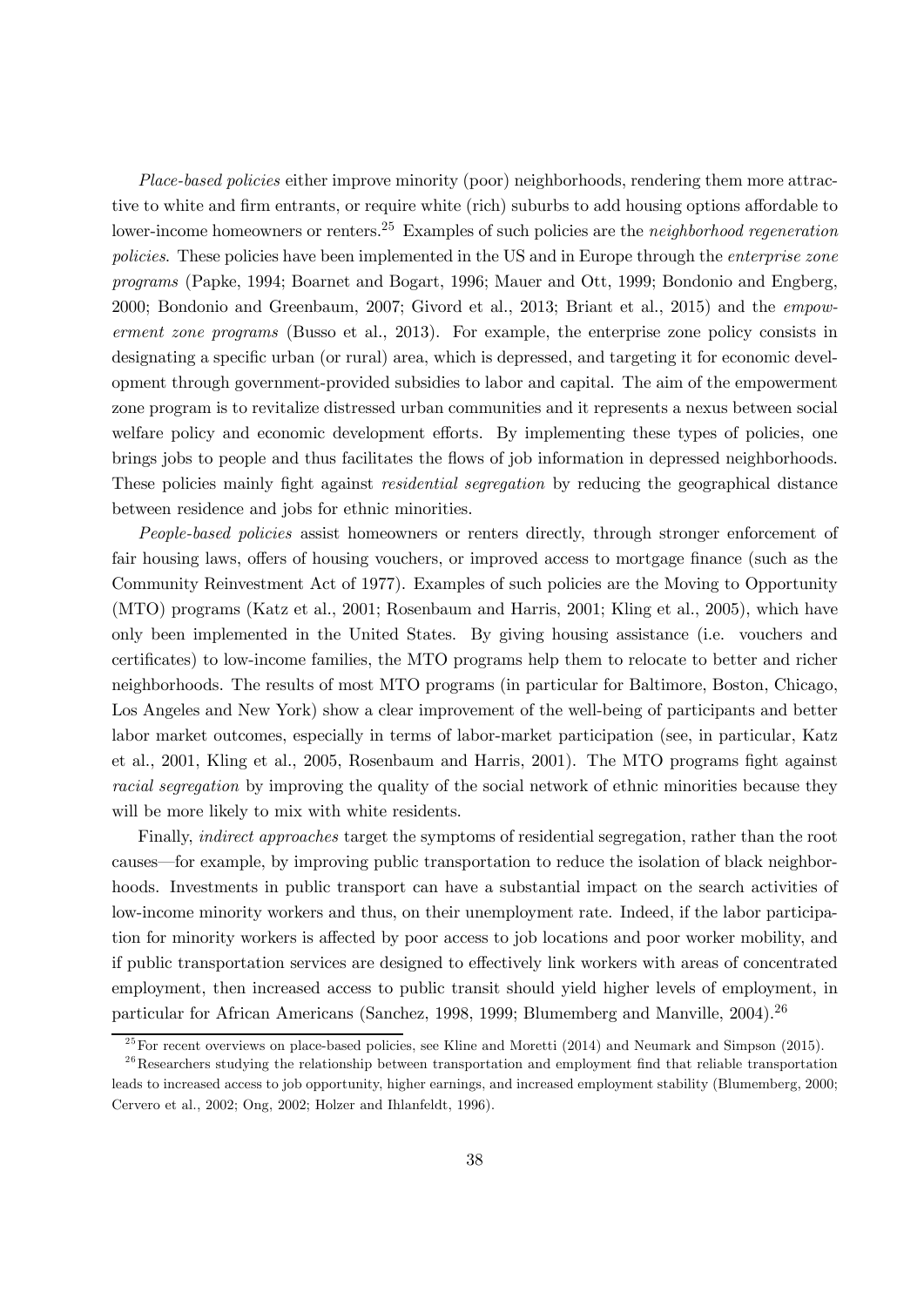Which policy is the most effective clearly depends on the sense of causality between (racial and residential) segregation and labor-market outcomes. If segregation is the outcome − not the cause − of adverse labor-market outcomes of ethnic minorities, then people-based policies should be implemented. If segregation is the cause, then policies should focus on workers' geographical location, as in the spatial mismatch literature, and place-based and transportation policies should be implemented. This is ultimately an empirical question of causality − whether people who experience high unemployment rate sort themselves to areas with bad access to jobs and poor social networks or people who are segregated spatially end up with high unemployment rates and a low access to social networks. In our model, labor-market outcomes, segregation and social interactions are determined simultaneously and we have highlighted the role of multiplier effects of both the social space and the geographical space on outcomes. In particular, we have seen that residence-based labor market networks can exacerbate the adverse effects of residential and racial segregation on labor-market outcomes for ethnic minorities. As a result, because of the social multipliers that network effects create, the effects of the above-mentioned policies can be amplified, more so in areas with low employment.

### References

- [1] Akerlof, G. (1997), "Social distance and social decisions," Econometrica 65, 1005-1027.
- [2] Argazi, M. and V. Henderson (2008), "Networking off Madison avenue," Review of Economic Studies 75, 1011-1038.
- [3] Åslund, O., Östh, J. and Y. Zenou (2010), "How crucial is distance to jobs for ethnic minorities? Old question — Improved answer," Journal of Economic Geography 10, 389-422.
- [4] Ballester, C., Calvó-Armengol, A. and Y. Zenou (2006), "Who's who in networks. Wanted: The key player," Econometrica 74, 1403-1417.
- [5] Barber, A.E., Wesson, M.J., Roberson, Q.M. and S.M. Taylor (1999), "A tale of two job markets: Organizational size and its effects on hiring practices and job search behavior," Personnel Psychology 52, 841-867.
- [6] Bartram, D., Lindley, P.A., Marshall, L. and J. Foster (1995), "The recruitment and selection of young-people by small businesses," Journal of Occupational Organizational Psychology 68, 339-358.
- [7] Battu, H., Seaman, P. and Y. Zenou (2011), "Job contact networks and the ethnic minorities," Labour Economics 18, 48-56.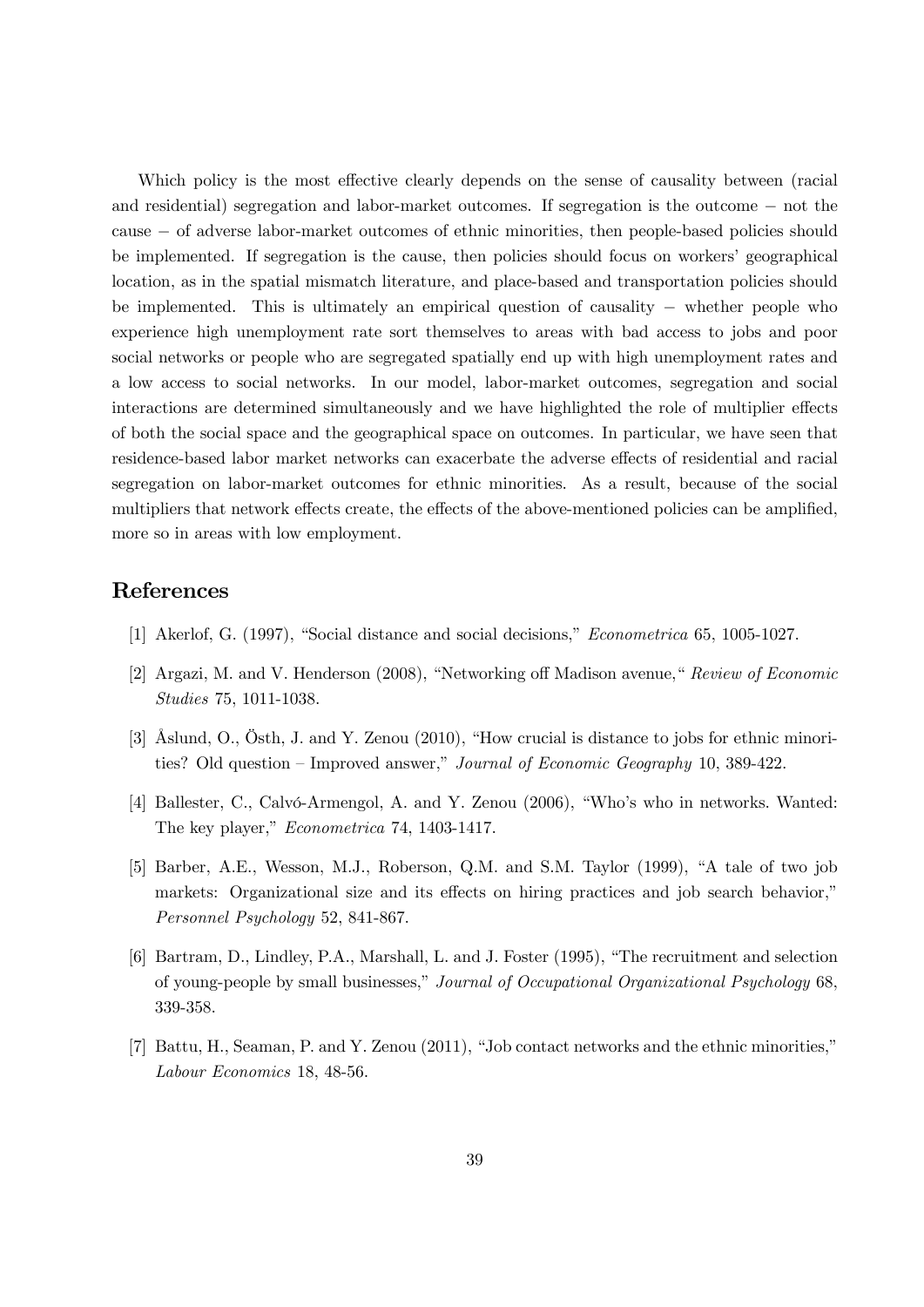- [8] Bayer, P., Ross, S.L. and G. Topa (2008), "Place of work and place of residence: Informal hiring networks and labor market outcomes," Journal of Political Economy 116, 1150-1196.
- [9] Beckmann, M.J. (1976), "Spatial equilibrium and the dispersed city," In: Y.Y. Papageorgiou (Ed.), Mathematical Land Use Theory, Lexington, MA: Lexington Books, pp. 117-125.
- [10] Behrens, K., Duranton, G. and F. Robert-Nicoud (2015), "Productive cities: Sorting, selection, and agglomeration," Journal of Political Economy, forthcoming.
- [11] Berliant, M., Peng, S.-K. and P. Wang (2002), "Production externalities and urban configuration," Journal of Economic Theory 104, 275—303.
- [12] Berliant, M. and P. Wang (2008), "Urban growth and subcenter formation: A trolley ride from the Staples Center to Disneyland and the Rose Bowl," Journal of Urban Economics 63, 679—693.
- [13] Berthiaume, J. and W. Parsons (2006), "Referral bonuses: A popular way to bring in new talent," Society for Human Resource Management, http://moss07.shrm.org/hrdisciplines/compensation/Articles/Pages/CMS\_016894.aspx.
- [14] Blumemberg, E. (2000), "On the way to work: Welfare recipients and barriers to employment," Economic Development Quarterly 16, 314-325.
- [15] Blumemberg, E. and M. Manville (2004), "Beyond the spatial mismatch hypothesis: Welfare recipients and transportation policy," Journal of Planning Literature 19, 182-205.
- [16] Boarnet, M.G. and W.T. Bogart (1996), "Enterprise zones and employment: Evidence from New Jersey," Journal of Urban Economics 40, 198-215.
- [17] Boeri, T., De Philippis, M., Patacchini, E. and M. Pellizzari (2015), "Immigration, housing discrimination and employment," *Economic Journal*, forthcoming.
- [18] Bondonio, D. and J. Engberg (2000), "Enterprise zones and local employment: Evidence from the states' program," Regional Science and Urban Economics 30, 519-549.
- [19] Bondonio, D. and R.T. Greenbaum (2007), "Do local tax incentives affect economic growth? What mean impact miss in the analysis of enterprise zone policies," Regional Science and Urban Economics 37, 121-136.
- [20] Borjas, G.J. (1998), "To ghetto or not to ghetto: Ethnicity and residential segregation," Journal of Urban Economics 44, 228-253.
- [21] Bound, J. and Holzer, H.J. (1993), "Industrial shifts, skill levels, and the labor market for white and black males," Review of Economics and Statistics 75, 387-395.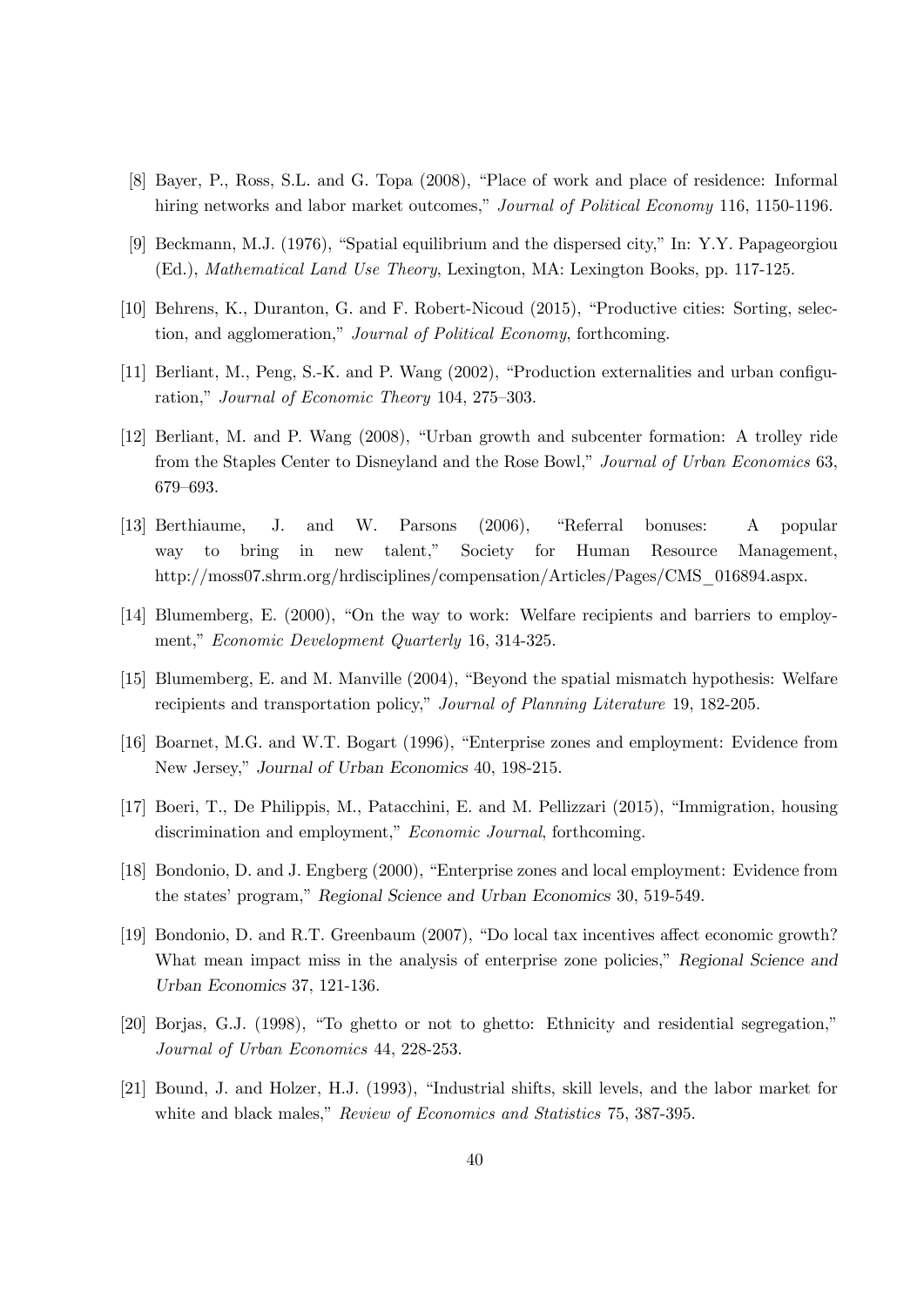- [22] Boustant, L.P. (2010), "Was postwar suburbanization white flight? Evidence from the black migration," Quarterly Journal of Economics 125, 417-443.
- [23] Boustant, L.P. (2012), "Racial residential segregation in American cities," In: N. Brooks, K. Donaghy and G.-J. Knaap (Eds.), The Oxford Handbook of Urban Economics and Planning, Oxford: Oxford University Press, pp. 318-339.
- [24] Briant, A., Lafourcade, M. and B. Schmutz (2015), "Can tax breaks beat geography? Lessons from the French EZ experience," American Economic Journal: Economic Policy 7, 88-124.
- [25] Brueckner, J.K. and A.G. Largey (2008), "Social interaction and urban sprawl," Journal of Urban Economics 64, 18-34.
- [26] Brueckner, J.K., Thisse, J-F. and Y. Zenou (2002), "Local labor markets, job matching and urban location," International Economic Review 43, 155-171.
- [27] Brueckner, J.K. and Y. Zenou (2003), "Space and unemployment: The labor-market effects of spatial mismatch," Journal of Labor Economics 21, 242-266.
- [28] Busso, M., Gregory, J. and P. Kline (2013), "Assessing the incidence and efficiency of a prominent place based policy," American Economic Review 103, 897-947.
- [29] Calvó-Armengol, A. and M. Jackson (2004), "The effects of social networks on employment and inequality," American Economic Review 94, 426-454.
- [30] Calvó-Armengol, A., Patacchini, E. and Y. Zenou (2009), "Peer effects and social networks in education," Review of Economic Studies 76, 1239-1267.
- [31] Card, D. and J. Rothstein (2007), "Racial segregation and the black-white test score gap," Journal of Public Economics 91, 2158-2184.
- [32] Cervero, R., Sandoval, O. and J. Landis (2002), "Transportation as a stimulus of welfareto-work. Private versus public mobility," Journal of Planning Education and Research 22, 50-63.
- [33] Coulson, E., Laing, D. and P. Wang (2001), "Spatial mismatch in search equilibrium," Journal of Labor Economics 19, 949-972.
- [34] Currarini, S., Jackson, M.O., and P. Pin (2009), "An economic model of friendship: Homophily, minorities, and segregation," Econometrica 77, 1003-1045.
- [35] Cutler, D.M. and E.L. Glaeser (1997), "Are ghettos good or bad?" Quarterly Journal of Economics 112, 827-872.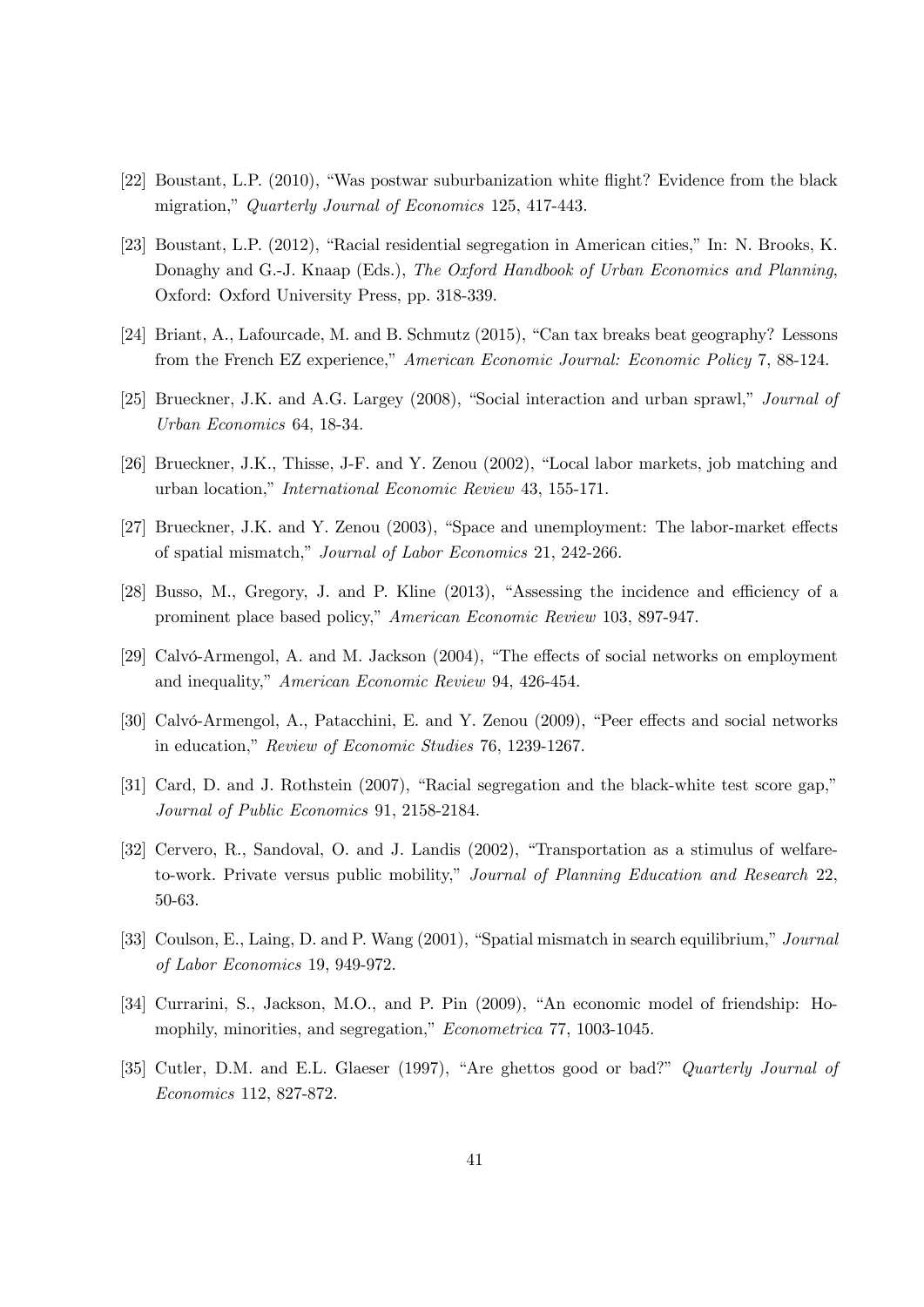- [36] Cutler, D.M., Glaeser, E.L. and J.L. Vigdor (1999), "The rise and decline of the American gheto," Journal of Political Economy 107, 455-506.
- [37] Del Bello, C.L., Patacchini, E. and Y. Zenou (2015), "Social and geographical distance in the analysis of peer effects," IZA Discussion Paper No. 8956.
- [38] Fieldhouse, E.A. (1999), "Ethnic minority unemployment and spatial mismatch: The case of London," Urban Studies 36, 1569-1596.
- [39] Fujita, M. and H. Ogawa (1980), "Equilibrium land use patterns in a nonmonocentric city," Journal of Regional Science 20, 455-475.
- [40] Fujita, M. and J.-F. Thisse (2013), Economics of Agglomeration. Cities, Industrial Location, and Regional Growth, 2nd Edition, Cambridge: Cambridge University Press.
- [41] Galenianos, M. (2014), "Hiring through referrals," Journal of Economic Theory 152, 304-323.
- [42] Givord, P., Rathelot, R. and P. Sillard (2013), "Place-based tax exemptions and displacement effects : An evaluation of the Zones Franches Urbaines program," Regional Science and Urban Economics 43, 151-163.
- [43] Glaeser, E.L. (1999), "Learning in cities," Journal of Urban Economics 46, 254-277.
- [44] Glaeser, E.L., Sacerdote, B. and J.A. Scheinkman (1996), "Crime and social interactions," Quarterly Journal of Economics 111, 508-548.
- [45] Glaeser, E.L., Kahn, M.E. and J. Rappaport (2008), "Why do the poor live in cities? The role of public transportation," Journal of Urban Economics 63, 1-24.
- [46] Gobillon, L., Selod, H. and Y. Zenou (2007), "The mechanisms of spatial mismatch," Urban Studies 44, 2401-2427.
- [47] Gobillon, L., Magnac, T. and H. Selod (2011), "Space and unemployment: the labor-market effects of spatial mismatch," Journal of Applied Econometrics 26, 1079-1112.
- [48] Granovetter, M.S. (1973), "The strength of weak ties," American Journal of Sociology 78, 1360-1380.
- [49] Grauwin, S., Goffette-Nagot, F. and P. Jensen (2012), "Dynamic models of residential segregation: An analytical solution," Journal of Public Economics 96, 124-141.
- [50] Hellerstein, J.K., Neumark, D. and M. McInerney (2008), "Spatial mismatch or racial mismatch?" Journal of Urban Economics 64, 464-479.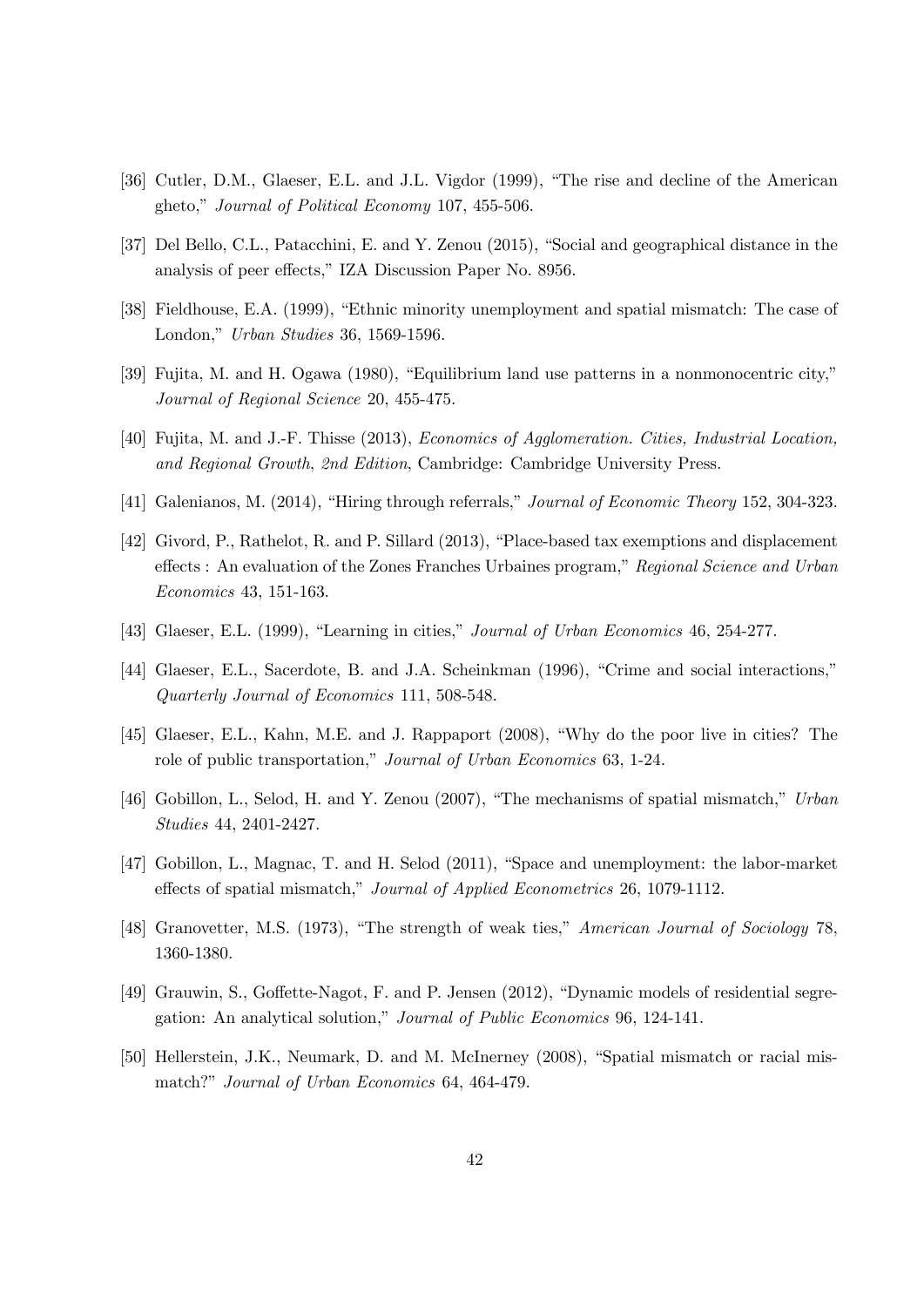- [51] Hellerstein, J.K., McInerney, M. and D. Neumark (2011), "Neighbors and coworkers: The importance of residential labor market networks," Journal of Labor Economics 29, 659-695.
- [52] Helsey, R.W. and W.C. Strange (2004), "Knowledge barter in cities," Journal of Urban Economics 56, 327-345.
- [53] Helsey, R.W. and W.C. Strange (2007), "Urban interactions and spatial structure," Journal of Economic Geography 7, 119-138.
- [54] Helsey, R.W. and W.C. Strange (2014), "Coagglomeration, clusters and the scale and composition of cities," Journal of Political Economy 122, 1064-1093.
- [55] Helsley, R.W. and Y. Zenou (2014), "Social networks and interactions in cities," Journal of Economic Theory 150, 426-466.
- [56] Holzer, H.J. (1987), "Informal job search and black youth unemployment," American Economic Review 77, 446-452.
- [57] Holzer, H.J. (1988), "Search method used by unemployed youth," Journal of Labor Economics 6, 1-20.
- [58] Holzer H. J. (1998), "Why do small establishments hire fewer blacks than larger ones?" Journal of Human Resources 33, 896-814.
- [59] Holzer, H.J. and K.R. Ihlanfeldt (1996), "Spatial factors and the employment of blacks at the firm level," New England Economic Review 65-86.
- [60] Holzer H.J. and Ihlanfeldt, K.R. (1998), "Customer discrimination and the employment outcomes of minority workers," Quarterly Journal of Economics 113, 835-867.
- [61] Holzer, H. and Reaser, J. (2000), "Black applicants, black employees, and urban labor market policy," Journal of Urban Economics 48, 365-387.
- [62] Ihlanfeldt, K.R. (2006), "A primer on spatial mismatch within urban labor markets," In: R. Arnott and D. McMillen (Eds.), A Companion to Urban Economics, Boston: Blackwell Publishing, pp. 404-417.
- [63] Ihlanfeldt, K. R. and D. Sjoquist (1998), "The spatial mismatch hypothesis: A review of recent studies and their implications for welfare reform," Housing Policy Debate 9, 849-892.
- [64] Ioannides, Y.M. (2012), From Neighborhoods to Nations: The Economics of Social Interactions, Princeton: Princeton University Press.
- [65] Ioannides, Y.M. and D.L. Loury (2004), "Job information networks, neighborhood effects, and inequality," Journal of Economic Literature 42, 1056-1093.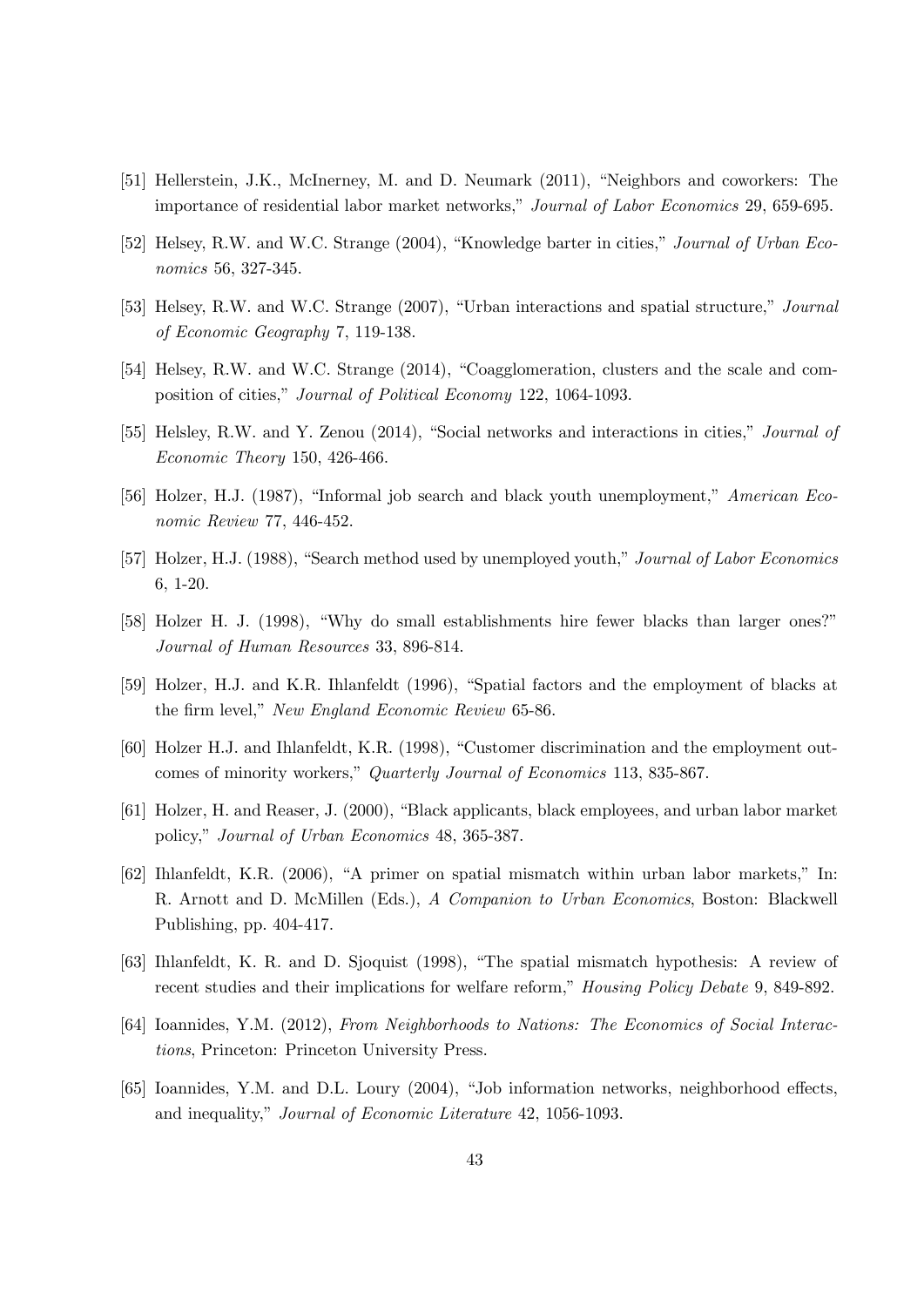- [66] Ioannides, Y.M. and G. Topa (2010), "Neighborhood effects: Accomplishments and looking beyond them," Journal of Regional Science 50, 343-362.
- [67] Jackson, M.O. (2008), Social and Economic Networks, Princeton: Princeton University Press.
- [68] Jackson, M.O. and Y. Zenou (2015), "Games on networks," In: P. Young and S. Zamir (Eds.), Handbook of Game Theory, Vol. 4, Amsterdam: Elsevier, pp. 91-157.
- [69] Kain, J. (1968), "Housing segregation, negro employment, and metropolitan decentralization," Quarterly Journal of Economics 82, 175-197.
- [70] Katz, L.F., Kling, J.R. and J.B. Liebman (2001), "Moving to opportunity in Boston: Early results of a randomized mobility experiment," Quarterly Journal of Economics 116, 607-654.
- [71] Kline, P. and E. Moretti (2014), "People, places, and public policy: Some simple welfare economics of local economic development programs," Annual Review of Economics 6, 629- 662.
- [72] Kling, J.R., Ludwig, J. and L.F. Katz (2005), "Neighborhood effects on crime for female and male youth: Evidence from a randomized housing voucher experiment," Quarterly Journal of Economics 120, 87-130.
- [73] Leonard, J. (1990), "The impact of Affirmative Action regulation and Equal Opportunity law on black employment," Journal of Economic Perspectives 4, 47-54.
- [74] Lucas, R.E. and E. Rossi-Hansberg (2002), "On the internal structure of cities," Econometrica 70, 1445-1476.
- [75] Marmaros, D. and B.I. Sacerdote (2006), "How do friendships form?" Quarterly Journal of Economics 121, 79-119.
- [76] Mauer, D.C. and S.H. Ott (1999), "On the optimal structure of government subsidies for entreprise zones and other locational development programs," Journal of Urban Economics 45, 421-450.
- [77] Mencken, F.C. and I. Winfield (1998), "In search of the "right stuff": The advantages and disadvantages of informal and formal recruiting practices in external labor markets," American Journal of Economics and Sociology 57, 135-153.
- [78] Mossay, P. and P.M. Picard (2011), "On spatial equilibria in a social interaction model," Journal of Economic Theory 146, 2455—2477.
- [79] Mossay, P. and P.M. Picard (2013), "Spatial segregation and urban structure," CREA Discussion Paper Series 13-03, Center for Research in Economic Analysis, University of Luxemburg.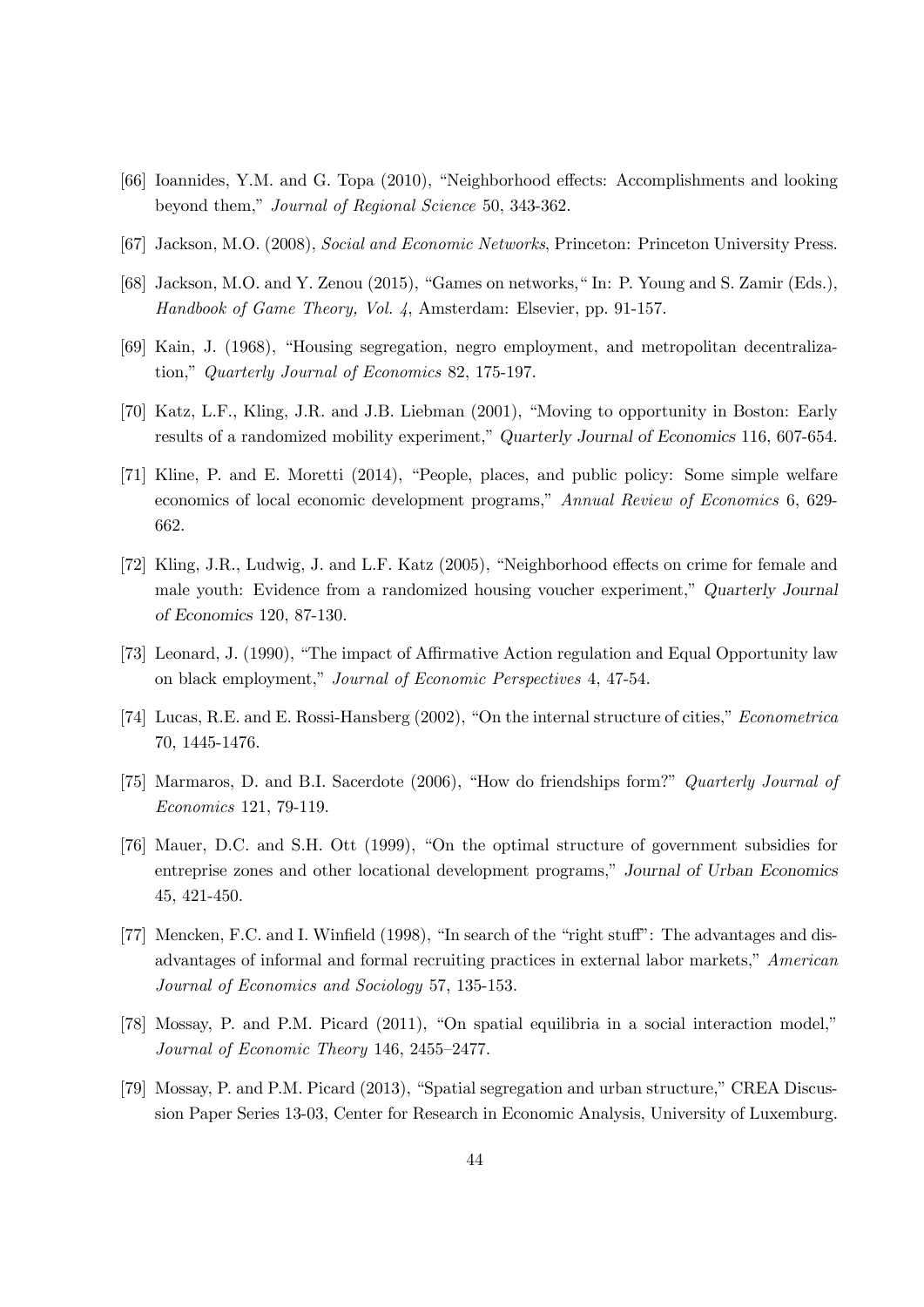- [80] Neumark, D. and H. Simpson (2015), "Place-based policies," In: G. Duranton, V. Henderson and W. Strange (Eds.), Handbook of Regional and Urban Economics, Vol. 5B, Amsterdam: Elsevier Publisher, pp. 1197-1288.
- [81] Ong, P. (2002), "Car ownership and welfare-to-work," Journal of Policy Analysis and Management 21, 239-252.
- [82] Papke, L. (1994), "Tax policy and urban development: evidence from the Indiana enterprise zone program," Journal of Public Economics 54, 37-49.
- [83] Patacchini, E. and Y. Zenou (2012), "Ethnic networks and employment outcomes," Regional Science and Urban Economics 42, 938-949.
- [84] Patacchini, E. and Y. Zenou (2015), "Racial identity and education in social networks," Social Networks, forthcoming.
- [85] Patacchini, E., Picard, P.M. and Y. Zenou (2015), "Urban social structure, social capital and spatial proximity", CEPR Discussion Paper No. 10501.
- [86] Pellizzari, M. (2010), "Do friends and relatives really help in getting a good job?" Industrial and Labor Relations Review 63, 494-510.
- [87] Quillian, L. and M.E. Campbell (2003), "Beyond black and white: The present and future of multiracial friendship segregation," American Sociology Review 68, 540-566.
- [88] Rosenbaum, E. and L.E. Harris (2001), "Residential mobility and opportunities: Early impacts of the Moving to Opportunity demonstration program in Chicago," Quarterly Journal of Economics 12, 321-346.
- [89] Rosenthal, S.S. and W.C. Strange (2003), "Geography, industrial organization, and agglomeration," Review of Economics and Statistics 85, 377-393.
- [90] Rosenthal, S.S. and W.C. Strange (2008), "The attenuation of human capital externalities," Journal of Urban Economics 64, 373-389.
- [91] Ross, S.L. (1998), "Racial differences in residential and job mobility: Evidence concerning the spatial mismatch hypothesis," Journal of Urban Economics 43, 112-135.
- [92] Ross, S.L. (2012), "Social interactions within cities: Neighborhood environments and peer relationships," In: N. Brooks, K. Donaghy and G.-J. Knapp (Eds.), The Oxford Handbook of Urban Economics and Planning, Oxford: Oxford University Press, pp. 203-229.
- [93] Sanchez, T.W. (1998), "Equity analysis of personal transportation system benefits," Journal of Urban Affairs 20, 69-86.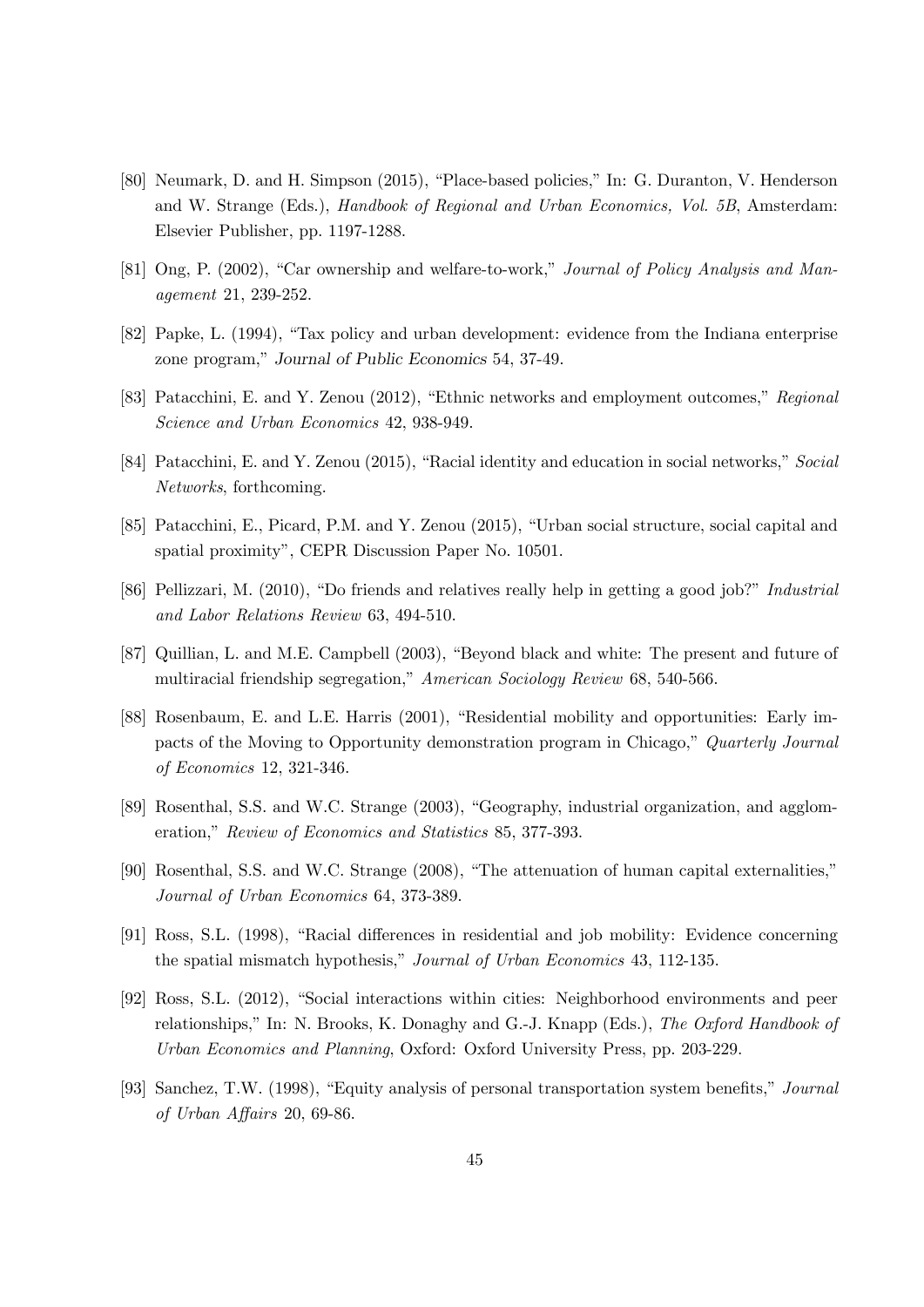- [94] Sanchez, T.W. (1999), "The connection between public transit and employment. The cases of Portland and Atlanta," Journal of the American Planning Association 65, 284-296.
- [95] Sato, Y. and Y. Zenou (2015), "How urbanization affect employment and social interactions," European Economic Review 75, 131-155.
- [96] Schelling, T.C. (1971), "Dynamic models of segregation," Journal of Mathematical Sociology 1, 143-186.
- [97] Sigelman, L., Bledsoe, T., Welch, S., and M.W. Combs (1996), "Making contact? Black-white social interaction in an urban setting," American Journal of Sociology 101, 1306-1332.
- [98] Topa, G. (2001), "Social interactions, local spillovers and unemployment," Review of Economic Studies 68, 261-295.1.
- [99] Topa, G. and Y. Zenou (2015), "Neighborhood versus network effects", In: G. Duranton, V. Henderson and W. Strange (Eds.), Handbook of Regional and Urban Economics, Vol. 5A, Amsterdam: Elsevier Publisher, pp. 561-624.
- [100] Tuch, S.A., Sigelman, L. and J.A. Macdonald (1999), "Trends: Race relations and America youth, 1976-1995," Public Opinion Quarterly 63, 109-148.
- [101] Verdier, T. and Y. Zenou (2004), "Racial beliefs, location and the causes of crime," International Economic Review 45, 731-760.
- [102] Wasmer, E. and Y. Zenou (2002), "Does city structure affect search and welfare?" Journal of Urban Economics 51, 515-541.
- [103] Wilson, W. (1996), When Work Disappears: The World of the New Urban Poor, New York: Alfred A. Knopf.
- [104] Zenou, Y. (2006), "Efficiency wages and unemployment in cities: The case of high relocation costs," Regional Science and Urban Economics 36, 49-71.
- [105] Zenou, Y. (2009), Urban Labor Economics, Cambridge: Cambridge University Press.
- [106] Zenou, Y. (2013), "Spatial versus social mismatch," Journal of Urban Economics 74, 113-132.
- [107] Zenou, Y. (2015), "A dynamic model of weak and strong ties in the labor market," Journal of Labor Economics, forthcoming.
- [108] Zhang, J. (2004), "Residential segregation in an all-integrationist world," Journal of Economic Behavior and Organization 54, 533-550.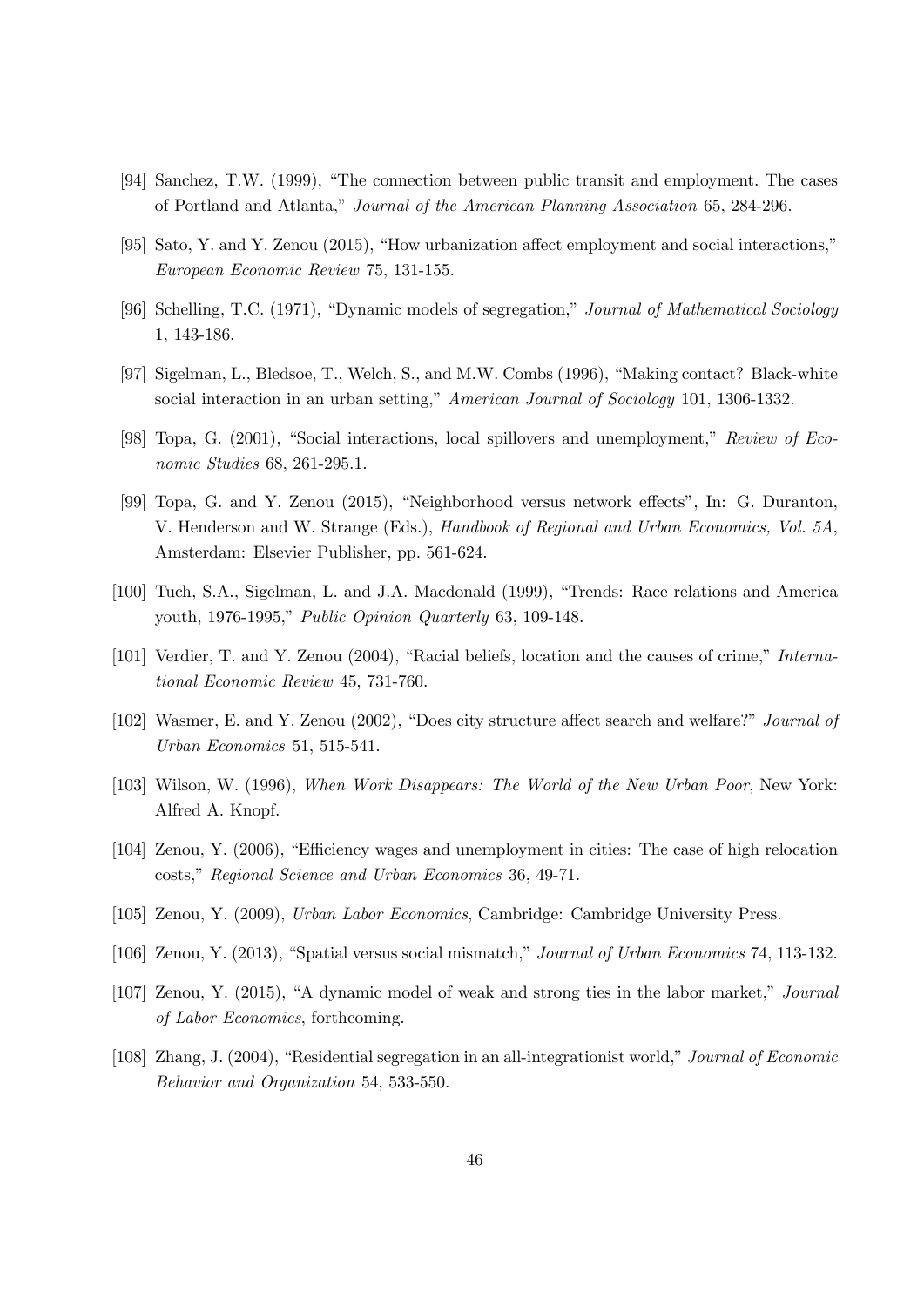#### Appendix: Proofs

Proof of Proposition 2: Existence and uniqueness: Denote

$$
\Phi(E) \equiv \left(1 - \frac{E}{P}\right) \sqrt{\frac{E}{P}}
$$
\n(54)

which is the left-hand side of (23). It is easily checked that  $\Phi(0) = \Phi(P) = 0$  and that, by solving  $\Phi'(E) = 0$ , we obtain:  $E = P/3$  with

$$
\Phi(P/3) = \frac{2}{3}\sqrt{\frac{1}{3}} = 0.384
$$

Since  $\Gamma(P)$  is constant and does not depend on E, then, as shown in Figure 1, there exists an equilibrium if only if  $\Gamma(P) < 0.384$ , which yields (25).

To ensure that all workers have positive employment probabilities, we must still check that the commuting and search costs of a worker at the city edge outweigh her probability of finding and taking a job. This is given by (13), which can now be written as:

$$
\frac{c(b)}{w - tb} < \frac{\alpha}{\beta} \frac{E}{P}
$$

Observe that, using (16), we have:  $c(b) = c(P/2) = \tau P/2$ . Thus, this inequality is equivalent to:

$$
\frac{\alpha}{\beta}\frac{E}{P}\left(w - tb\right) > \frac{\tau P}{2}
$$

Since  $E$  increases with  $w$ , this inequality is always true if  $w$  is large enough.

Finally, as shown in Figure 1, for a given P, equation (23) gives two solutions of  $E/P$  for which  $E/P > 0$ : one with a high employment rate,  $E^*/P > 1/3$ , and another with a low employment rate solution  $E^* / P < 1/3$ . Note that there is also a third equilibrium at  $E^* / P = 0$  where  $e_i^*(x) =$  $n_i^*(x) = 0$ , which is ruled out by condition (13). The high employment equilibrium would be the one chosen by workers if they can coordinate on the equilibrium.<sup>27</sup> Because in most modern economies, the employment rate is above 33.33 percent, we focus on the equilibrium for which  $1/3 < E^* / P < 1$ .

Comparative statics: Observe that the left-hand side of (23), i.e.  $\Phi(E)$ , is not affected by t,  $\tau$ , and w. Using (16) in (24), one can write  $\Gamma(P)$  as:

$$
\Gamma(P) = \sqrt{\frac{\beta}{\alpha(P)}} \frac{1}{P} \int_{-P/2}^{P/2} \sqrt{\frac{\frac{\tau}{P} \left(\frac{P^2}{4} + x^2\right)}{w - t |x|}} dx
$$

It can be seen that  $\Gamma(P)$  increases with  $\tau$  and  $t$  but decreases with w. As a result, when  $t$ ,  $\tau$ increases,  $\Gamma(P)$  increases and the line of  $\Gamma(P)$  is shifted upward in Figure 1 and thus employment  $E^*$  decreases. Similarly,  $E^*$  increases with  $\alpha/\beta$ .

 $27$ Note that the low employment equilibrium can also be shown to be unstable in the context of migration (open city) and asymptotic stability (close city).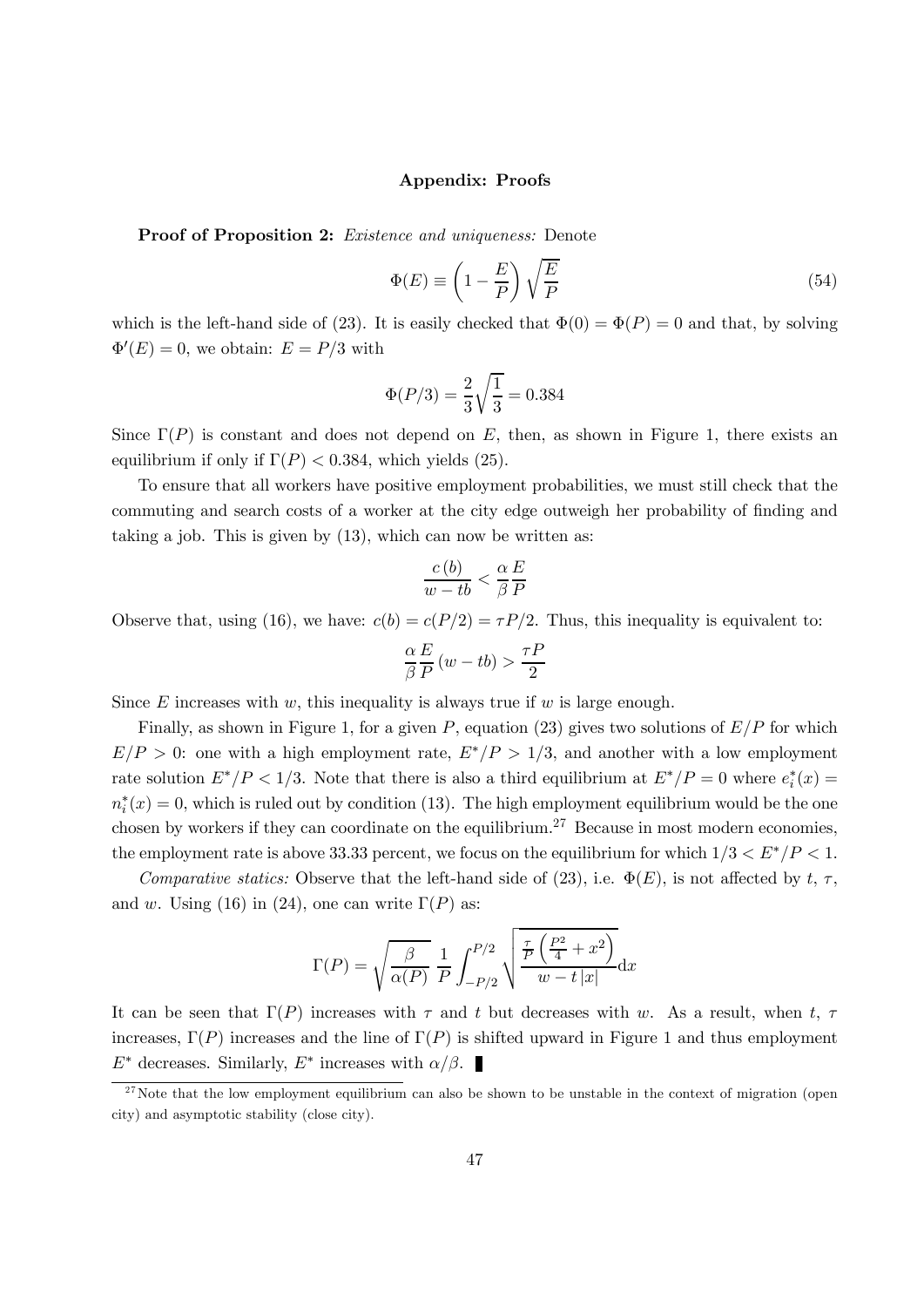**Proof of Proposition 5:** We can proceed as in the proof of Proposition 2. Since  $\Phi(E_i)$  is still defined by  $(54)$ , with subscript *i* on the Es and the Ps, then there is a unique equilibrium for which  $1/3 < E_1^*/P_1 < 1$  and  $1/3 < E_2^*/P_2 < 1$  if

$$
\max\{\Gamma_1(P_1), \Gamma_2(P_1, P_2)\} < 0.384
$$

holds, which is (39). The first constraint,  $\Gamma_1(P_1)$  < 0.384, puts the same bound as for the homogenous-population case. If network effects are not too important,  $\Gamma_1(P_1)$  is an increasing function and the above condition sets a upper bound on population 1,  $\overline{P}_1 \equiv \Gamma_1^{-1}(0.384)$  where  $\Gamma_1^{-1}$ is the inverse of the function  $\Gamma_1(P_1)$ . Otherwise, it defines an interval, of the form  $[\overline{P}_a, \overline{P}_b]$  with  $\overline{P}_a < \overline{P}_b \leq w/t.$ 

The second constraint,  $\Gamma_2(P_1, P_2)$  < 0.384, puts another bound for population 2. If network effects are not too important,  $\Gamma_2(P_1, P_2)$  is an increasing function of  $P_2$  so that the above condition sets an upperbound  $\overline{P}_2(P_1) \equiv \Gamma_2^{-1}(P_1, 0.384)$  where  $\Gamma_2^{-1}$  is the inverse of the function  $\Gamma_2(P_1, P_2)$ w.r.t the second argument. The upper bound  $\overline{P}_2(P_1)$  falls with  $P_1$ , from  $\overline{P}_1$  at  $P_1 = 0$  to zero at some threshold population  $\underline{P}_1$ . One can check that  $\overline{P}_2(0) = \overline{P}_1$  where  $\underline{P}_1$  is such that  $\Gamma_2(\underline{P}_1, 0) = 0.384$ . It can be checked that  $\underline{P}_1 < \overline{P}_1$ . Therefore, condition (39) holds if  $P_1 < \overline{P}_1$  and  $P_2 < \overline{P}_2(P_1)$ . Otherwise, if  $\Gamma_2(P_1, P_2)$  is a decreasing function of  $P_2$ , the condition sets lower bound.

We also need to check that there are no corner solutions. The conditions are given by  $(35)$ , which are:

$$
\frac{c_1 (P_1/2)}{w - t P_1/2} < \frac{\alpha_1}{\beta} \frac{E_1}{P_1}
$$

and

$$
\frac{c_2((P_1 + P_2)/2)}{w - t(P_1 + P_2)/2} < \frac{\alpha_2}{\beta} \frac{E_2}{P_2}
$$

Since the equilibrium employment level rises with higher wage  $w$ , the RHS of each condition rises with  $w$  while the LHS falls with it. The conditions are then satisfied for sufficiently high  $w$ .

**Proof of Proposition 6:** We need to check when this urban structure is a spatial equilibrium in the city with populations  $P_1$  and  $P_2$ . As shown in Figure 2 and by condition (30), in equilibrium, the individuals from population 1 must bid for the highest land prices around the city center (for  $x$ such that  $-b_1 \leq x \leq b_1$ ) and population 2 must offer the highest land prices at the periphery (for x such that  $-b_2 \le x \le -b_1$  and  $b_1 \le x \le b_2$ ). Since the city is symmetric, we only need to check the following land market conditions:

$$
\Psi_1(x, u_1) \ge \Psi_2(x, u_2)
$$
 for  $x \in [0, b_1]$ 

and

$$
\Psi_1(x, u_1) \le \Psi_2(x, u_2) \quad \text{for } x \in [b_1, b_2]
$$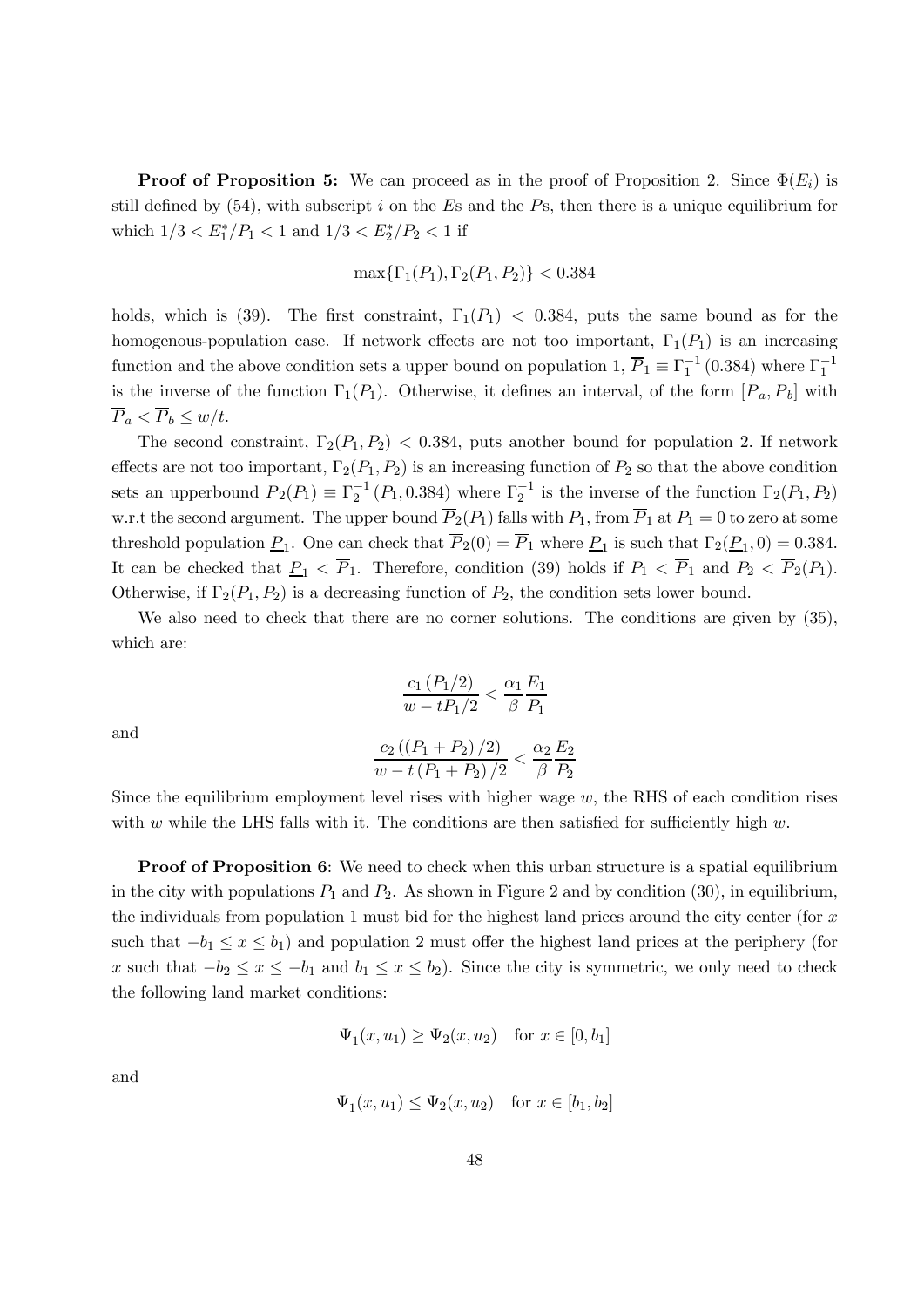The land market imposes the continuity of bid rents (see (30)) so that  $\Psi_1(b_1, u_1) = \Psi_2(b_1, u_2)$  and  $\Psi_2(b_2, u_2) = 0$ . These two conditions yield the equilibrium utility levels  $u_1^*$  and  $u_2^*$ . From (15) we know that the land gradient is given by

$$
\Psi'_{i}(x, u_{i}) = -e_{i}^{*}(x)t - n_{i}^{*}(x) c'_{i}(x)
$$

which is negative for any  $x \geq 0$ ,  $i = 1, 2$  because  $c_i'(x) > 0$ .

First, let us check that, on the interval  $[0, b_1]$ ,  $\Psi_1(x, u_1) \geq \Psi_2(x, u_2)$ . On the interval  $[0, b_1]$ , we can use the condition  $\Psi_1(b_1, u_1) = \Psi_2(b_1, u_2)$  to write the difference in bid rents as

$$
\Psi_1(x, u_1) - \Psi_2(x, u_2) = -\int_x^{b_1} \left[ \Psi'_1(x, u_1) - \Psi'_2(x, u_2) \right] dx
$$

which is positive because the integrand

$$
\Psi_1'(x) - \Psi_2'(x) = -\left[e_1^*(x) - e_2^*(x)\right]t - n_1^*(x) c_1'(x)
$$

is negative since  $c'_2(x) = 0$  while  $c'_1(x) > 0$  and  $e_1^*(x) > e_2^*(x)$  in the absence of network size effects. As a result,  $\Psi_1(x, u_1) \ge \Psi_2(x, u_2)$  on this interval. Population 2 is never able to bid away population 1 in the vicinity of the city center. This is because they lose access to their own members and therefore have higher interaction costs than population 1.

Second, let us check that, on the interval  $(b_1, b_2], \Psi_1(x, u_1) \leq \Psi_2(x, u_2)$ . This is equivalent to

$$
\Psi_1(x, u_1) - \Psi_2(x, u_2) = \int_{b_1}^x \left[ \Psi'_1(x, u_1) - \Psi'_2(x, u_2) \right] dx \le 0
$$

where

$$
\Psi_1'(x, u_1) - \Psi_2'(x, u_2) = -\left[e_1^*(x) - e_2^*(x)\right]t - n_1^*(x)\tau + n_2^*(x)\,c_2'(x)
$$

which is equivalent to

$$
\Psi_1'(x, u_1) - \Psi_2'(x, u_2) = -\left[e_1^*(x) - e_2^*(x)\right]t - n_1^*(x)\tau + n_2^*(x)\tau\left(\frac{x - b_1}{b_2 - b_1}\right) \tag{55}
$$

Since  $e_1^*(x) > e_2^*(x)$  in the absence of network size effects, this expression is negative at  $x = b_1$ and, by continuity, it is also negative for slightly larger  $x$ . For this reason, the individuals from population 2 residing close to  $x = b_1$  will have no incentives to outbid population 1. This will occurs if  $b_2$  is close to  $b_1$ , that is if the size of population 2,  $P_2$ , is small enough. Therefore, there exists a threshold  $\widehat{P}_2(P_1) > 0$  so that the land market conditions are satisfied if  $P_2 < \widehat{P}_2(P_1)$ . In general, we must write condition (55) for the closed city urban equilibrium under segregation to exist.

**Proof of Proposition 7:** Suppose the existence of network size effects:  $\alpha_i = \alpha(P_i)$  with  $\alpha'(P_i) > 0$ . We prove that there exists a population size  $P_1$  such that  $E_1/P_1 > E_2/P_2$  under the conditions that  $\alpha(0) = 0$  and  $P\alpha'(0)/\alpha(P) < 0.2177$ .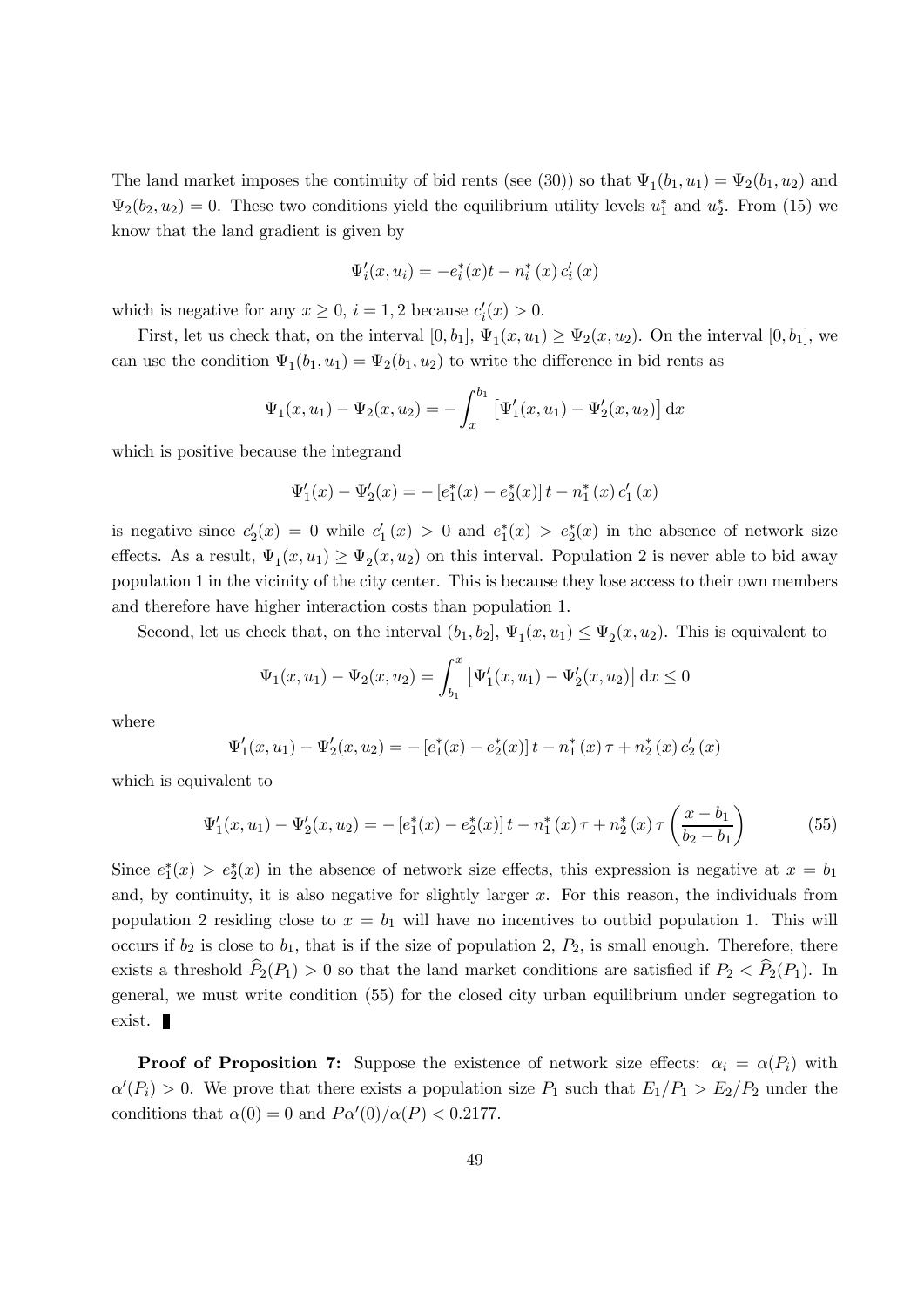We first characterize the RHS of (40). Let us first define the function

$$
\Phi(a,b) = \int_0^1 \sqrt{\frac{1+az^2}{1-bz}} dz
$$

This integral has no explicit expression. It can nevertheless numerically be shown for all arguments that  $\Phi(a, b) > 0$  while  $\Phi(a, b)$  is concave increasing in a and convex increasing in b. Also, we have  $\Phi(0,0) = 1, \Phi(0,1) = 2, \Phi(1,1) = 2.459$  and  $\Phi(1,0) = 1.14779$ , while  $\Phi(a,0) > 1$ .

Lemma 1 We have:

$$
\frac{1}{P_1} \int_0^{P_1/2} \sqrt{\frac{c_1(x)}{w - t |x|}} dx = \sqrt{\frac{\tau P_1}{16w}} \Phi\left(1, \frac{t P_1}{2w}\right)
$$

and

$$
\frac{1}{P_2} \int_{P_1/2}^{(P_1+P_2)/2} \sqrt{\frac{c_2(x)}{w-t|x|}} dx = \frac{1}{2} \sqrt{\frac{\tau(2P_1+P_2)}{4(w-tP_1/2)}} \Phi\left(\frac{P_2}{2P_1+P_2}, \frac{tP_2}{2w-tP_1}\right)
$$

Proof: We compute

$$
\frac{1}{P_1} \int_0^{P_1/2} \sqrt{\frac{c_1(x)}{w-t|x|}} dx = \frac{1}{2b_1} \sqrt{\frac{\tau}{2b_1}} \int_0^{b_1} \sqrt{\frac{b_1^2 + x^2}{w - tx}} dx
$$

$$
= \sqrt{\frac{\tau b_1}{8w}} \int_0^1 \sqrt{\frac{1+z^2}{1-\frac{tb_1}{w}z}} dz
$$

$$
= \sqrt{\frac{\tau b_1}{8w}} \Phi\left(1, \frac{tb_1}{w}\right)
$$

$$
= \sqrt{\frac{\tau P_1}{16w}} \Phi\left(1, \frac{tP_1}{2w}\right)
$$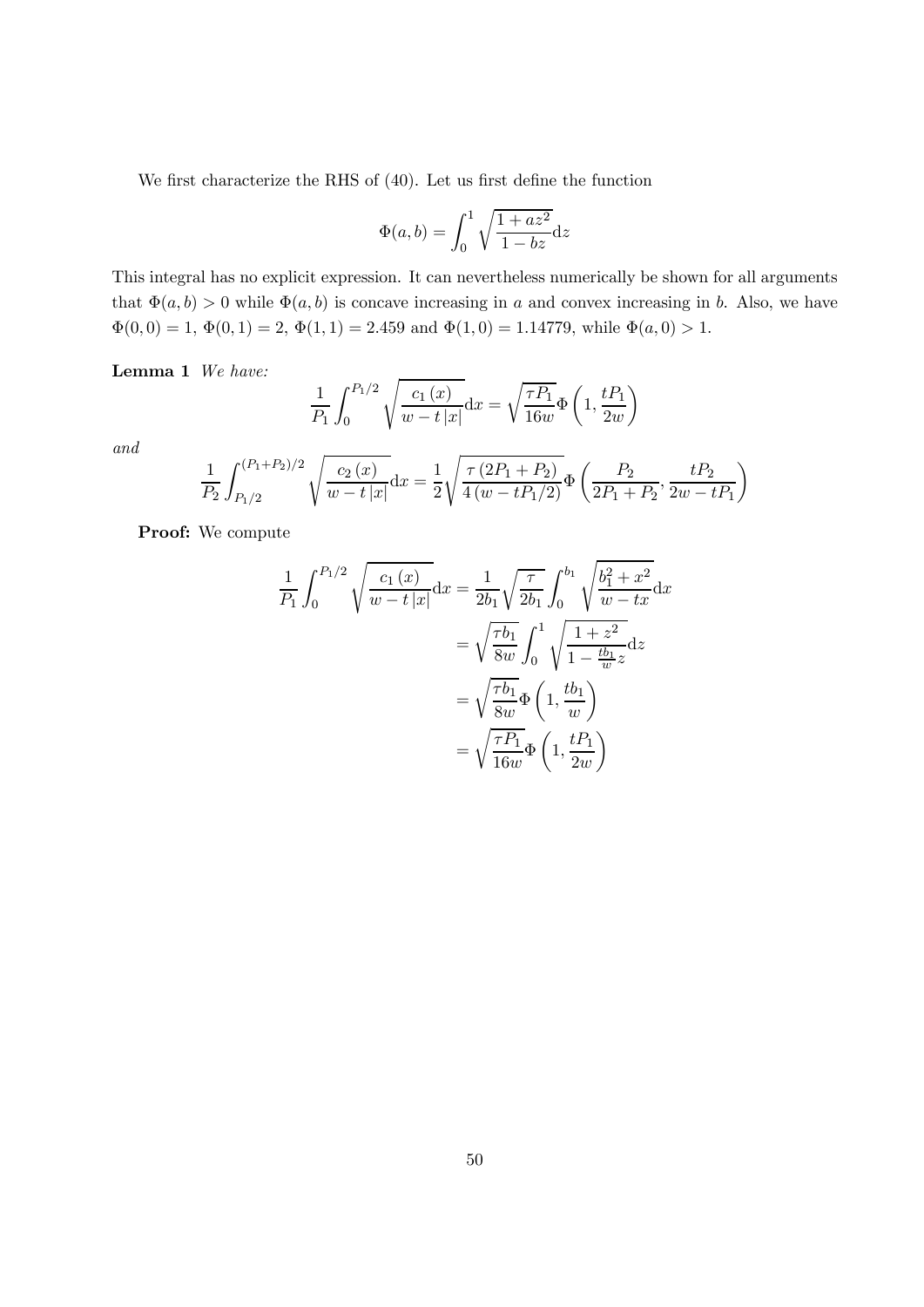and

$$
\frac{1}{P_2} \int_{P_1/2}^{(P_1+P_2)/2} \sqrt{\frac{c_2(x)}{w-t|x|}} dx = \frac{1}{P_2} \sqrt{\frac{\tau}{2(b_2-b_1)}} \int_{b_1}^{b_2} \sqrt{\frac{(b_2^2-2b_1x+x^2)}{w-tx}} dx
$$
\n
$$
= \frac{1}{P_2} \sqrt{\frac{\tau}{2(b_2-b_1)}} \int_0^{b_2-b_1} \sqrt{\frac{(b_2^2-2b_1(z+b_1)+(z+b_1)^2)}{w-t(z+b_1)}} dx
$$
\n
$$
= \frac{1}{P_2} \sqrt{\frac{\tau}{2}} (b_2-b_1) \int_0^1 \sqrt{\frac{b_2^2-2b_1((b_2-b_1)y+b_1)+((b_2-b_1)y+b_1)^2}{w-t((b_2-b_1)y+b_1)}} dx
$$
\n
$$
= \frac{1}{P_2} \sqrt{\frac{\tau}{2}} (b_2-b_1) \int_0^1 \sqrt{\frac{(b_1+b_2+y^2(b_2-b_1))}{w-t(b_1-t(b_2-b_1))}} dy
$$
\n
$$
= \frac{1}{P_2} \sqrt{\frac{\tau(b_1+b_2)}{2(w-tb_1)}} (b_2-b_1) \int_0^1 \sqrt{\frac{1+\frac{b_2-b_1}{b_1+b_2}}{1-t\frac{b_2-b_1}{w-tb_1}} dz}
$$
\n
$$
= \frac{1}{P_2} \sqrt{\frac{\tau(b_1+b_2)}{2(w-tb_1)}} (b_2-b_1) \Phi \left(\frac{b_2-b_1}{b_1+b_2}, \frac{b_2-b_1}{w-tb_1}\right)
$$
\n
$$
= \frac{1}{2} \sqrt{\frac{\tau(2P_1+P_2)}{4(w-tP_1/2)}} \Phi \left(\frac{P_2}{2P_1+P_2}, \frac{tP_2}{2w-tP_1}\right)
$$

This proves the results.

With this lemma, we can write the RHS of (40) as

$$
G(P_1, P_2) = \frac{\frac{1}{P_1} \int_0^{P_1/2} \sqrt{\frac{c_1(x)}{w-t|x|}} dx}{\frac{1}{P_2} \int_{P_1/2}^{(P_1+P_2)/2} \sqrt{\frac{c_2(x)}{w-t|x|}} dx} = \sqrt{\frac{(2w - tP_1) P_1}{32w (2P_1 + P_2)}} \frac{\Phi\left(1, \frac{tP_1}{2w}\right)}{\Phi\left(\frac{P_2}{2P_1 + P_2}, \frac{tP_2}{2w - tP_1}\right)}
$$

Denoting  $P = P_1 + P_1$ , we readily get

$$
G(P,0) = 0
$$
  

$$
G(P,0) = \frac{1}{4} \sqrt{\frac{w - tP/2}{2w}} \frac{\Phi(1, \frac{tP}{2w})}{\Phi(0,0)} \in (0, 0.4331)
$$

The graph of  $G(P, 0)$  lies in the interval  $(0, 0.4331)$  because  $\Phi(0, 0) = 1$ ,  $\Phi(1, 1) = 2.459$ ,  $tP/2 < w$ and  $\Phi(a, b)$  is an increasing function of b. So,  $G(P, 0)$  is bounded by 0.4331. Also, denoting  $P_1 = \lambda P$ and  $P_2 = (1 - \lambda) P$ , we write

$$
G(\lambda P, (1 - \lambda) P) = \sqrt{\lambda} \sqrt{\frac{(2w - t\lambda P)}{32w(\lambda + 1)}} \frac{\Phi(1, \lambda \frac{tP}{2w})}{\Phi(\frac{1 - \lambda}{\lambda + 1}, \frac{(1 - \lambda)tP}{2w - \lambda tP})}
$$

For small enough  $\lambda$ , this function tends to

$$
G(\lambda P, (1 - \lambda) P) \simeq \sqrt{\lambda} A \left(\frac{tP}{2w}\right)
$$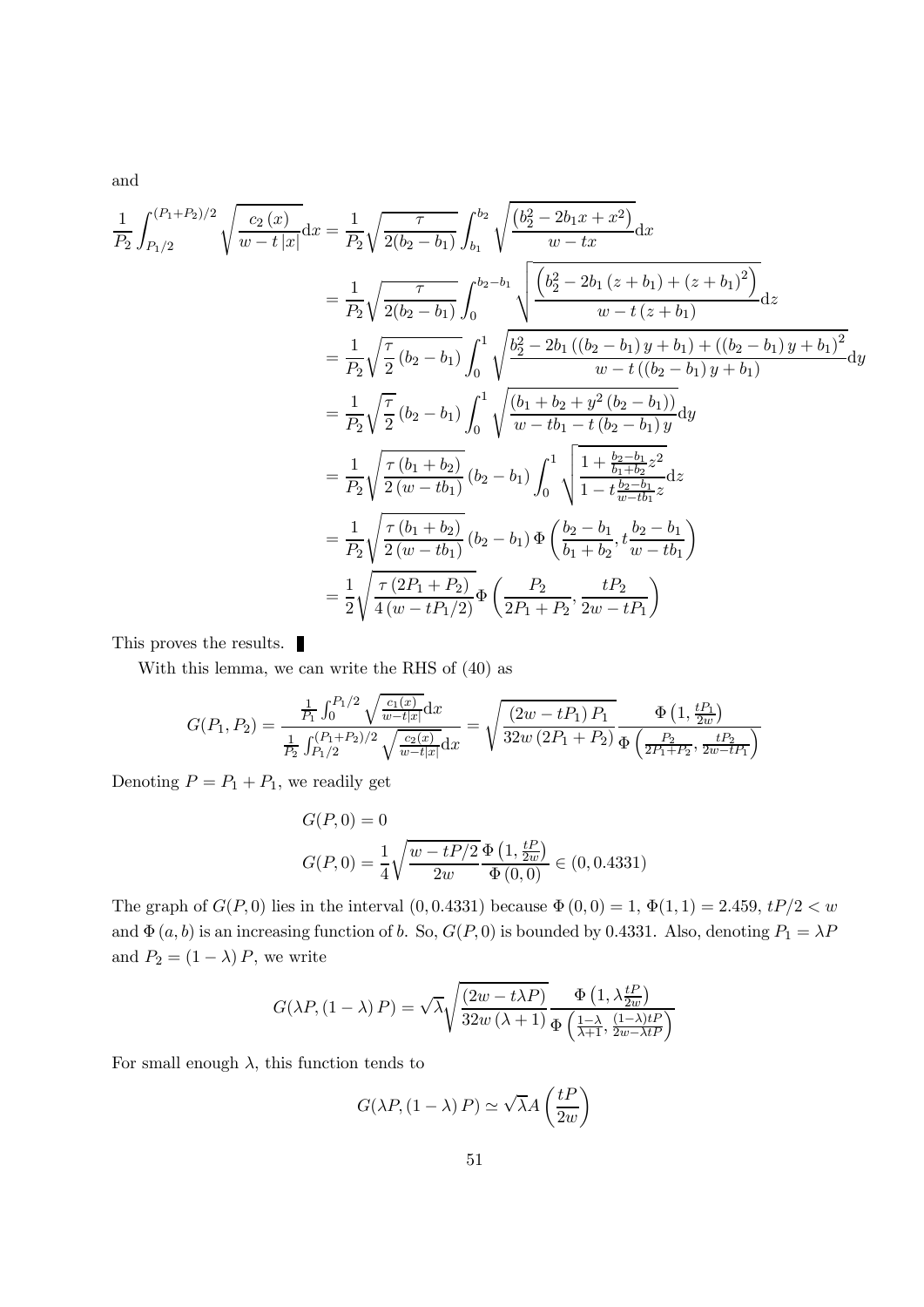where

$$
A(b) \equiv \sqrt{\frac{1}{32} \frac{\Phi(1,0)}{\Phi(1,\frac{tP}{2w})}}
$$

is a decreasing concave function of  $b$  taking values in the interval  $(0.4666, 1)$ .

We then characterize the LHS of (40). Let us set

$$
H(\lambda) = \sqrt{\frac{\alpha(P_1)}{\alpha(P_2)}} = \sqrt{\frac{\alpha(\lambda P)}{\alpha((1 - \lambda) P)}}
$$

and let assume that  $\alpha(0) = 0$ . So,  $H(0) = 0$  and  $H(1) = +\infty$ .

Finally, the population  $P_1 = \lambda P$  has higher aggregate employment if and only if

$$
H(\lambda) \le G(\lambda P, (1 - \lambda) P)
$$

Observe that  $H(0) = G(0, P)$  and  $H(1) > G(P, 0)$ . So, a sufficient condition for this inequality to hold is that, for sufficiently small  $\lambda$ ,

$$
\frac{\alpha(\lambda P)}{\alpha((1-\lambda)P)} < \lambda \left( A \left( \frac{tP}{2w} \right) \right)^2 \tag{56}
$$

which holds if

$$
\frac{d}{d\lambda} \left( \frac{\alpha(\lambda P)}{\alpha((1-\lambda) P)} \right) < \left( A \left( \frac{tP}{2w} \right) \right)^2
$$

Applied at  $\lambda = 0$ , this yields

$$
\frac{P\alpha'(0)}{\alpha(P)} < \left(A\left(\frac{tP}{2w}\right)\right)^2
$$

Since  $A\left(\frac{tP}{2w}\right) > 0.4666$ , a sufficient condition is that

$$
\frac{P\alpha'(0)}{\alpha(P)} < 0.2177\tag{57}
$$

**Example:** Suppose assume  $\alpha(P) = \alpha_0 P^{\theta}$  so that  $\alpha'(P) = \alpha_0 \theta P^{\theta-1}$ . Then condition (57) is true for all  $\theta > 1$ . If  $\theta \le 1$ , we can use condition (56) so that

$$
\frac{\lambda^{\theta - 1}}{(1 - \lambda)^{\theta}} < \left( A \left( \frac{t}{2w} \right) \right)^2 \tag{58}
$$

However, this is never satisfied for  $A\left(\frac{tP}{2w}\right) \in [0.4666, 1]$ . The following table gives the minimal and maximal ranges for which the central population has a larger aggregate employment rate for various network effect parameters  $\theta$ . In this table, the range is the open intervals  $(0, \lambda) = (0, P_1/P)$  where  $\lambda$  solves the binding condition (58) evaluated at  $A\left(\frac{tP}{2w}\right) = 0.4666$  and  $A\left(\frac{tP}{2w}\right) = 1$ .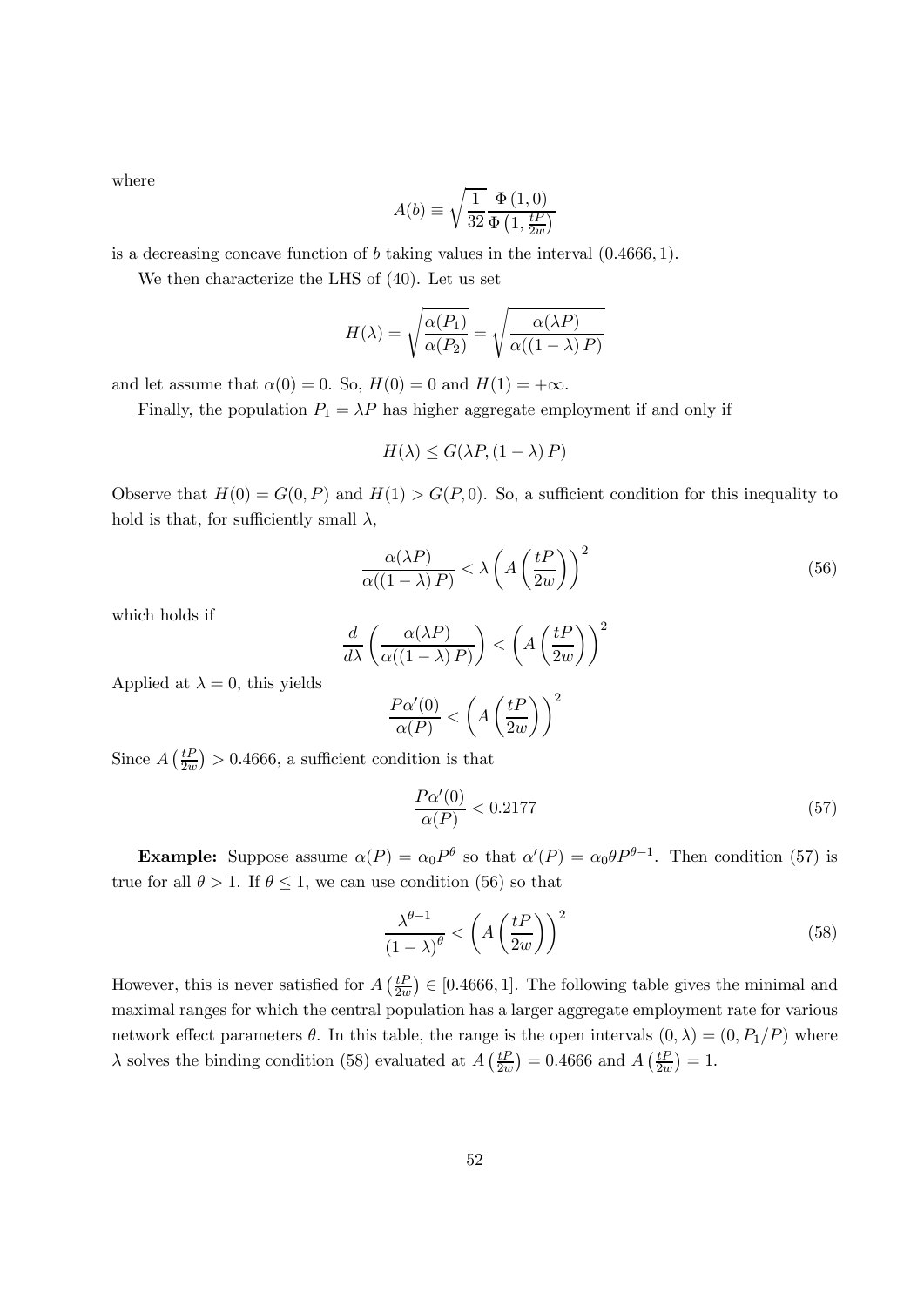| H              | $(0, \min P_1/P)$ | $(0, \max P_1/P)$ |
|----------------|-------------------|-------------------|
| $\mathbf{1}$ . | (0.00, 0.00)      | (0.00, 0.00)      |
| 1.4            | (0.00, 0.10)      | (0.00, 0.29)      |
| 1.8            | (0.00, 0.22)      | (0.00, 0.36)      |
| 2.2            | (0.00, 0.29)      | (0.00, 0.40)      |
| 2.6            | (0.00, 0.33)      | (0.00, 0.42)      |
| 3.             | (0.00, 0.35)      | (0.00, 0.43)      |
|                |                   |                   |
| Y              | (0.00, 0.50)      | (0.00, 0.50)      |

Table A1: Minimal and maximal ranges for which the central population has larger aggregate employment rate. Network size effect:  $\alpha(P) = \alpha_0 P^{\theta}$ .

#### Proof of Proposition 8

 $(i)$  The *integrated city* equilibrium exists only for population with symmetric sizes. In that case, the social-interaction costs are the same for the two populations so that  $c_i(x) = c_j(x) = c(x)$ . As seen in Section 5.1, the aggregate employments are such that  $\alpha_i E_i/P_i = \alpha_j E_j/P_j$ . As a result, the condition  $c_i(x) / (\alpha_i E_i/P_i) < c_j(x) / (\gamma \alpha_i E_j/P_j)$  is equivalent to  $\gamma < 1$ , which is true by assumption. The optimal choice is not to interact with each other so that  $n_{ij}^*(x) = 0$ .

 $(ii)$  Consider now the *segregated city* equilibrium where population 1 resides in the centered interval  $[-b_1, b_1]$  and population 2 in the periphery intervals  $[-b_2, -b_1] \cup (b_1, b_2]$  as defined in Definition 2. Let us show under which condition the two populations do not interact with each other.

Because of the symmetry, we can restrict our attention to  $x > 0$ . Population 1 does not interact with population 2 if

$$
\frac{c_1(x)}{\alpha_1 E_1/P_1} < \frac{c_2(x)}{\gamma \alpha_2 E_2/P_2} \Leftrightarrow \frac{c_2(x)}{c_1(x)} > \frac{\gamma \alpha_2 E_2/P_2}{\alpha_1 E_1/P_1}, \, \forall x \in [0, b_1]
$$

Population 2 does not interact with population 1 if

$$
\frac{c_2(x)}{\alpha_2 E_2/P_2} < \frac{c_1(x)}{\gamma \alpha_1 E_1/P_1} \Leftrightarrow \frac{c_2(x)}{c_1(x)} < \frac{\alpha_2 E_2/P_2}{\gamma \alpha_1 E_1/P_1}, \forall x \in (b_1, b_2]
$$

Those conditions imply

$$
\min_{x \in [0,b_1]} \frac{c_2(x)}{c_1(x)} > \frac{\gamma \alpha_2 E_2/P_2}{\alpha_1 E_1/P_1} \quad \text{and} \quad \max_{x \in (b_1,b_2]} \frac{c_2(x)}{c_1(x)} < \frac{\alpha_2 E_2/P_2}{\gamma \alpha_1 E_1/P_1}
$$

Given that  $c_2(x)/c_1(x)$  is monotonically decreasing in x, for all  $x > 0$ , we compute

$$
\min_{x \in [0,b_1]} \frac{c_2(x)}{c_1(x)} = \max_{x \in (b_1,b_2]} \frac{c_2(x)}{c_1(x)} = \frac{c_2(b_1)}{c_1(b_1)} = \frac{2P_1 + P_2}{2P_1}
$$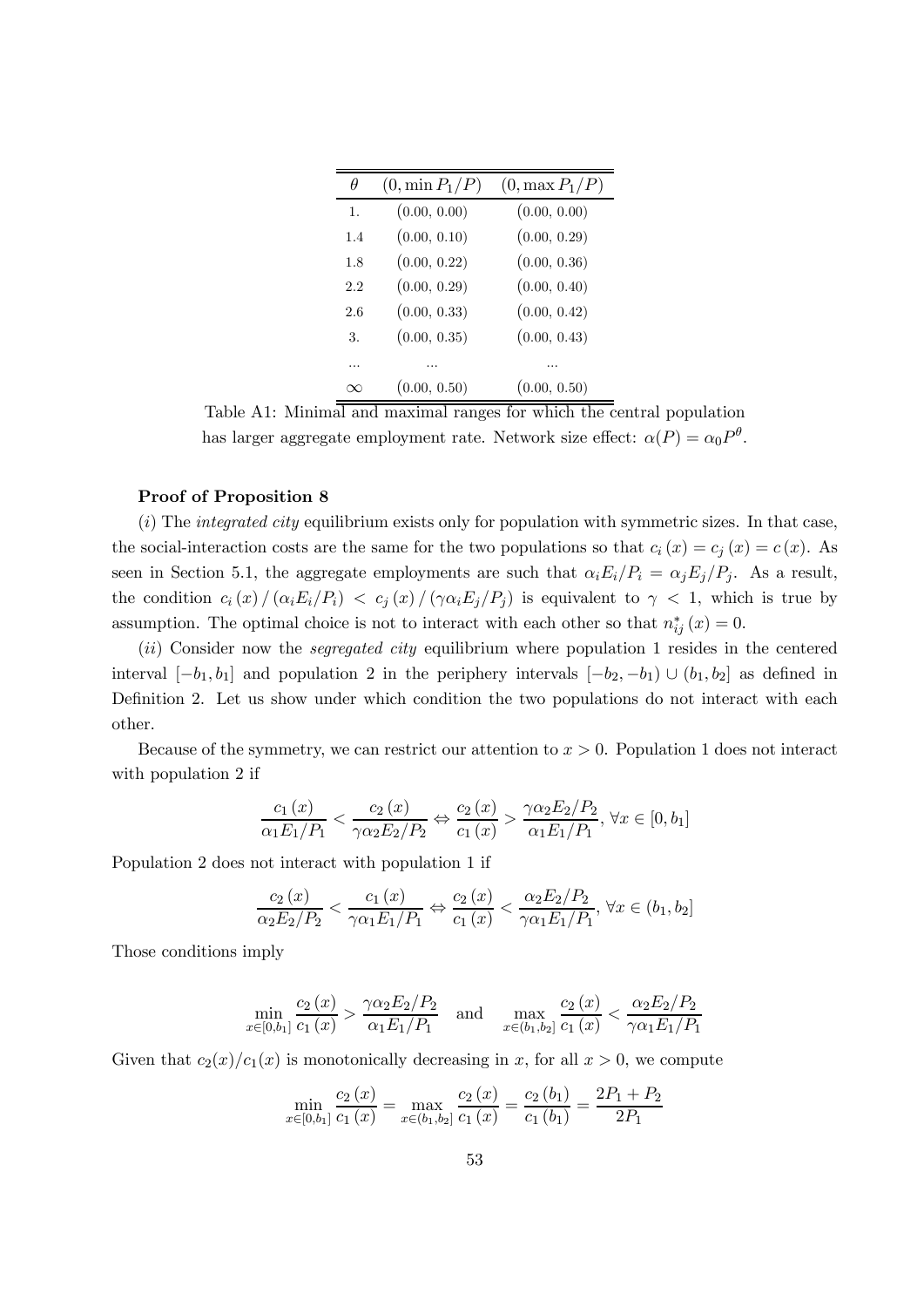This yields the conditions

$$
\frac{2P_1 + P_2}{2\gamma P_1} > \frac{\alpha_2 E_2/P_2}{\alpha_1 E_1/P_1} > \gamma \frac{2P_1 + P_2}{2P_1}
$$

which are reported in (43).

**Proof of Proposition 9:** As in (2) the employment probability  $e(x)$  is defined by:

$$
e(x) = \frac{\pi(x)}{\pi(x) + \beta}
$$

which can be inverted as

$$
\pi(x) = \beta \frac{e(x)}{(1 - e(x))}
$$
\n(59)

Using the definition  $\vartheta(x) \equiv c(x)/(w - t|x|)$  and the property  $g'(z) = \beta/(\beta + z)^2$ , expression (48) can be written as

$$
\pi(x) + \frac{\alpha P}{\beta} (\pi(x) + \beta)^2 \vartheta(x) = \alpha E
$$

Replacing  $\pi(x)$  by (59) we get

$$
\alpha E (1 - e(x))^2 - \beta e(x) (1 - e(x)) - \alpha \beta P \vartheta(x) = 0
$$

which finally can be written as

$$
(\beta + \alpha E) [1 - e(x)]^2 - \beta [1 - e(x)] - \alpha \beta P \vartheta(x) = 0
$$
\n(60)

The first and last term of  $(60)$  are similar to the terms in expression  $(12)$ , which is obtained in the case of random search. For  $c(x) > 0$  and  $\vartheta(x) > 0$ , the unique root such that  $e \in [0,1]$  yields the following employment rate:

$$
e^*(x) = 1 - \frac{\beta + \sqrt{\beta^2 + 4\alpha\beta(\beta + \alpha E) P \vartheta(x)}}{2(\beta + \alpha E)}
$$
(61)

Replacing  $c(x)$  by (16) and  $\vartheta(x)$  by  $c(x)/ (w - t |x|)$  in (61) gives (49). The employment rate  $e^*(x)$ decreases with larger  $\vartheta(x)$  and therefore with x since  $\vartheta(x)$  is an increasing function of x. For the sake of analytical tractability, we guarantee that  $e(x) < 1$  by assuming  $\vartheta(x) \leq (\alpha/\beta) (E/P)$ , which is always true when  $w$  is large enough.

Using (61), the equilibrium aggregate employment  $E^* = \int_{-b}^{b} e^*(x) dx$  writes as

$$
E^* = \frac{(\beta + 2\alpha E^*) P - \int_{-b}^b \sqrt{\beta^2 + 4\alpha\beta (\beta + \alpha E^*) P \vartheta(x)} dx}{2(\beta + \alpha E^*)}
$$
(62)

From (62), we further obtain the implicit equation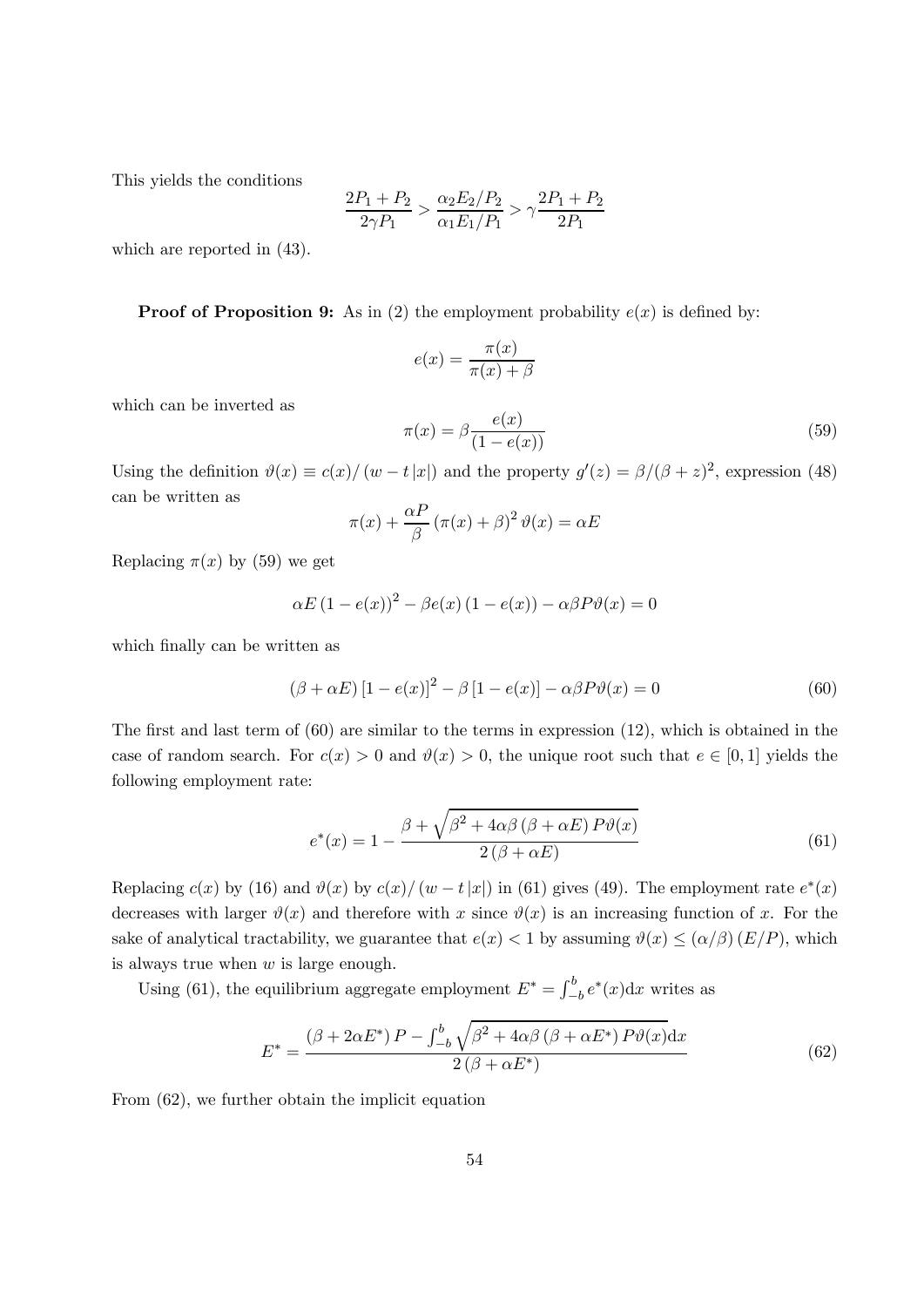$$
2(\beta + \alpha E^*) E^* = (\beta + 2\alpha E^*) P - F(P, E^*)
$$
\n(63)

where

$$
F(P, E) = 2 \int_0^{P/2} \sqrt{\beta^2 + 4\alpha\beta (\beta + \alpha E^*) P \frac{\tau [(P/2)^2 + x^2]}{w + tx}} dx
$$
 (64)

where the function  $F(P, E)$  is an increasing in both arguments. Those expressions yield (50) and (51).

The roots of equation (63) yields the equilibrium employment level  $E^*$  for a given population P. Note first that there exists no equilibrium when  $P$  is too large. Indeed, there exists a threshold  $\overline{P} > 0$  such that the equation accepts no positive root if  $P > \overline{P}$ . This is because the RHS of (50) falls to negative values whereas the LHS remains positive when  $P \to \infty$ . Indeed, for large enough P, the square root in (64) tends to a value larger than  $\sqrt{4\alpha\beta(\beta+\alpha E) P\tau/w}\sqrt{(P/2)^2 + x^2}$  and the integral tends to a value larger than

$$
\sqrt{16\alpha\beta\left(\beta+\alpha E\right)P\tau/w}\left(P/2\right)^{2}\int_{0}^{1}\sqrt{1+z^{2}}dz
$$

$$
=1.1477\left(P/2\right)^{2}\sqrt{16\alpha\beta\left(\beta+\alpha E\right)P\tau/w}
$$

which rises with larger  $P$ . Note secondly that there is no equilibrium for any too small  $P$ . To see this, note that  $F(P, E) > \beta P$ . So, by (63), we have

$$
2(\beta + \alpha E^*) E^* > (\beta + 2\alpha E^*) P - \beta P
$$

which implies

$$
(\beta + \alpha (E^* - P)) E^* > 0 \iff E^* > P - \frac{\beta}{\alpha}
$$

Therefore for any positive  $E^*$ , this imposes  $P > \beta/\alpha$ . Therefore, there exists a threshold  $P \ge \beta/\alpha$ such that the equation accepts no positive root if  $P \leq P$ .

Let us now show that the employment probability  $\pi(x)$  and the frequency of search interactions  $n^*(x, y)$  decreases with the distance to the job center. For that, consider (48). Because  $g(.)$  is a concave function, the RHS of (48) is a decreasing function of  $\pi(x)$  while the LHS is an increasing function of  $\pi(x)$ . As a result, there is a unique solution for  $\pi(x)$ . Because the RHS decreases with larger ratio  $c(x) / (w - t |x|)$  and because this ratio increases with x and with  $\tau$  and t, the probability of finding a job  $\pi(x)$  decreases with x and with  $\tau$  and t. Since  $e(x)$  increases with  $\pi(x)$ , the same properties apply for the employment probability  $e(x)$ .

Finally, let us show that the employment rate  $E^*$  decreases with larger commuting t and search costs  $\tau$  but increases with wages w. Indeed, for  $c(x)$  and  $\vartheta(x)$  sufficiently close to zero, the employment probability tends to  $e^*(x) = \alpha E/(\beta + \alpha E)$  and the aggregate employment level is equal to  $E = P - \beta/\alpha$ . So, there exists a constant frictional unemployment of  $\beta/\alpha$  workers. Because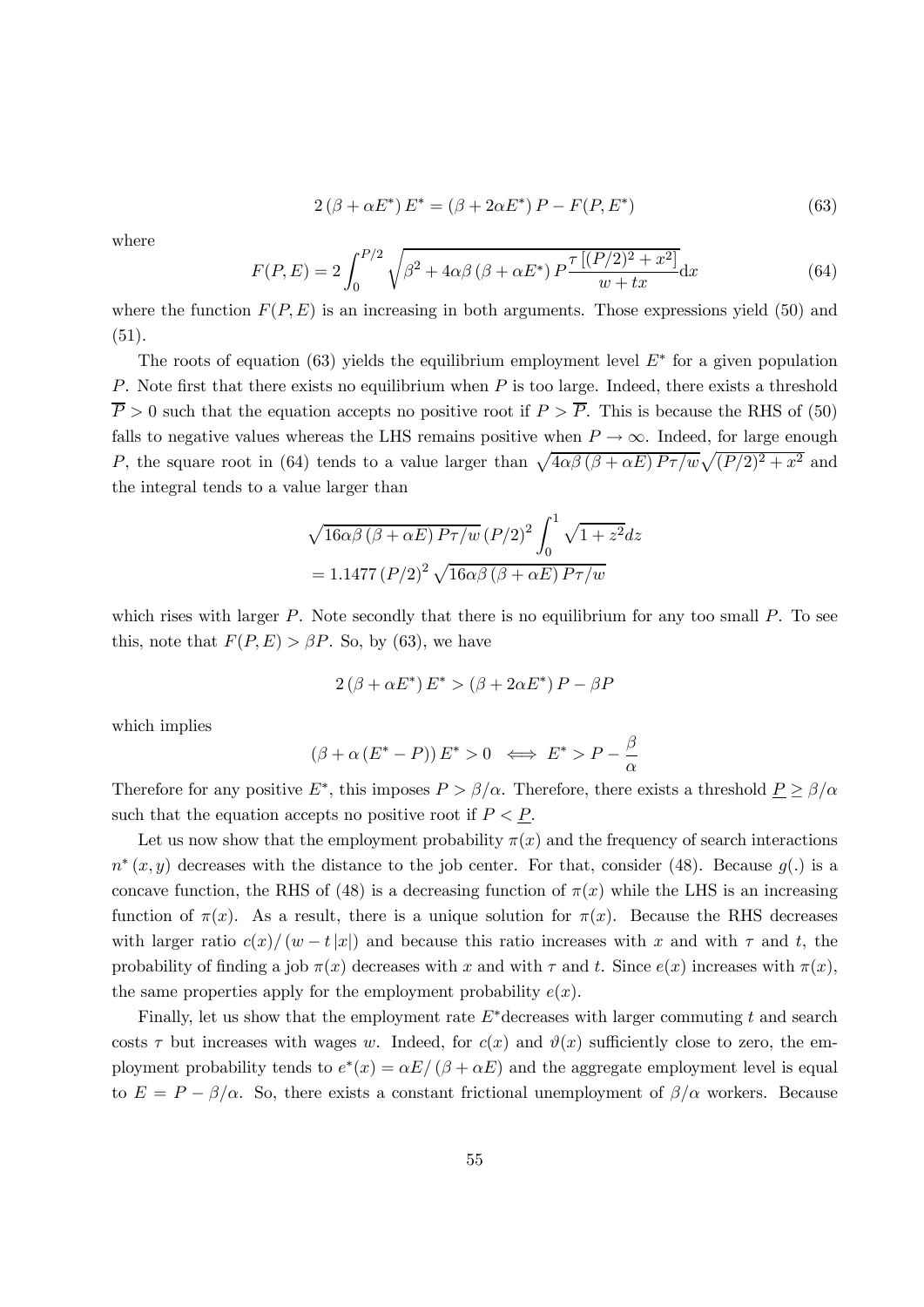$\vartheta(x)$  increases with higher  $\tau$  and t, the aggregate employment  $E^*$  falls with higher travel cost  $\tau$ and commuting cost t. A similar argument also applies for  $w$ .

#### Heterogenous population with directed search

The land conditions are similar to those obtained for random search. That is,  $\Psi_1(x) \ge \Psi_2(x)$ for  $x \in [0, b_1]$  and  $\Psi_1(x) \leq \Psi_2(x)$  for  $x \in [b_1, b_2]$ . The bid rents can be written as

$$
\Psi_i(x, u_i) = e_i^*(x) (w - t |x|) - \int_{D_i} \tau |x - y| n_i^*(x, y) dy - u_i
$$

The city border conditions  $\Psi_1(b_1, u_1) = \Psi_2(b_1, u_2)$  and  $\Psi_2(b_2, u_2) = 0$  yield the equilibrium utility levels  $u_1^*$  and  $u_2^*$ . Applying the envelop theorem, the land gradient is given by

$$
\Psi_i'(x, u_i) = -e_i^*(x)t \operatorname{sign}(x) - \int_{D_i} \tau n_i^*(x, y) \operatorname{sign}(x - y) \mathrm{d}y
$$

Is the land rent of each population 1 and 2 is bell-shaped over the whole city support  $(-b_2, b_2)$ ? We here show that the land rent  $\Psi_1(x, u_1)$  of population 1 is bell-shaped over the interval  $(-b_2, b_2)$ . We just need to show that the land gradient is negative for  $x \in (0, b_2)$ . By symmetry it is positive for  $x \in (-b_2, 0)$ . Note first that the first term of the last expression is negative for  $x \in (0, b_2)$ . Note second that, for  $x \in (b_1, b_2)$ , the integral in the second term is equal to  $\int_{-b_1}^{b_1} n_1^*(x, y) dy$ , which is positive. Therefore,  $\Psi_1'(x, u_1) < 0$  for any  $x \in (b_1, b_2)$ . Finally note that, for  $x \in (0, b_1)$ , the integral is proportional to  $\int_{-b_1}^x n_1^*(x, y) dy - \int_x^{b_1} n_1^*(x, y) dy$  and is also positive. Indeed, one can substitute the variable y by  $x - \varepsilon$  in the first integral, substitute the same variable y by  $x + \varepsilon$  in the second integral, inverse the boundaries of the first integral and change its sign to obtain

$$
\int_0^{b_1+x} n_1^*(x, x - \varepsilon) d\varepsilon - \int_0^{b_1-x} n_1^*(x, x + \varepsilon) d\varepsilon
$$

or equivalently

$$
\int_{b_1-x}^{b_1+x} n_1^*(x, x - \varepsilon) \,d\varepsilon + \int_0^{b_1-x} \left[ n_1^*(x, x - \varepsilon) - n_1^*(x, x + \varepsilon) \right] \,d\varepsilon
$$

The first term is obviously positive while the second term is also positive because  $n_1^*(x, x - \varepsilon)$  $n_1^*(x, x + \varepsilon)$  holds for  $0 < \varepsilon < b_1 - x$ . The latter inequality indeed holds because as, by (52),  $e_1^*(y)$  falls with larger |y|, we have that  $e_1^*(x-\varepsilon) > e_1^*(x+\varepsilon)$ ,  $\varepsilon \in (0,b_1-x)$ , and therefore  $n_1^*(x, x - \varepsilon) > n_1^*(x, x + \varepsilon)$  since, by (47),  $n_1^*(x, y)$  rises with larger  $e_1(y)$ . In other words, the land rent decreases with distance from the city center because workers lose access to those workers who simultaneously locate about the city center and who have higher employment propability and transmit more job opportunities.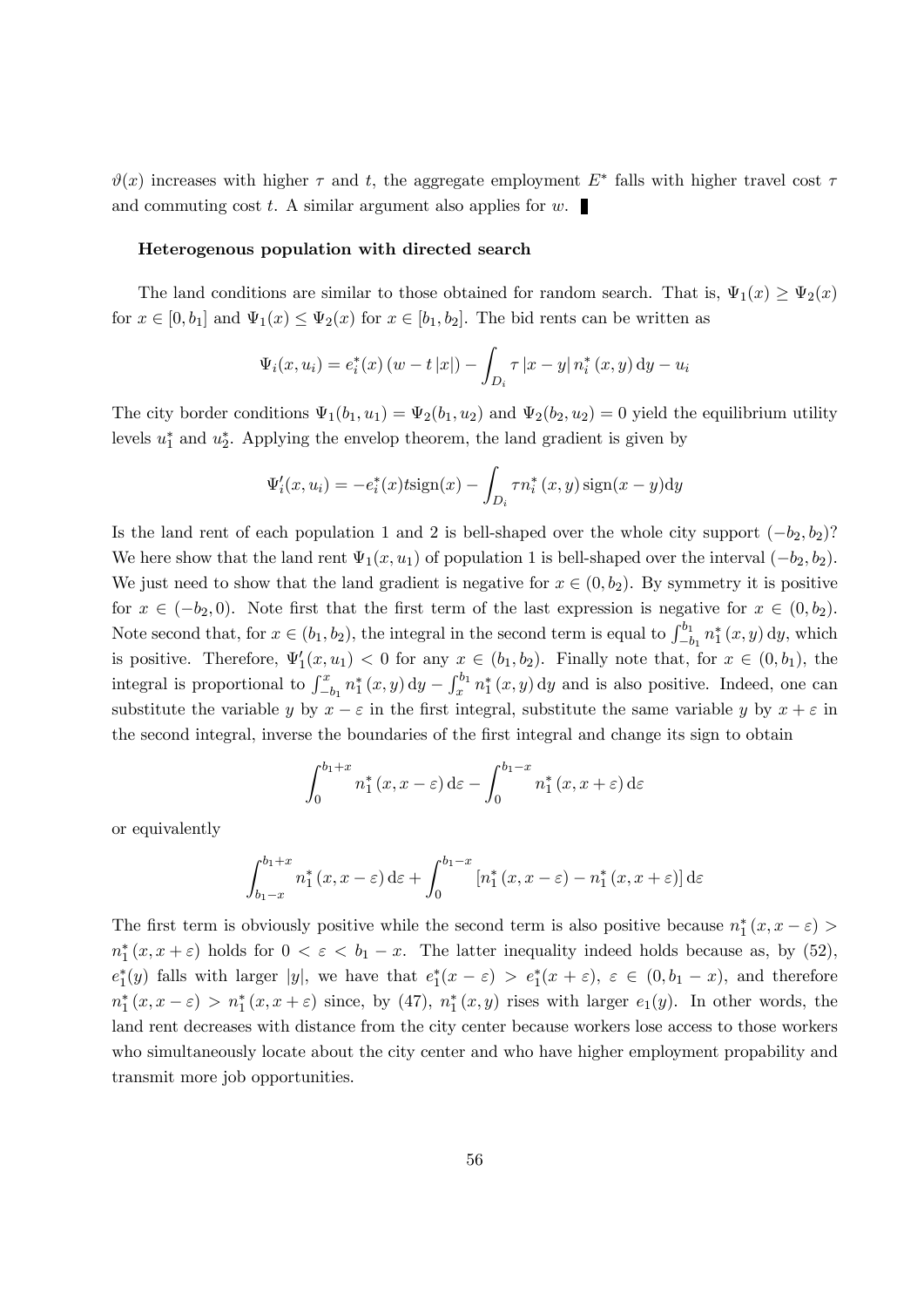For the population 2 located at the periphery, the land gradient may not be bell-shaped in  $x$ for  $x > 0$ . For instance, at  $x = b_1$ , it is equal to

$$
\Psi_2'(b_1, u_2) = -e_2^*(b_1)t - \int_{-b_2}^{-b_1} \tau n_2^*(b_1, y) dy + \int_{b_1}^{b_2} \tau n_2^*(b_1, y) dy
$$

which can be negative because the last term is larger than (the absolute value of) the second term. Hence, land rend may have a maximum on the district  $[b_1, b_2]$ . Indeed, workers have fewer incentives to interact with the half of their population located in the district  $[-b_2, -b_1]$ . In other words, when the peripheral districts are far away, a worker located in  $[b_1, b_2]$  does not interact much with workers in the other district  $[-b_2, -b_1]$ . She rather wants to take advantage of a better access to the population in  $[b_1, b_2]$  by locating about at the centre of this interval. In this case, the land bid rent can have two modes over the city support  $[-b_2, b_2]$ .

Since  $\Psi_1(b_1) = \Psi_2(b_1)$ , we may write the difference in bid rents as

$$
\Psi_1(x, u_1) - \Psi_2(x, u_2) = -\int_x^{b_1} \left[ \Psi'_1(x, u_1) - \Psi'_2(x, u_2) \right] dx
$$

where

$$
\Psi_1'(x, u_1) - \Psi_2'(x, u_2) = -\left[e_1^*(x) - e_2^*(x)\right]t - \tau \int_{D_1} n_1^*(x, y) \operatorname{sign}(x - y) dy + \tau \int_{D_2} n_2^*(x, y) \operatorname{sign}(x - y) dy
$$

However the latter expression is difficult to sign.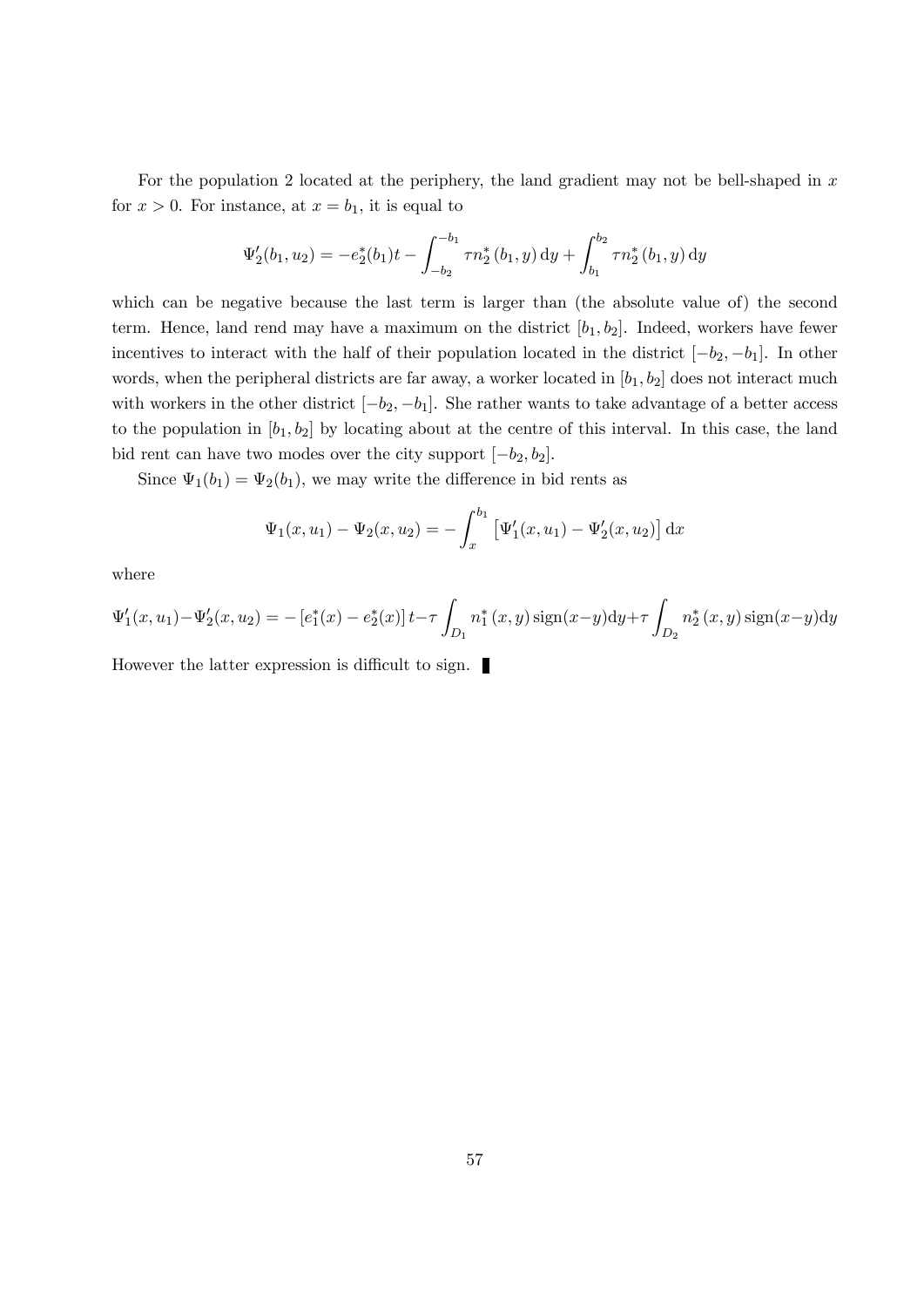

Figure 1: Urban equilibrium with homogeneous population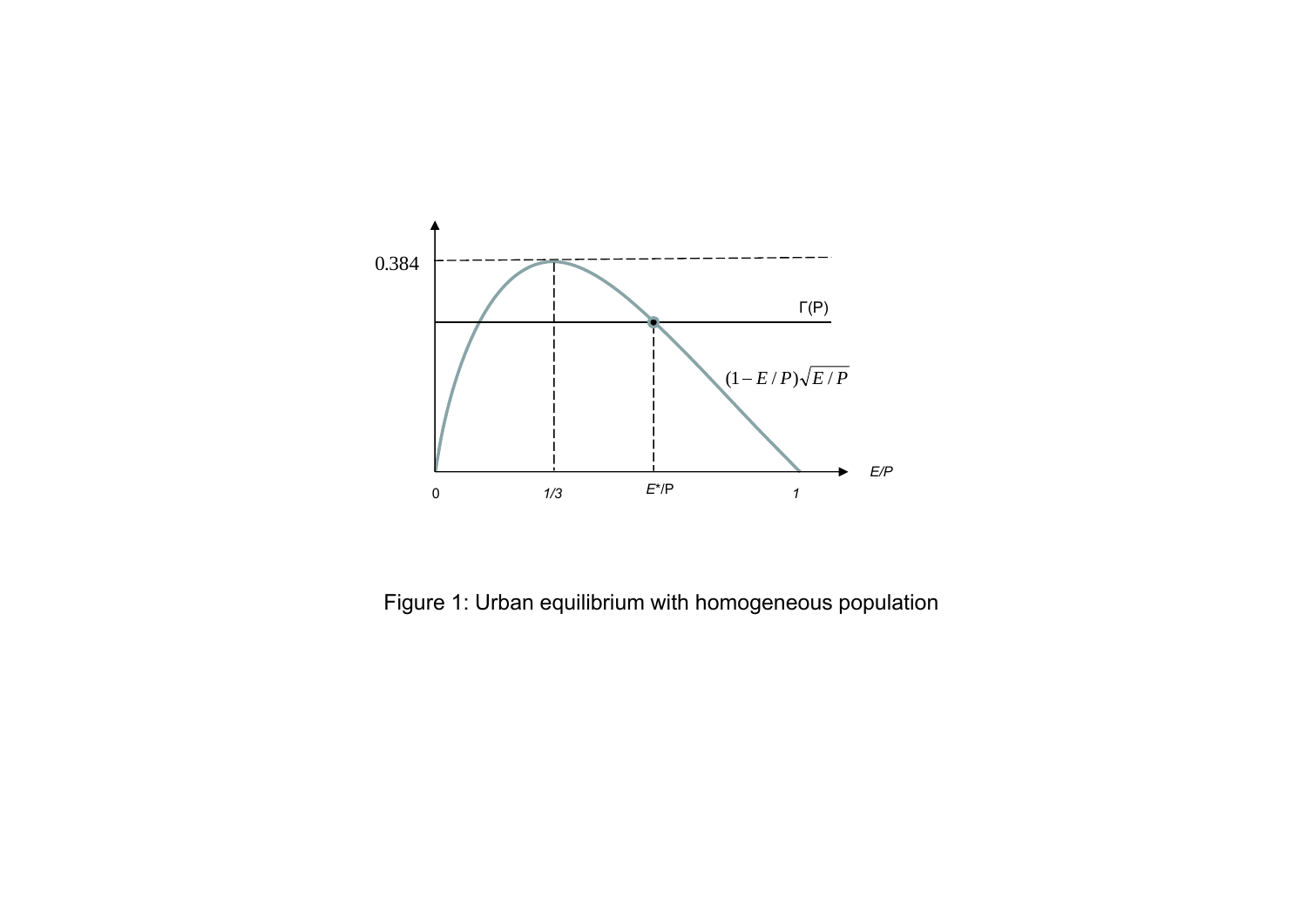

Homogeneous population equilibrium: bid rent, employment, number of interactions (log)

Equilibrium values with network size effects  $(\theta=0.2)$  (solid): E/P=0.841, u=6.099. Equilibrium values without network size effects  $(\theta=0)$  (dashed): E/P=0.793, u=5.237. Equilibrium values without job uncertainty (dotted):  $E/P=1$ .,  $u=9.5$ . Parameters: P=10, w=10,  $\alpha$ =0.1,  $\beta$ =0.1, t=0.1, t=0.1.

Figure 2: Urban equilibrium with homogeneous population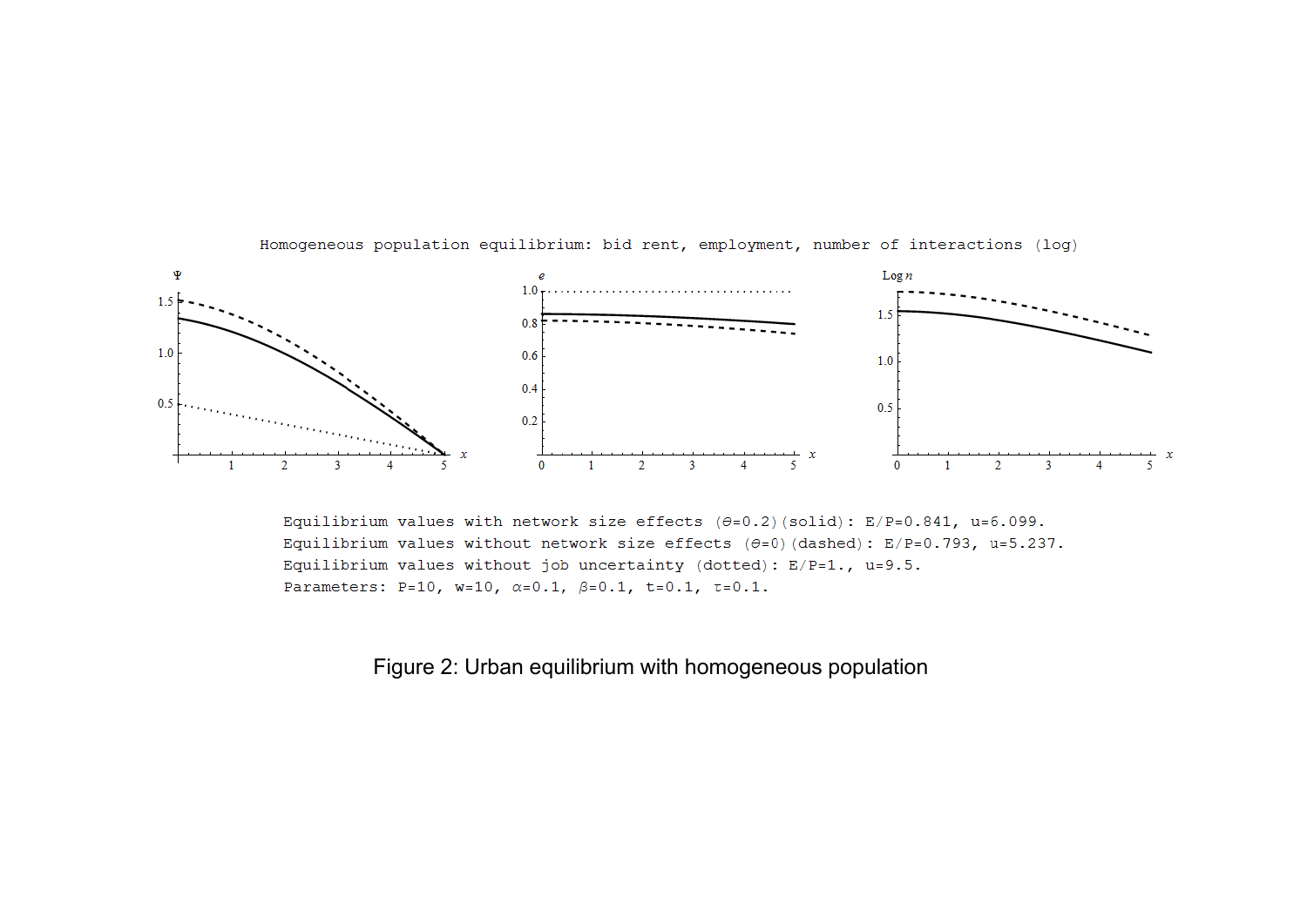

Figure 3: Travel cost functions in the segregated city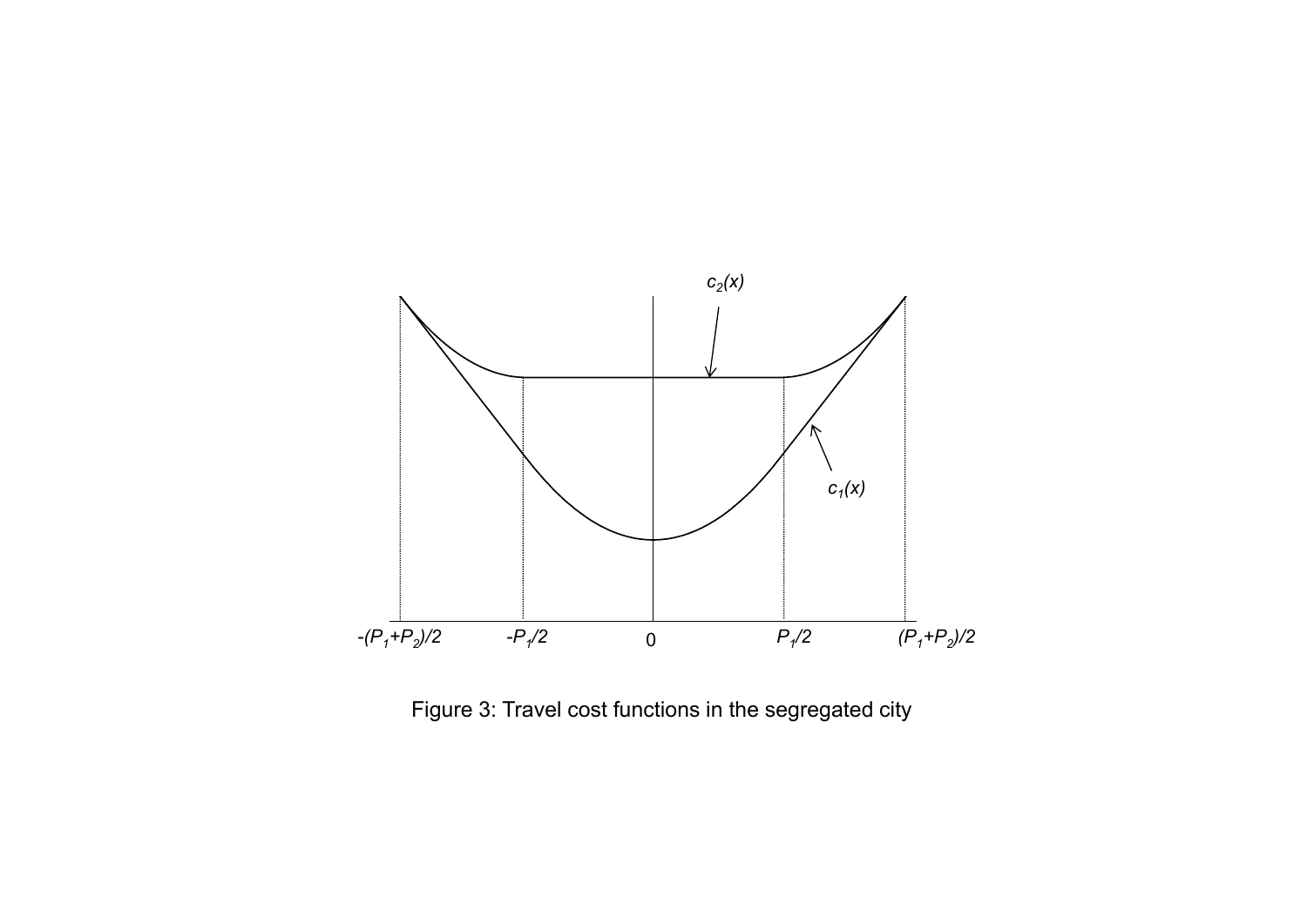

Figure 4: Urban equilibrium with two populations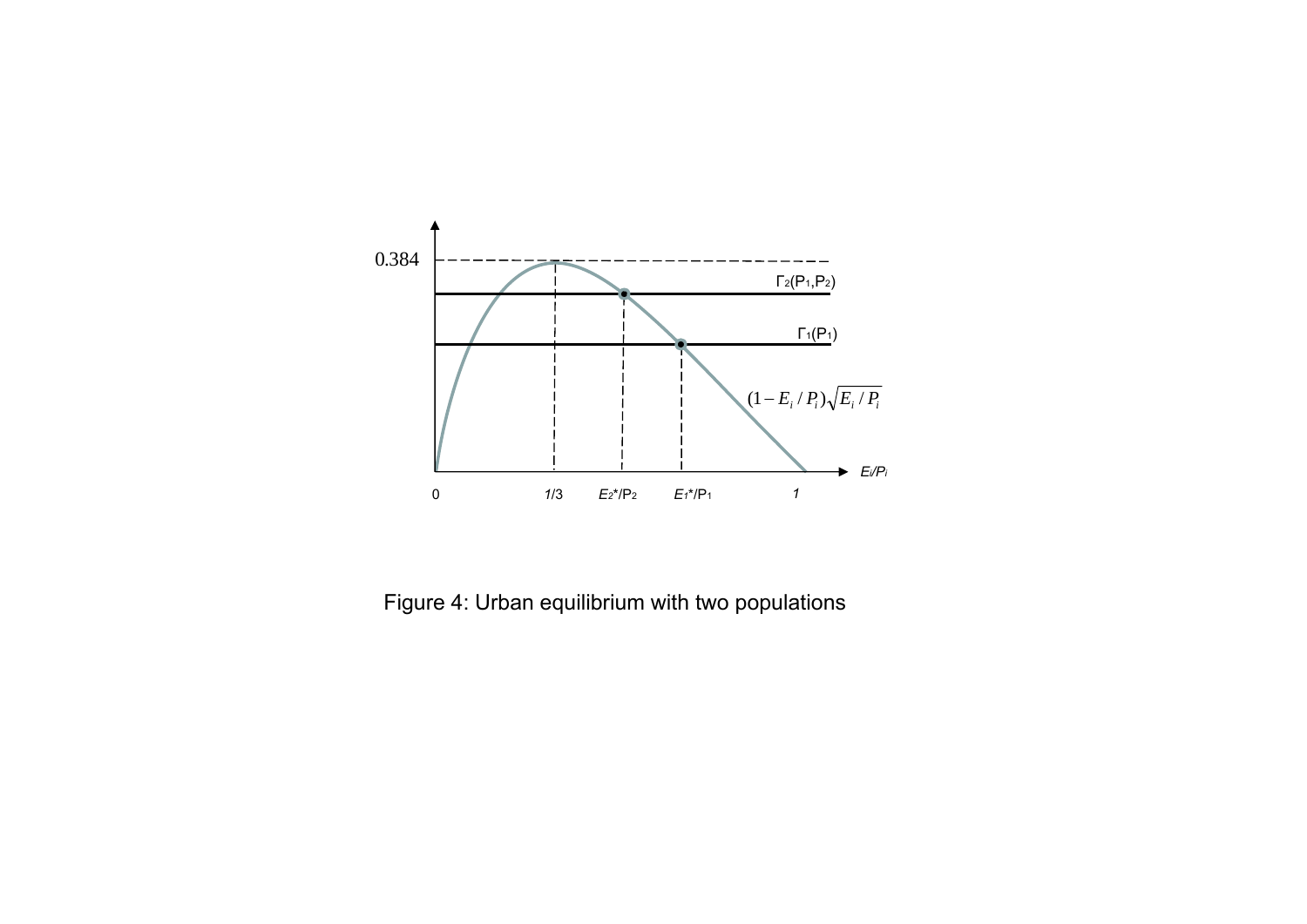

Figure 5: Urban equilibrium with two populations and no network-size effects Population 1 at the center (solid lines), population 2 at city edges (dashed lines)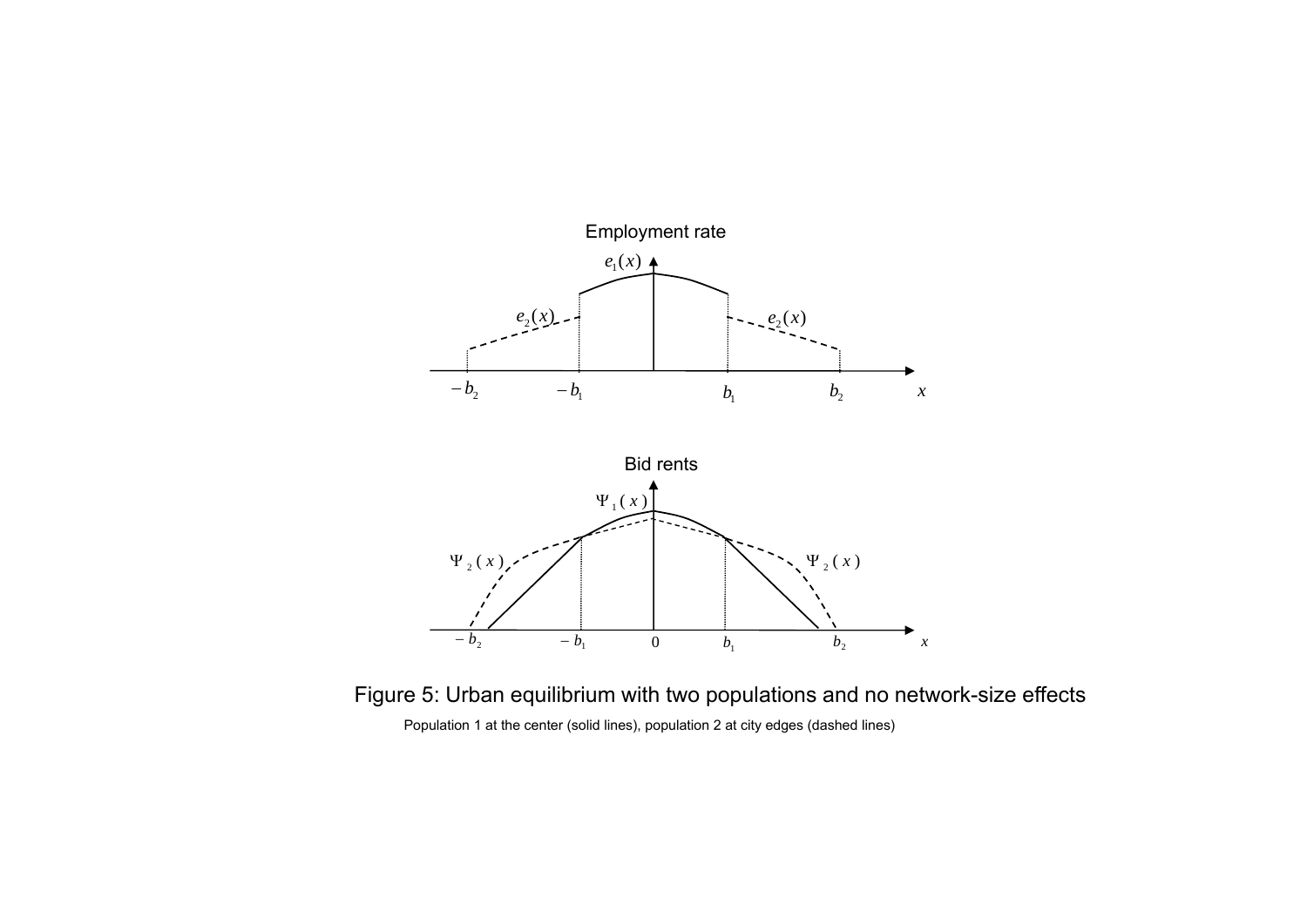

Figure 6: Equation (4)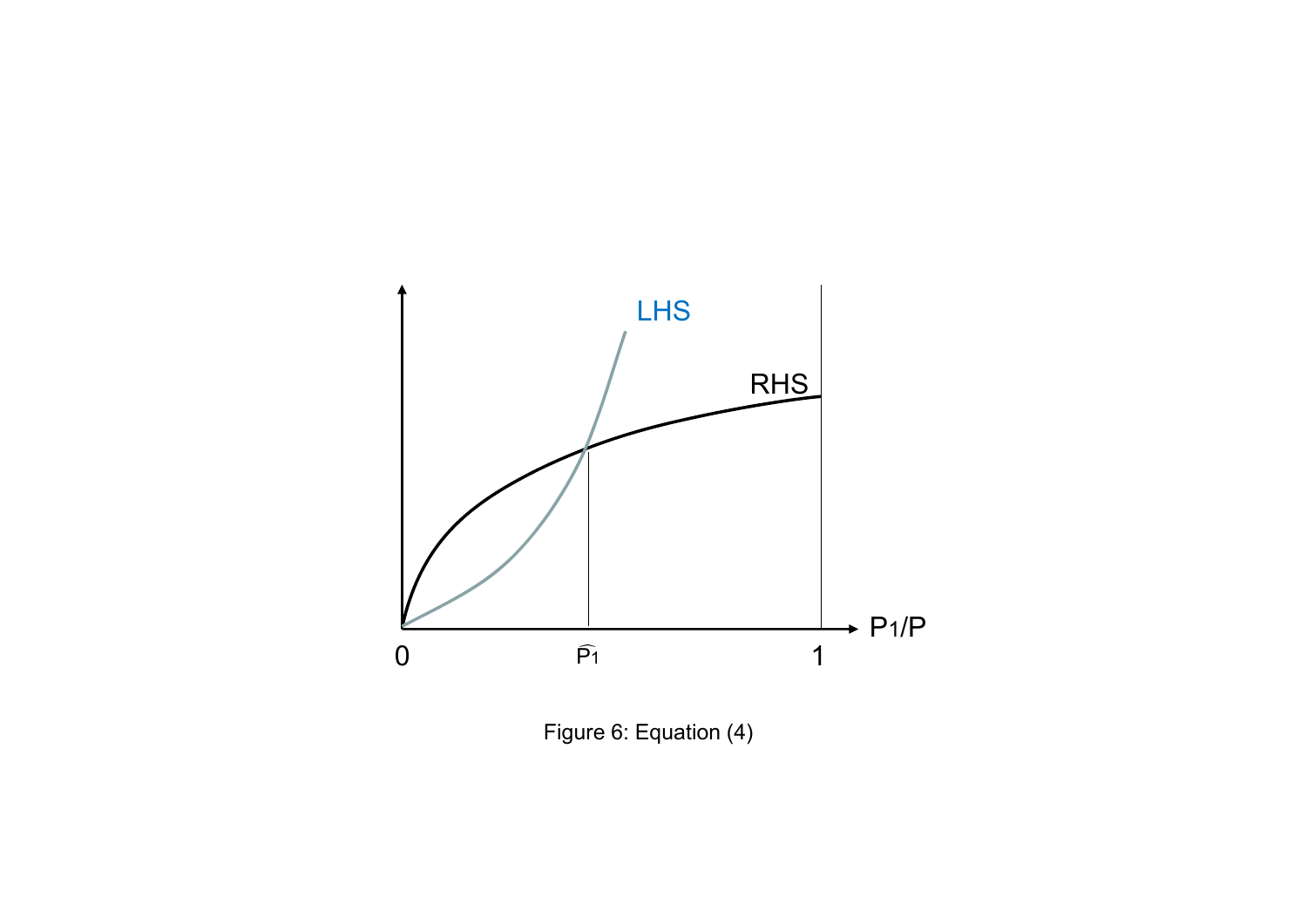

Two population equilibrium: bid rent, employment, number of interactions (log)

Figure 7: Urban equilibrium with two populations without network size effect ( *θ*=0)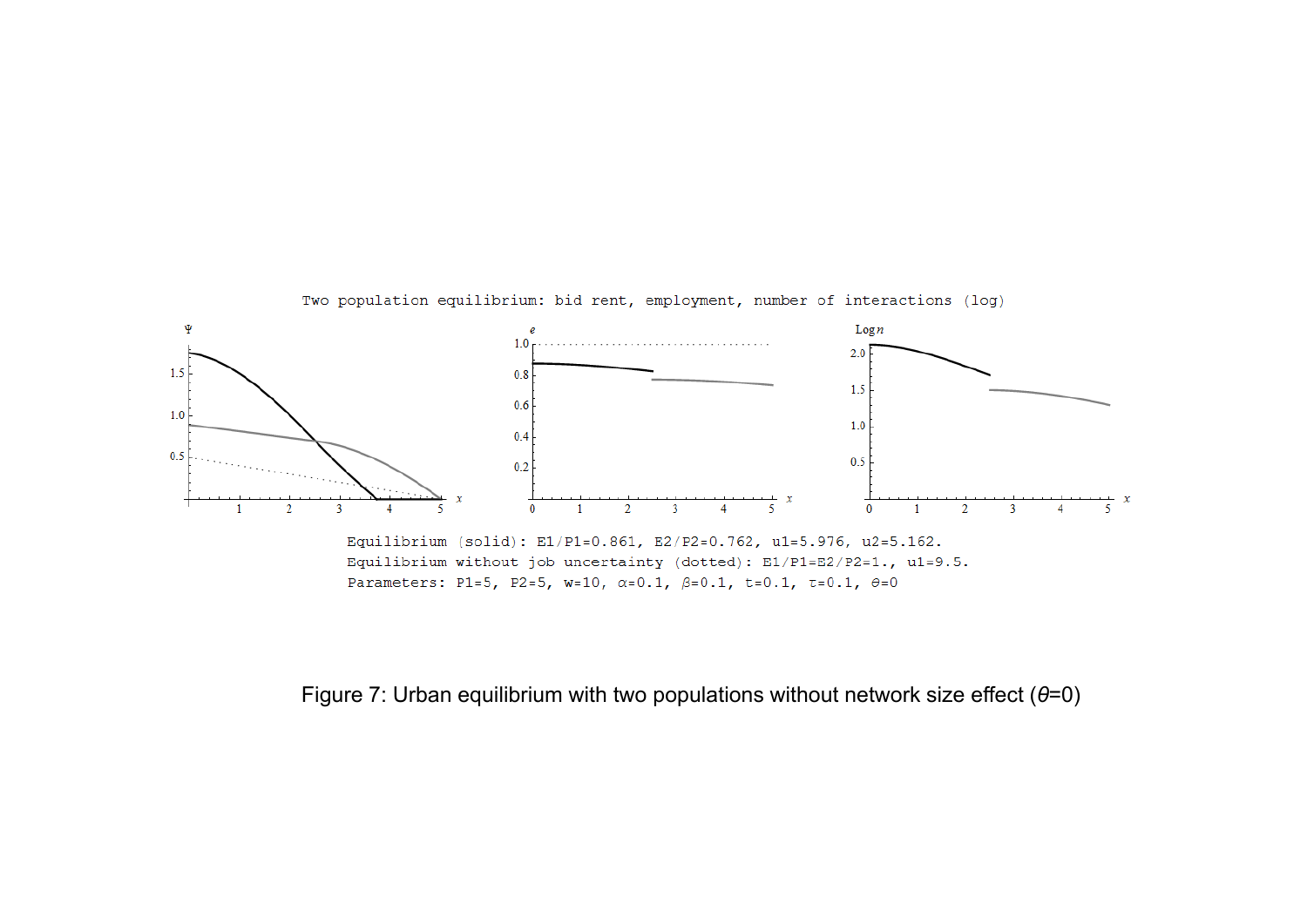

Parameters: P1=1, P2=9, w=10,  $\alpha$ =0.1,  $\beta$ =0.1, t=0.1, t=0.1,  $\theta$ =1.5

Two population equilibrium: bid rent, employment, number of interactions (log)

Figure 8: Urban equilibrium with two populations and network-size effects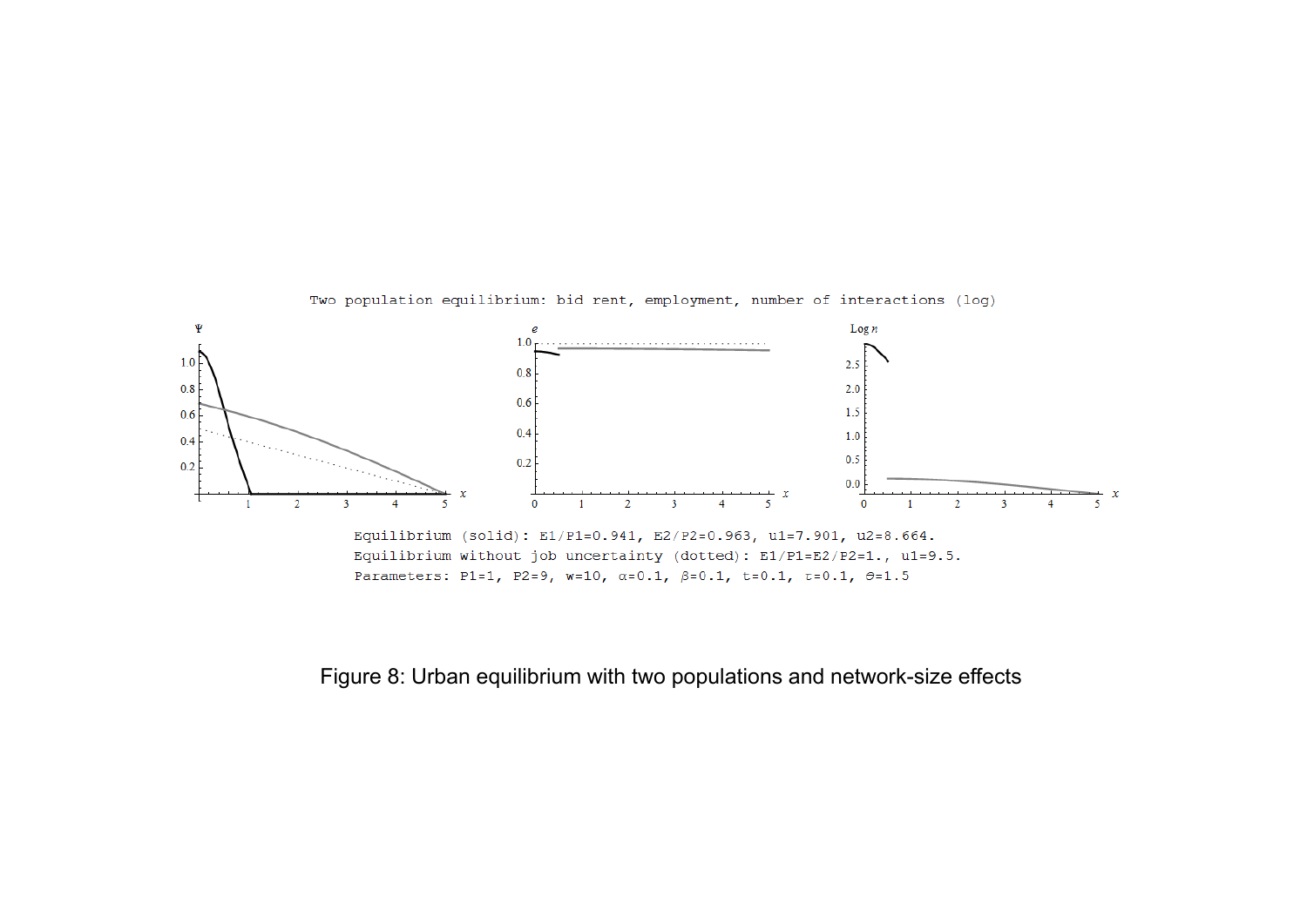

#### Labor market equilibrium condition

# Figure 9: Labor market conditions with directed search

Each curve displays the locus of aggregate employment and population size.

For one population the locus E-P is shown by the solid curve. For <sup>a</sup> population size P, the high employment equilibrium lies on the right hand branch of the curve. For two populations, the locus E1-P1 for the central population 1 is shown by the same solid curve while the locus E2-P2 for the peripheral population 2 is displayed by the dashed curve. Each dashed curve corresponds to <sup>a</sup> specific size of the population 1.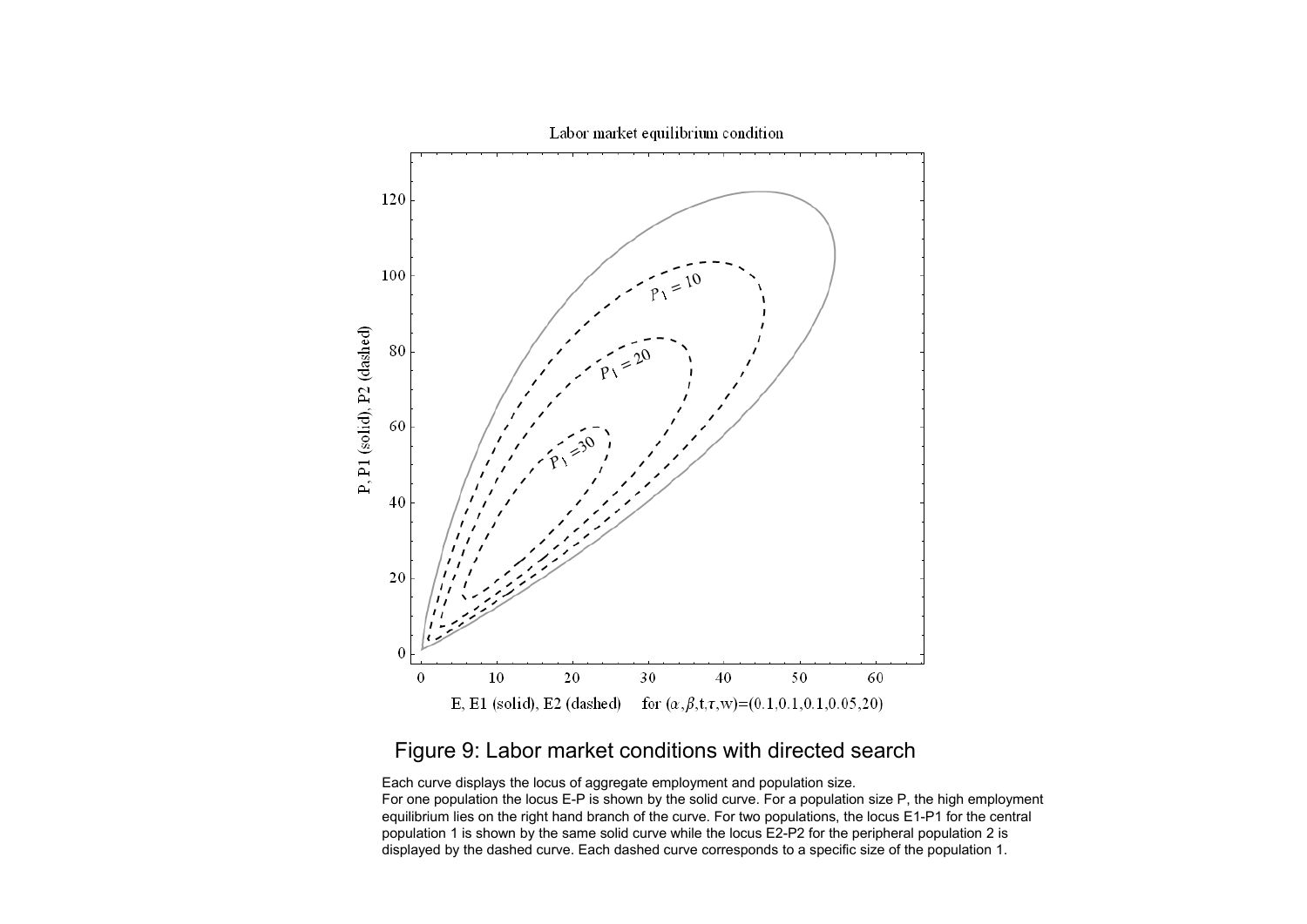

Figure 10: Bid rents may cross twice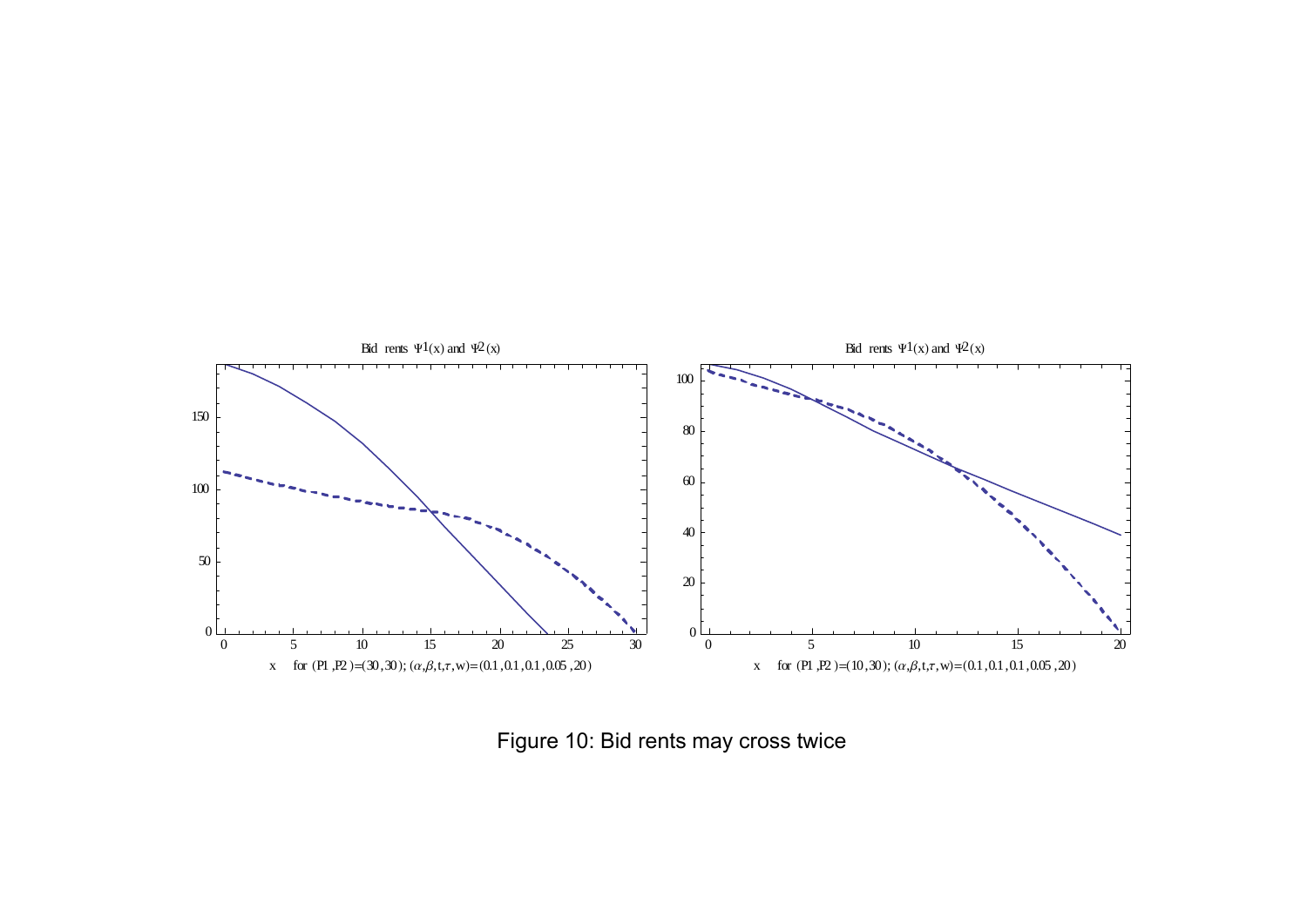Directed Search Equilibrium with Two Populations : bid rent, employment, number of interactions



E1/P1=0.883, E2/P2=0.792, u1=15.218, u2=7.416. Parameters: P1=1.8, P2=1., w=10,  $\beta$ =0.1, t=0.1, t=0.1,  $\alpha(P)$ =0.5\*P^0

Figure 11: Directed search with no network-size effects and employment higher close to the CBD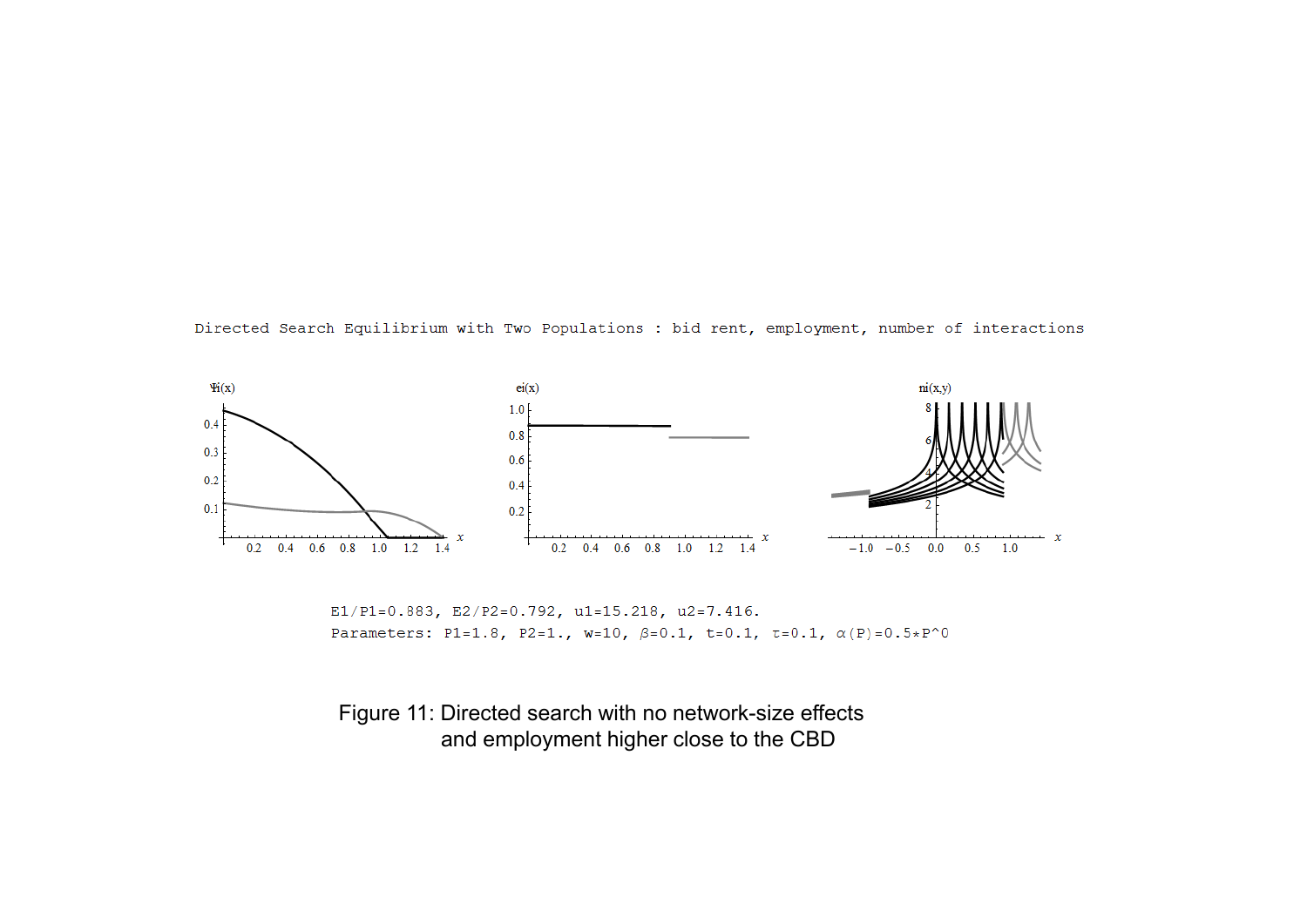Directed Search Equilibrium with Two Populations : bid rent, employment, number of interactions



E1/P1=0.798, E2/P2=0.878, u1=7.439, u2=15.055. Parameters: P1=1, P2=1.8, w=10,  $\beta = 0.1$ , t=0.1,  $\tau = 0.1$ ,  $\alpha(P) = 0.5 \times P^0$ 

## Figure 12: Directed search with no network-size effects and employment higher in the periphery